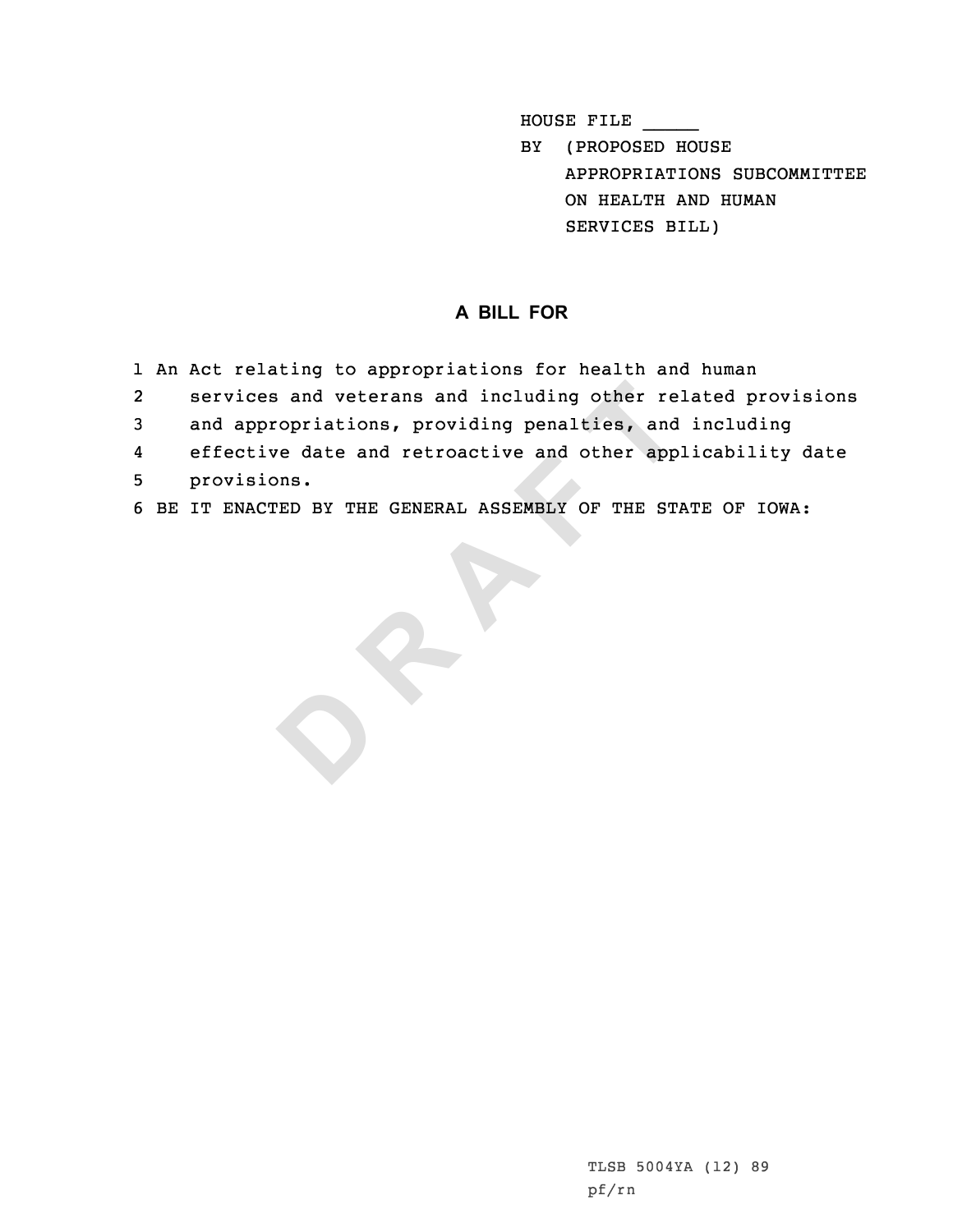ls appropr<br>
federal f<br>
nds approp on aging to provide citizens of Iowa wh<br>age and older with case management, Iou<br>ties resource center, and other service<br>but are not limited to adult day, respi<br>ion and assistance, and material aid, f<br>ons counseling for per 1 DIVISION I 2 DEPARTMENT ON AGING —— FY 2022-2023 Section 1. DEPARTMENT ON AGING. There is appropriated from the general fund of the state to the department on aging for the fiscal year beginning July 1, 2022, and ending June 30, 2023, the following amount, or so much thereof as is necessary, to be used for the purposes designated: For aging programs for the department on aging and area agencies on aging to provide citizens of Iowa who are 60 years of age and older with case management, Iowa's aging and disabilities resource center, and other services which may include but are not limited to adult day, respite care, chore, information and assistance, and material aid, for information and options counseling for persons with disabilities who are 18 years of age or older, and for salaries, support, administration, maintenance, and miscellaneous purposes, and for not more than the following full-time equivalent positions: .................................................. \$ 11,804,082 ............................................... FTEs 28.00 1. Funds appropriated in this section may be used to supplement federal funds under federal regulations. To receive funds appropriated in this section, <sup>a</sup> local area agency on aging shall match the funds with moneys from other sources according to rules adopted by the department. Funds appropriated in this section may be used for elderly services not specifically enumerated in this section only if approved by an area agency on aging for provision of the service within the area. 2. Of the funds appropriated in this section, \$418,700 is transferred to the economic development authority for the Iowa commission on volunteer services to be used for the retired and senior volunteer program.

33 3. a. The department on aging shall establish and enforce 34 procedures relating to expenditure of state and federal funds 35 by area agencies on aging that require compliance with both

 $-1-$ 

LSB 5004YA (12) 89 pf/rn 1/76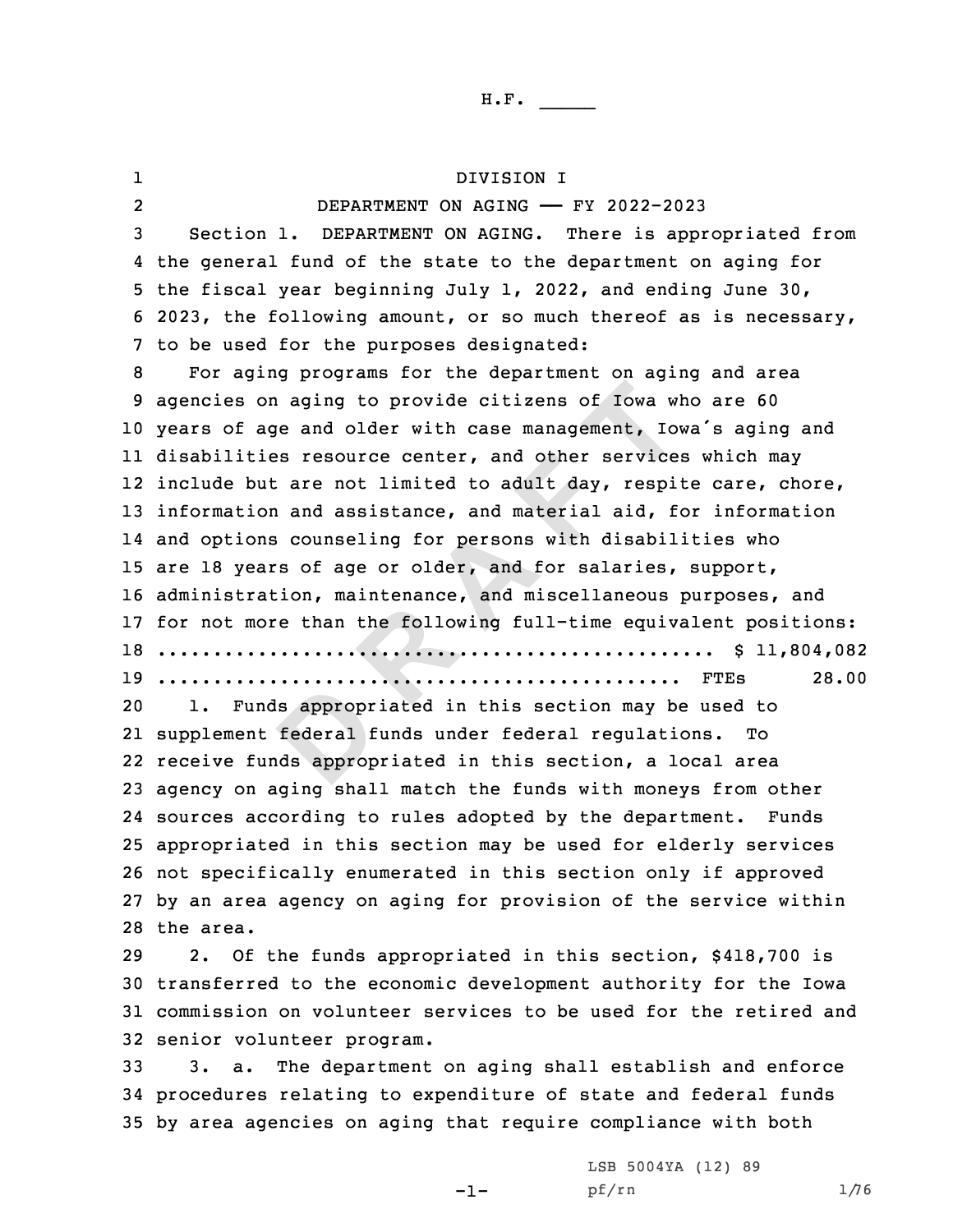1 state and federal laws, rules, and regulations, including but 2 not limited to all of the following:

3 (1) Requiring that expenditures are incurred only for goods 4 or services received or performed prior to the end of the 5 fiscal period designated for use of the funds.

6 (2) Prohibiting prepayment for goods or services not 7 received or performed prior to the end of the fiscal period 8 designated for use of the funds.

9 (3) Prohibiting prepayment for goods or services not 10 defined specifically by good or service, time period, or 11 recipient.

dures, law<br>able for<br>he funds **Prohibiting prepayment for goods or servalue of specifically by good or service, time potentially by good or service, time prohibiting the establishment of accound oods or services which are not defined service, time peri** 12 (4) Prohibiting the establishment of accounts from which future goods or services which are not defined specifically by good or service, time period, or recipient, may be purchased. b. The procedures shall provide that if any funds are expended in <sup>a</sup> manner that is not in compliance with the procedures and applicable federal and state laws, rules, and regulations, and are subsequently subject to repayment, the area agency on aging expending such funds in contravention of such procedures, laws, rules and regulations, not the state, shall be liable for such repayment.

22 4. Of the funds appropriated in this section, \$1,312,000 shall be used for the purposes of chapter 231E and to administer the prevention of elder abuse, neglect, and exploitation program pursuant to section 231.56A, in accordance with the requirements of the federal Older Americans Act of 1965, 42 U.S.C. §3001 et seq., as amended.

 5. Of the funds appropriated in this section, \$1,000,000 shall be used to fund continuation of the aging and disability resource center lifelong links to provide individuals and caregivers with information and services to plan for and maintain independence.

33 6. Of the funds appropriated in this section, \$850,000 34 shall be used by the department on aging, in collaboration with 35 the department of human services and affected stakeholders,

 $-2-$ 

LSB 5004YA (12) 89 pf/rn 2/76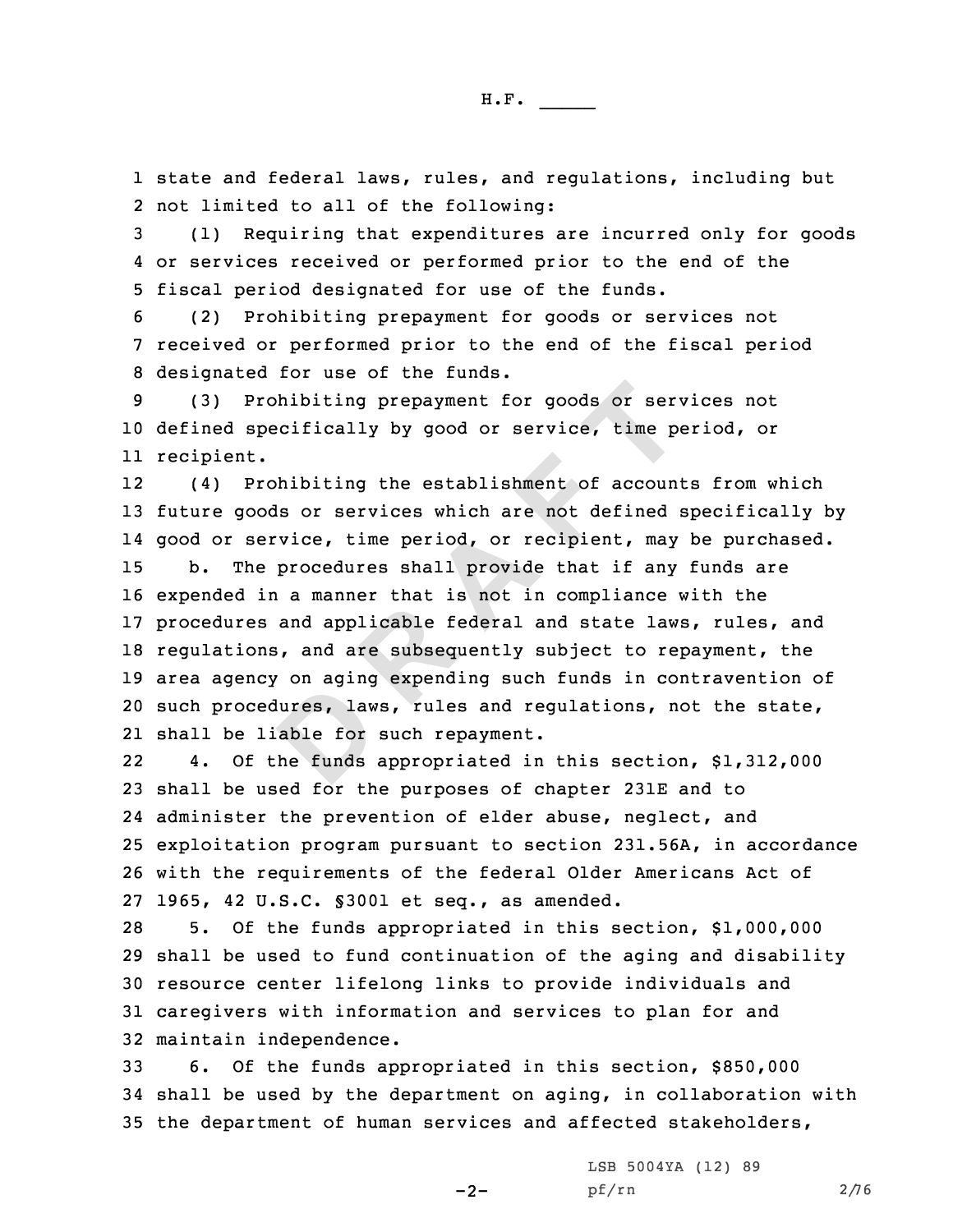external rate:<br> **Prices, sup**<br> **Prices EXECUTE:**<br> **RANAGE APPENDING THE CONCILENCE CONCILENCE AND THE CONFIDENTIC CONCILENCE OF LONG-TERM CARE OMBUDSMAN - FY<br>
<b>REFICE OF LONG-TERM CARE OMBUDSMAN - FY**<br> **REFICE OF LONG-TERM CARE OMBUDSMAN - FY**<br> **REFICE OF LONG**  to continue to expand the pilot initiative to provide long-term care options counseling utilizing support planning protocols, to assist non-Medicaid eligible consumers who indicate <sup>a</sup> preference to return to the community and are deemed appropriate for discharge, to return to their community following <sup>a</sup> nursing facility stay; and shall be used by the department on aging to fund home and community-based services to enable older individuals to avoid more costly utilization of residential or institutional services and remain in their homes. The department on aging shall submit <sup>a</sup> report regarding the outcomes of the pilot initiative to the governor and the general assembly by December 15, 2022. DIVISION II 14 OFFICE OF LONG-TERM CARE OMBUDSMAN —— FY 2022-2023 Sec. 2. OFFICE OF LONG-TERM CARE OMBUDSMAN. There is appropriated from the general fund of the state to the office of long-term care ombudsman for the fiscal year beginning July 1, 2022, and ending June 30, 2023, the following amount, or so much thereof as is necessary, to be used for the purposes designated: 21 For salaries, support, administration, maintenance, and miscellaneous purposes, and for not more than the following full-time equivalent positions: .................................................. \$ 1,449,821 ............................................... FTEs 16.00 DIVISION III DEPARTMENT OF PUBLIC HEALTH —— FY 2022-2023 Sec. 3. DEPARTMENT OF PUBLIC HEALTH. There is appropriated from the general fund of the state to the department of public health for the fiscal year beginning July 1, 2022, and ending June 30, 2023, the following amounts, or so much thereof as is necessary, to be used for the purposes designated: 1. ADDICTIVE DISORDERS For reducing the prevalence of the use of tobacco, alcohol, and other drugs, and treating individuals affected by addictive

 $-3-$ 

LSB 5004YA (12) 89 pf/rn 3/76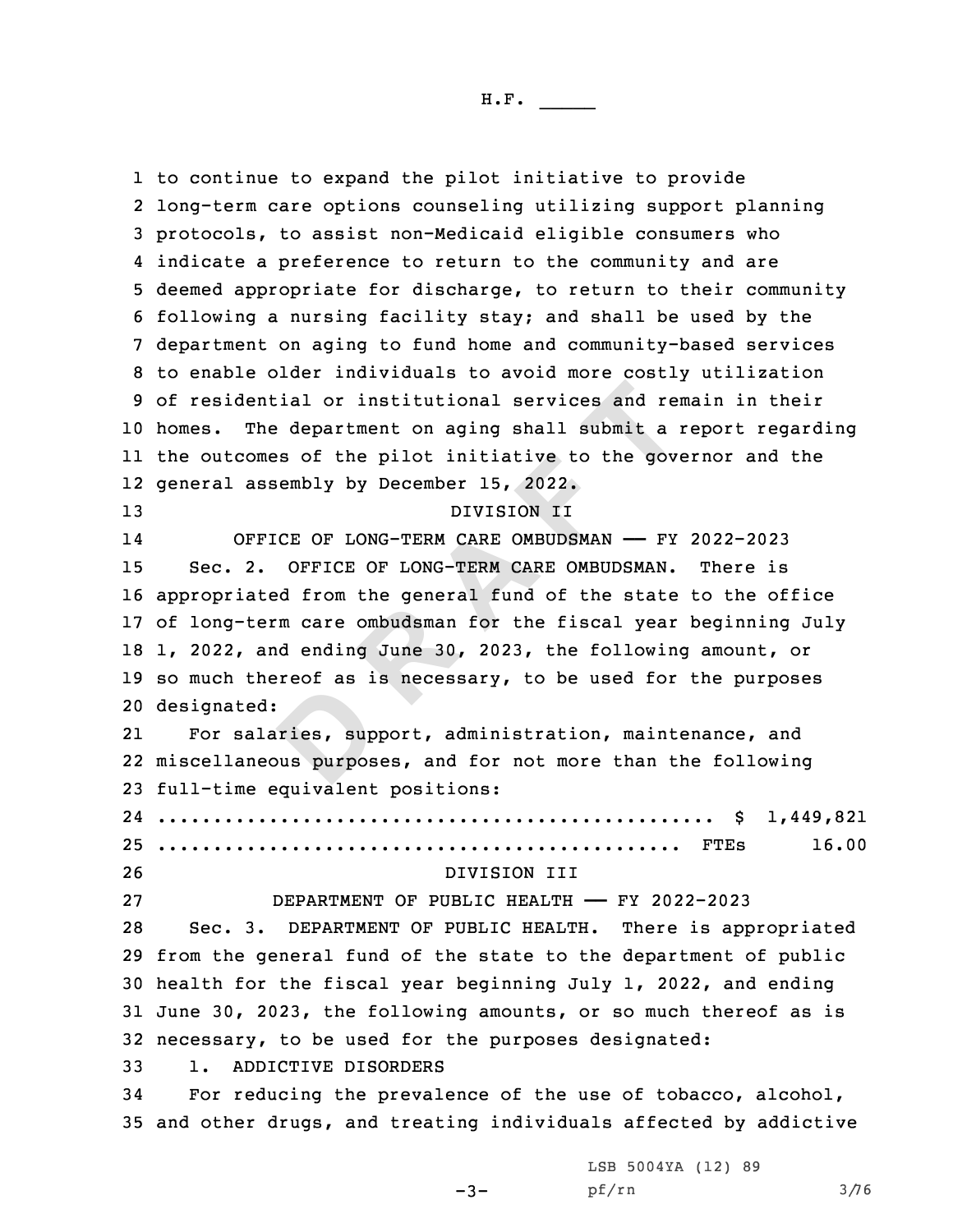1 behaviors, including gambling, and for not more than the

**D**on and control established pursuant to<br>vise the director of public health in p<br>needs and the allocation of moneys approx<br>rams and initiatives. Activities of the<br>iatives shall be in alignment with the l<br>for disease control following full-time equivalent positions: .................................................. \$ 23,659,379 ............................................... FTEs 12.00 a. Of the funds appropriated in this subsection, \$4,020,894 shall be used for the tobacco use prevention and control initiative, including efforts at the state and local levels, as provided in chapter 142A. The commission on tobacco use prevention and control established pursuant to section 142A.3 shall advise the director of public health in prioritizing funding needs and the allocation of moneys appropriated for the programs and initiatives. Activities of the programs and initiatives shall be in alignment with the United States centers for disease control and prevention best practices for comprehensive tobacco control programs that include the goals of preventing youth initiation of tobacco usage, reducing exposure to secondhand smoke, and promotion of tobacco cessation. b. (1) Of the funds appropriated in this subsection, \$19,638,485 shall be used for problem gambling and substance-related disorder prevention, treatment, and recovery services, including <sup>a</sup> 24-hour helpline, public information resources, professional training, youth prevention, and program evaluation. (2) Of the amount allocated under this paragraph, \$306,000 shall be utilized by the department of public health, in collaboration with the department of human services, to maintain <sup>a</sup> single statewide 24-hour crisis hotline for the Iowa children's behavioral health system that incorporates warmline services which may be provided through expansion of existing capabilities maintained by the department of public health as required pursuant to 2018 Iowa Acts, chapter 1056, section 16. c. The requirement of section 123.17, subsection 5, is met by the appropriations and allocations made in this division of this Act for purposes of substance-related disorder treatment

 $-4-$ 

LSB 5004YA (12) 89 pf/rn 4/76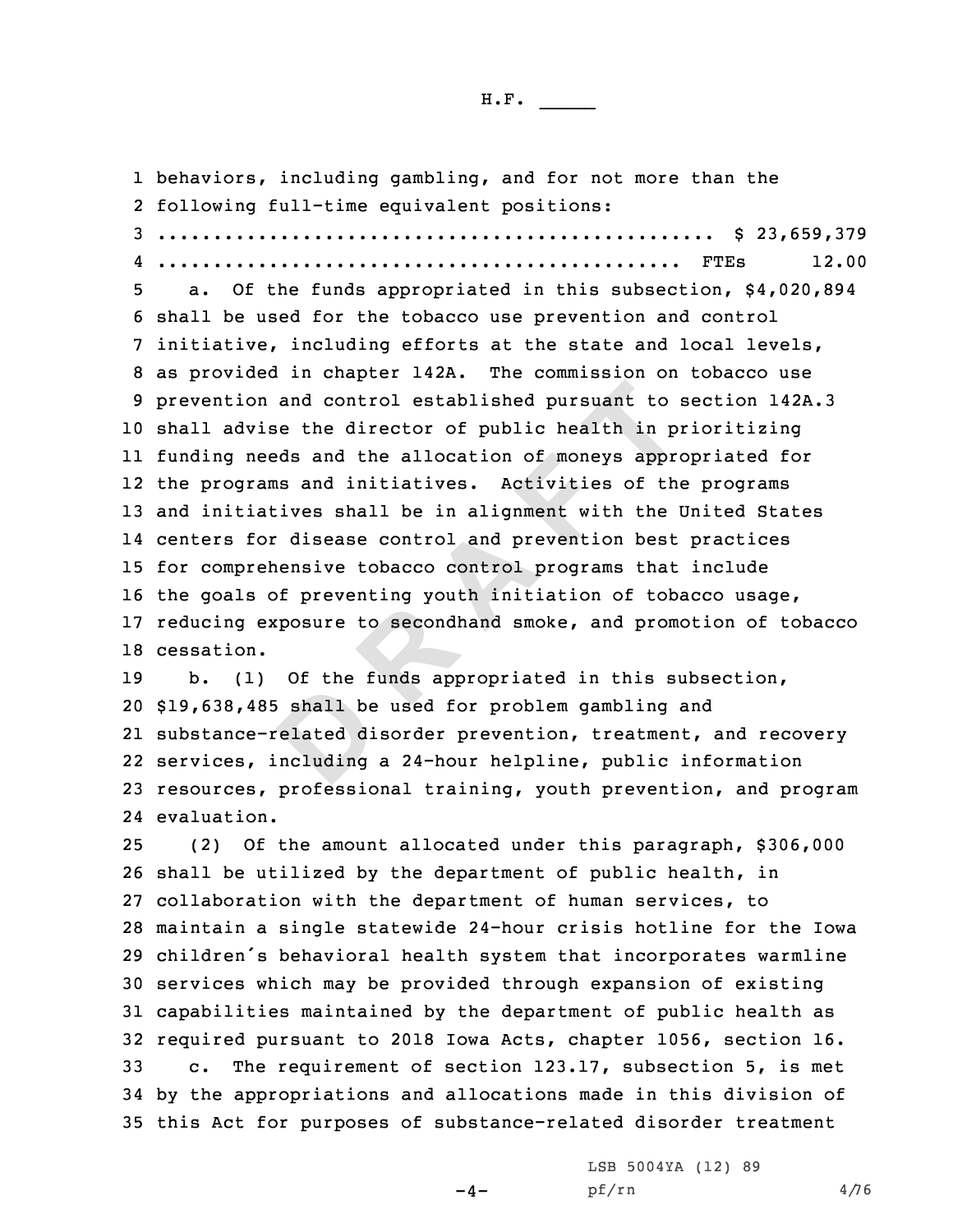**DESERVERS**<br> **DEPARTMENT CONTROL**<br> **DEPARTMENT EXECUTE:**<br> **RRONIC CONDITIONS**<br> **RRONIC CONDITIONS**<br> **RRONIC CONDITIONS**<br> **RRONIC CONDITIONS**<br> **RECONDITIONS**<br> **RECONDITIONS:**<br> **RECONDITIONS:**<br> **CONICITY**<br> **RECONDITIONS:**<br> **RECONDITY**<br> **RECONDITY**<br> **RECONDITY**<br> **RECONDI**  and addictive disorders for the fiscal year beginning July 1, 2 2022. 2. HEALTHY CHILDREN AND FAMILIES 4 For promoting the optimum health status for children and adolescents from birth through 21 years of age, and families, and for not more than the following full-time equivalent positions: .................................................. \$ 5,816,681 ............................................... FTEs 14.00 3. CHRONIC CONDITIONS 11 For serving individuals identified as having chronic conditions or special health care needs, and for not more than the following full-time equivalent positions: .................................................. \$ 4,258,373 ............................................... FTEs 10.00 4. COMMUNITY CAPACITY For strengthening the health care delivery system at the local level, and for not more than the following full-time equivalent positions: .................................................. \$ 6,519,306 ............................................... FTEs 13.00 22 a. Of the funds appropriated in this subsection, \$2,100,000 shall be deposited in the medical residency training account created in section 135.175, subsection 5, paragraph "a", and is appropriated from the account to the department of public health to be used for the purposes of the medical residency training state matching grants program as specified in section 28 135.176. b. Of the funds appropriated in this subsection, \$800,000 shall be used for rural psychiatric residencies to support the annual creation and training of six psychiatric residents who will provide mental health services in underserved areas of the state. Notwithstanding section 8.33, moneys that remain unencumbered or unobligated at the close of the fiscal year shall not revert but shall remain available for expenditure for

 $-5-$ 

LSB 5004YA (12) 89 pf/rn 5/76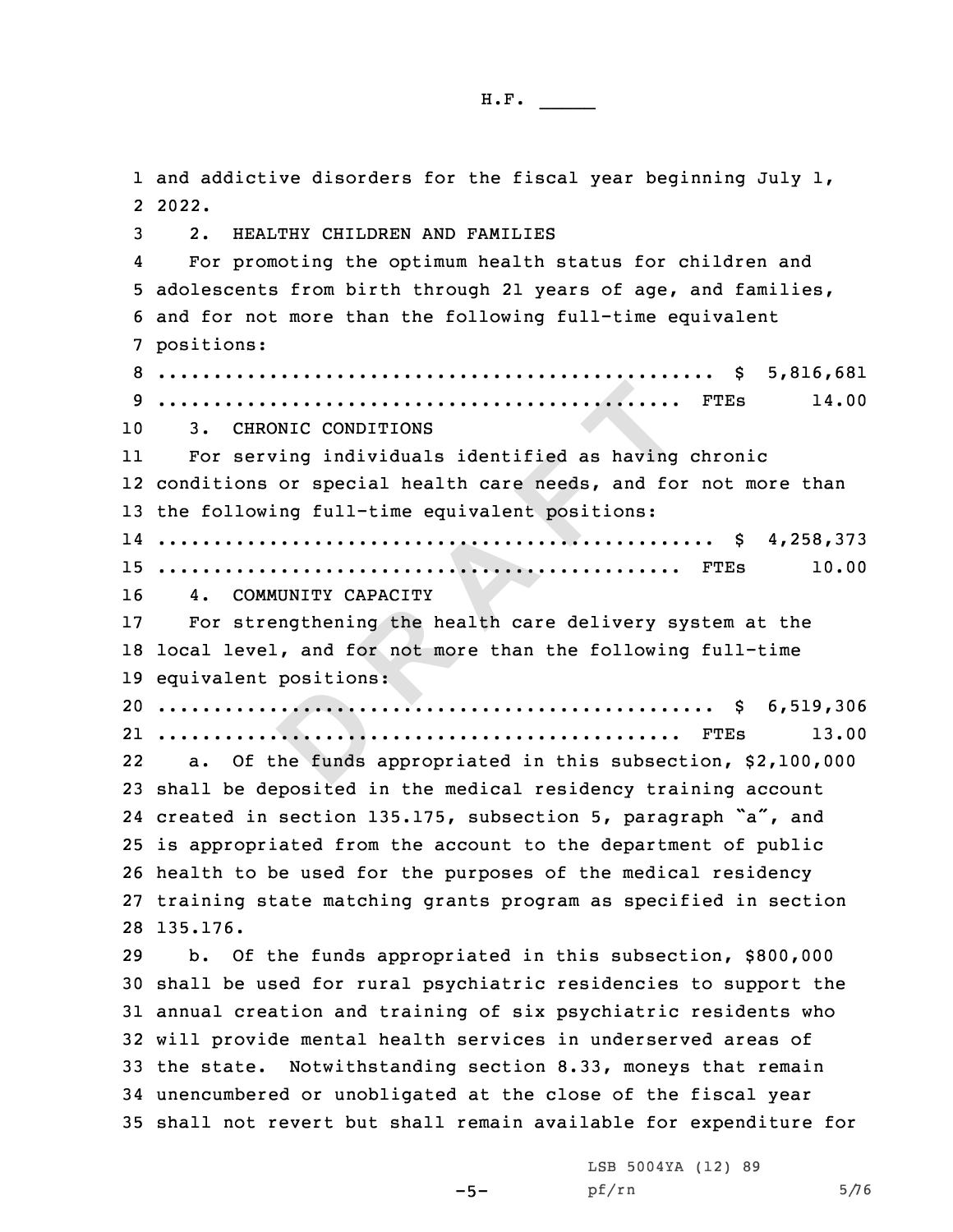1 the purposes designated for subsequent fiscal years.

**D**cant for the funds shall specify how tho<br>ded to accomplish the goals of the prog<br>a detailed five-year sustainability pla<br>arded any funding. Following the receip<br>ent shall submit periodic reports as sp<br>mt to the governor an 2 c. Of the funds appropriated in this subsection, \$425,000 shall be used for the creation or continuation of <sup>a</sup> center of excellence program to encourage innovation and collaboration among regional health care providers in <sup>a</sup> rural area based upon the results of <sup>a</sup> regional community needs assessment to transform health care delivery in order to provide quality, sustainable care that meets the needs of the local communities. An applicant for the funds shall specify how the funds will be expended to accomplish the goals of the program and shall provide <sup>a</sup> detailed five-year sustainability plan prior to being awarded any funding. Following the receipt of funding, <sup>a</sup> recipient shall submit periodic reports as specified by the department to the governor and the general assembly regarding the recipient's expenditure of the funds and progress in accomplishing the program goals. 5. ESSENTIAL PUBLIC HEALTH SERVICES To provide public health services that reduce risks and invest in promoting and protecting good health over the course of <sup>a</sup> lifetime with <sup>a</sup> priority given to older Iowans and vulnerable populations: .................................................. \$ 7,662,464 6. INFECTIOUS DISEASES 24 For reducing the incidence and prevalence of communicable diseases, and for not more than the following full-time equivalent positions: .................................................. \$ 1,796,206 ............................................... FTEs 6.00 7. PUBLIC PROTECTION a. For protecting the health and safety of the public through establishing standards and enforcing regulations, and for not more than the following full-time equivalent positions: .................................................. \$ 4,466,601 ............................................... FTEs 142.00 b. Of the funds appropriated in this subsection, not more

LSB 5004YA (12) 89

-6-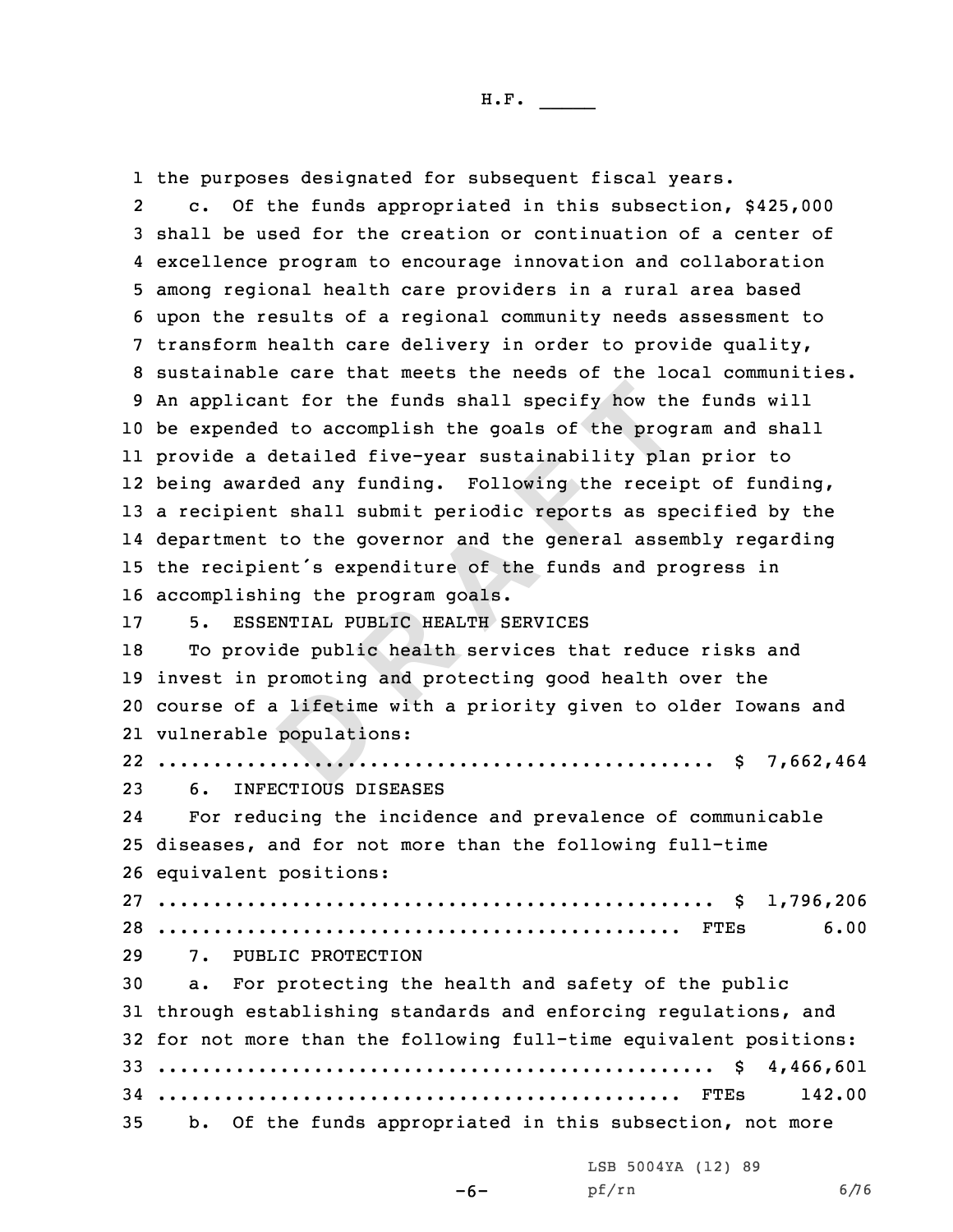of public<br>d ending<br>reof as i **EXECUTE THE TENT SECUTE AND SECUTE AND SECUTE ANEOUS PROVISIONS**<br>
miversity of Iowa hospitals and clinics<br>
of the state board of regents shall not<br>
costs from the funds appropriated in ti<br>
ersity of Iowa hospitals and cli than \$304,000 shall be credited to the emergency medical services fund created in section 135.25. Moneys in the emergency medical services fund are appropriated to the department to be used for the purposes of the fund. 8. RESOURCE MANAGEMENT For establishing and sustaining the overall ability of the department to deliver services to the public, and for not more than the following full-time equivalent positions: .................................................. \$ 933,871 ............................................... FTEs 4.00 11 9. MISCELLANEOUS PROVISIONS 12 The university of Iowa hospitals and clinics under the control of the state board of regents shall not receive indirect costs from the funds appropriated in this section. The university of Iowa hospitals and clinics billings to the department shall be on at least <sup>a</sup> quarterly basis. Sec. 4. DEPARTMENT OF PUBLIC HEALTH —— SPORTS WAGERING RECEIPTS FUND. There is appropriated from the sports wagering receipts fund created in section 8.57, subsection 6, to the department of public health for the fiscal year beginning July 1, 2022, and ending June 30, 2023, the following amount, or so much thereof as is necessary, to be used for the purposes designated: 24 For problem gambling and substance-related disorder prevention, treatment, and recovery services, including <sup>a</sup> 24-hour helpline, public information resources, professional training, youth prevention, and program evaluation: .................................................. \$ 1,750,000 DIVISION IV DEPARTMENT OF VETERANS AFFAIRS —— FY 2022-2023 Sec. 5. DEPARTMENT OF VETERANS AFFAIRS. There is appropriated from the general fund of the state to the department of veterans affairs for the fiscal year beginning July 1, 2022, and ending June 30, 2023, the following amounts, or so much thereof as is necessary, to be used for the purposes

-7-

LSB 5004YA (12) 89 pf/rn 7/76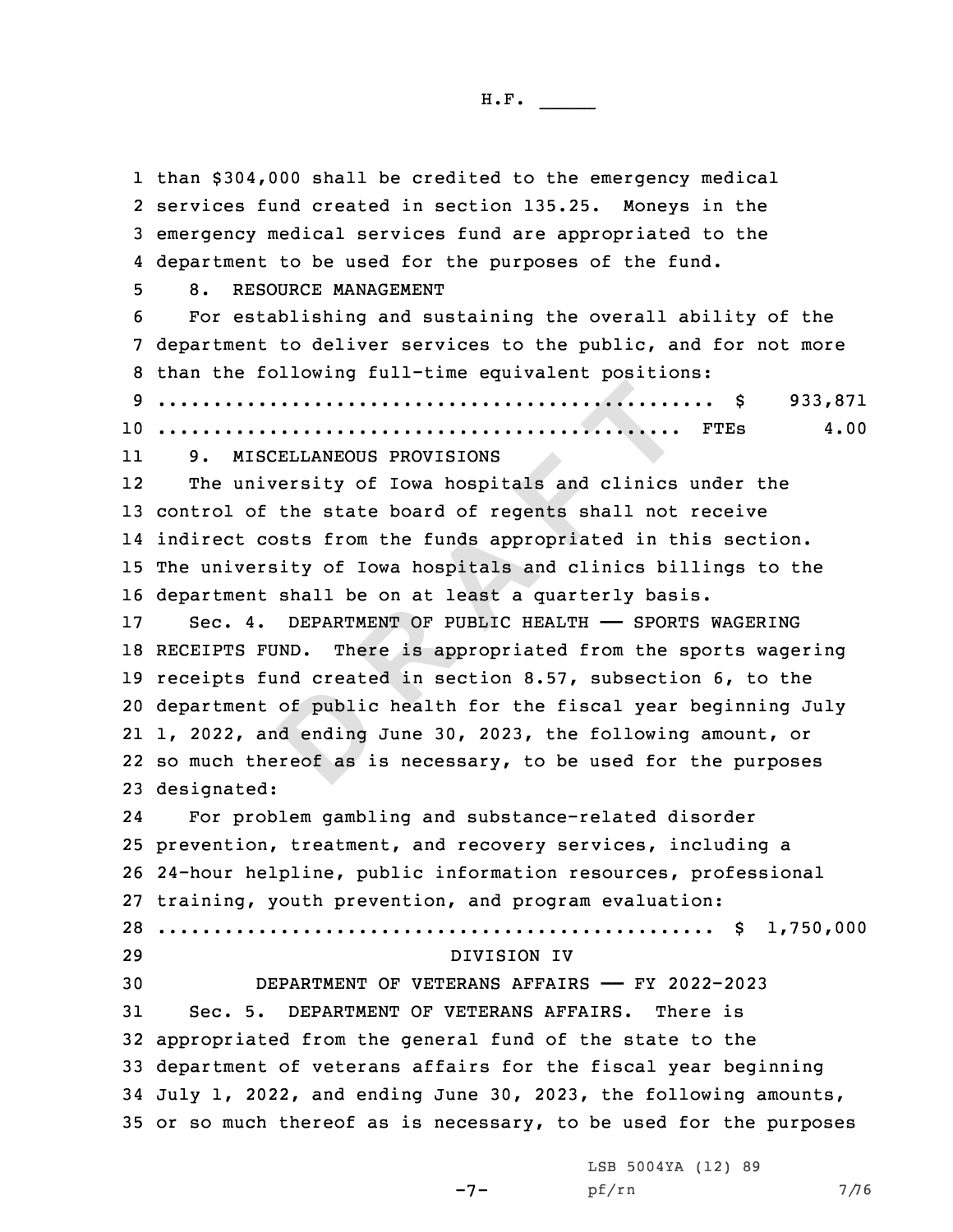1 designated:

the numbe<br>
denied a<br>
the age, alaries, support, maintenance, and misconductive and more interests:<br> **R EXECUTE:**<br> **R EXECUTE:**<br> **R EXECUTE:**<br> **R EXECUTE:**<br> **R EXECUTE:**<br> **R EXECUTE:**<br> **R EXECUTE:**<br> **R EXECUTE:**<br> **R EXECUTE:**<br> **R EXE** 2 1. DEPARTMENT OF VETERANS AFFAIRS ADMINISTRATION For salaries, support, maintenance, and miscellaneous purposes, and for not more than the following full-time equivalent positions: .................................................. \$ 1,229,763 ............................................... FTEs 15.00 2. IOWA VETERANS HOME For salaries, support, maintenance, and miscellaneous purposes: .................................................. \$ 7,131,552 12 a. The Iowa veterans home billings involving the department of human services shall be submitted to the department on at least <sup>a</sup> monthly basis. b. The Iowa veterans home expenditure report shall be submitted monthly to the general assembly. c. The Iowa veterans home shall continue to include in the annual discharge report applicant information to provide for the collection of demographic information including but not limited to the number of individuals applying for admission and admitted or denied admittance and the basis for the admission or denial; the age, gender, and race of such individuals; and the level of care for which such individuals applied for admission including residential or nursing level of care. 3. HOME OWNERSHIP ASSISTANCE PROGRAM For transfer to the Iowa finance authority for the continuation of the home ownership assistance program for persons who are or were eligible members of the armed forces of the United States, pursuant to section 16.54: .................................................. \$ 2,000,000 Sec. 6. LIMITATION OF COUNTY COMMISSIONS OF VETERAN AFFAIRS FUND STANDING APPROPRIATIONS. Notwithstanding the standing appropriation in section 35A.16 for the fiscal year beginning July 1, 2022, and ending June 30, 2023, the amount appropriated from the general fund of the state pursuant to that section

LSB 5004YA (12) 89

pf/rn 8/76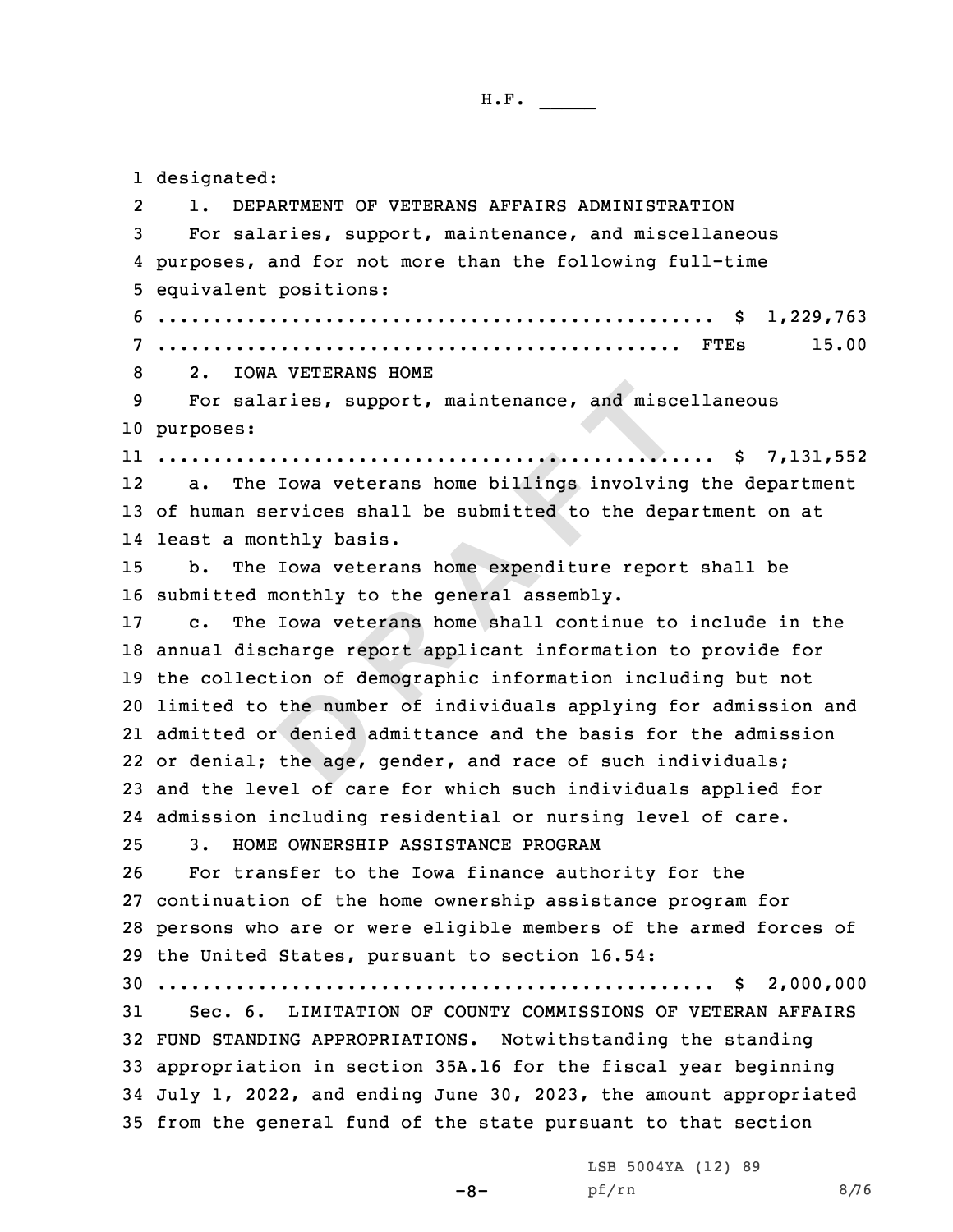er 239B:<br> **DEPERTMENT**<br>
Dependence<br>
Dependence There is appropriated from the fund creative department of human services for the department of human services for the g July 1, 2022, and ending June 30, 2021 under the federal temporary assistance (TANF) block grant purs for the following designated purposes shall not exceed the following amount: For the county commissions of veteran affairs fund under section 35A.16: .................................................. \$ 990,000 DIVISION V DEPARTMENT OF HUMAN SERVICES —— FY 2022-2023 Sec. 7. TEMPORARY ASSISTANCE FOR NEEDY FAMILIES BLOCK GRANT. There is appropriated from the fund created in section 8.41 to the department of human services for the fiscal year beginning July 1, 2022, and ending June 30, 2023, from moneys received under the federal temporary assistance for needy families (TANF) block grant pursuant to the federal Personal Responsibility and Work Opportunity Reconciliation Act of 1996, Pub. L. No. 104-193, and successor legislation, the following amounts, or so much thereof as is necessary, to be used for the purposes designated: 18 1. To be credited to the family investment program account and used for assistance under the family investment program under chapter 239B: .................................................. \$ 5,002,006 22 2. To be credited to the family investment program account and used for the job opportunities and basic skills (JOBS) program and implementing family investment agreements in accordance with chapter 239B: .................................................. \$ 5,412,060 3. To be used for the family development and self-sufficiency grant program in accordance with section 216A.107: .................................................. \$ 2,888,980 Notwithstanding section 8.33, moneys appropriated in this subsection that remain unencumbered or unobligated at the close of the fiscal year shall not revert but shall remain available for expenditure for the purposes designated until the close of the succeeding fiscal year. However, unless such moneys are

 $-9-$ 

LSB 5004YA (12) 89 pf/rn 9/76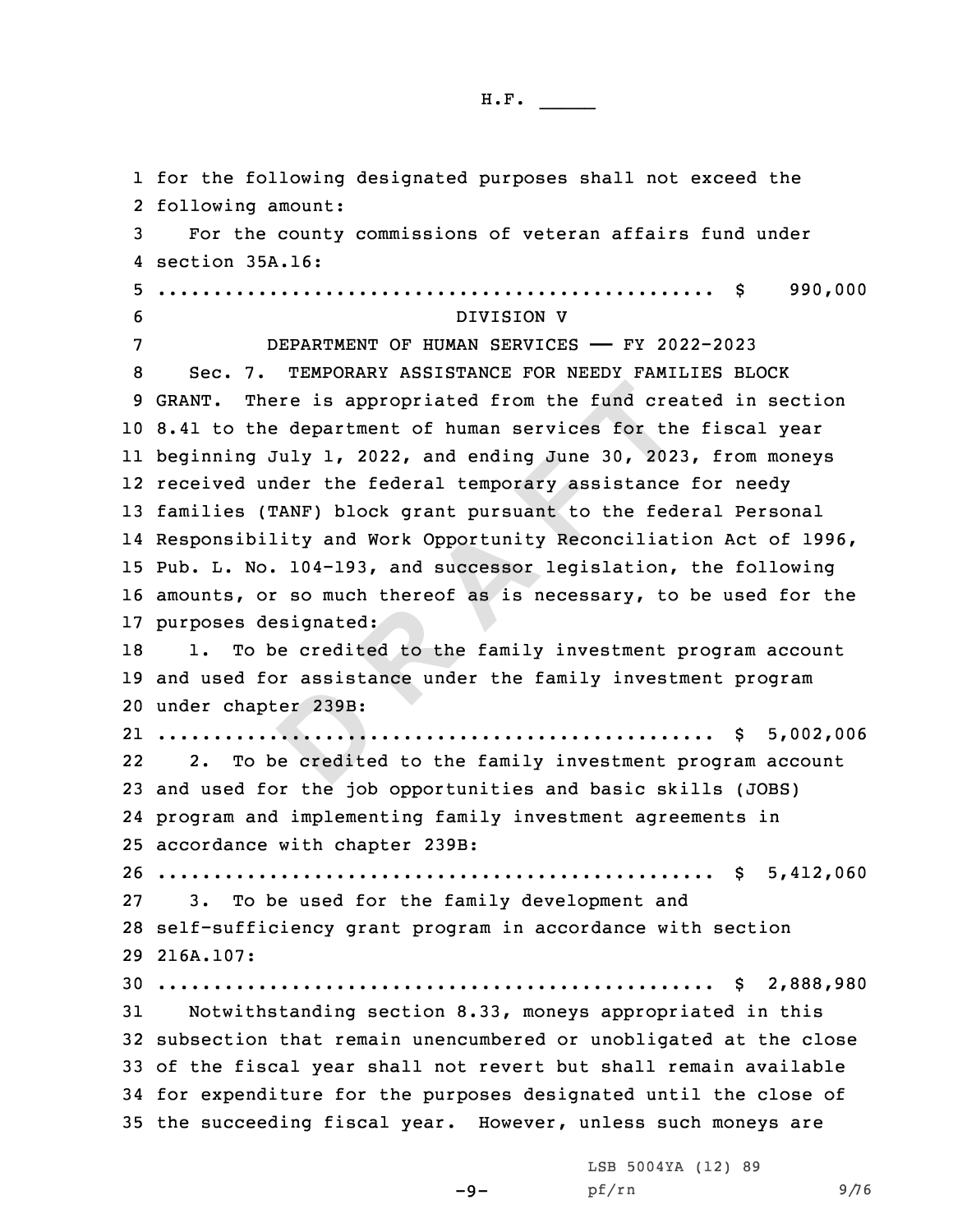onal oppo:<br>the cont:<br>the cont<br>of a gr f the funds appropriated in this subsect<br>412 is transferred to the child care and<br>ant appropriation made by the Eighty-ni<br>, 2022 session, for the federal fiscal<br>1, 2022, and ending September 30, 2023.<br>\$200,000 shall be use encumbered or obligated on or before September 30, 2023, the moneys shall revert. 4. For field operations: .................................................. \$ 31,296,232 5. For general administration: .................................................. \$ 3,744,000 6. For state child care assistance: .................................................. \$ 47,166,826 a. Of the funds appropriated in this subsection, \$26,205,412 is transferred to the child care and development block grant appropriation made by the Eighty-ninth General Assembly, 2022 session, for the federal fiscal year beginning October 1, 2022, and ending September 30, 2023. Of this amount, \$200,000 shall be used for provision of educational opportunities to registered child care home providers in order to improve services and programs offered by this category of providers and to increase the number of providers. The department may contract with institutions of higher education or child care resource and referral centers to provide the educational opportunities. Allowable administrative costs under the contracts shall not exceed 5 percent. The application for <sup>a</sup> grant shall not exceed two pages in length. b. Any funds appropriated in this subsection remaining unallocated shall be used for state child care assistance payments for families who are employed including but not limited to individuals enrolled in the family investment 27 program. 7. For child and family services: .................................................. \$ 32,380,654 8. For child abuse prevention grants: .................................................. \$ 125,000 9. For pregnancy prevention grants on the condition that family planning services are funded: .................................................. \$ 1,913,203 Pregnancy prevention grants shall be awarded to programs LSB 5004YA (12) 89

-10-

pf/rn 10/76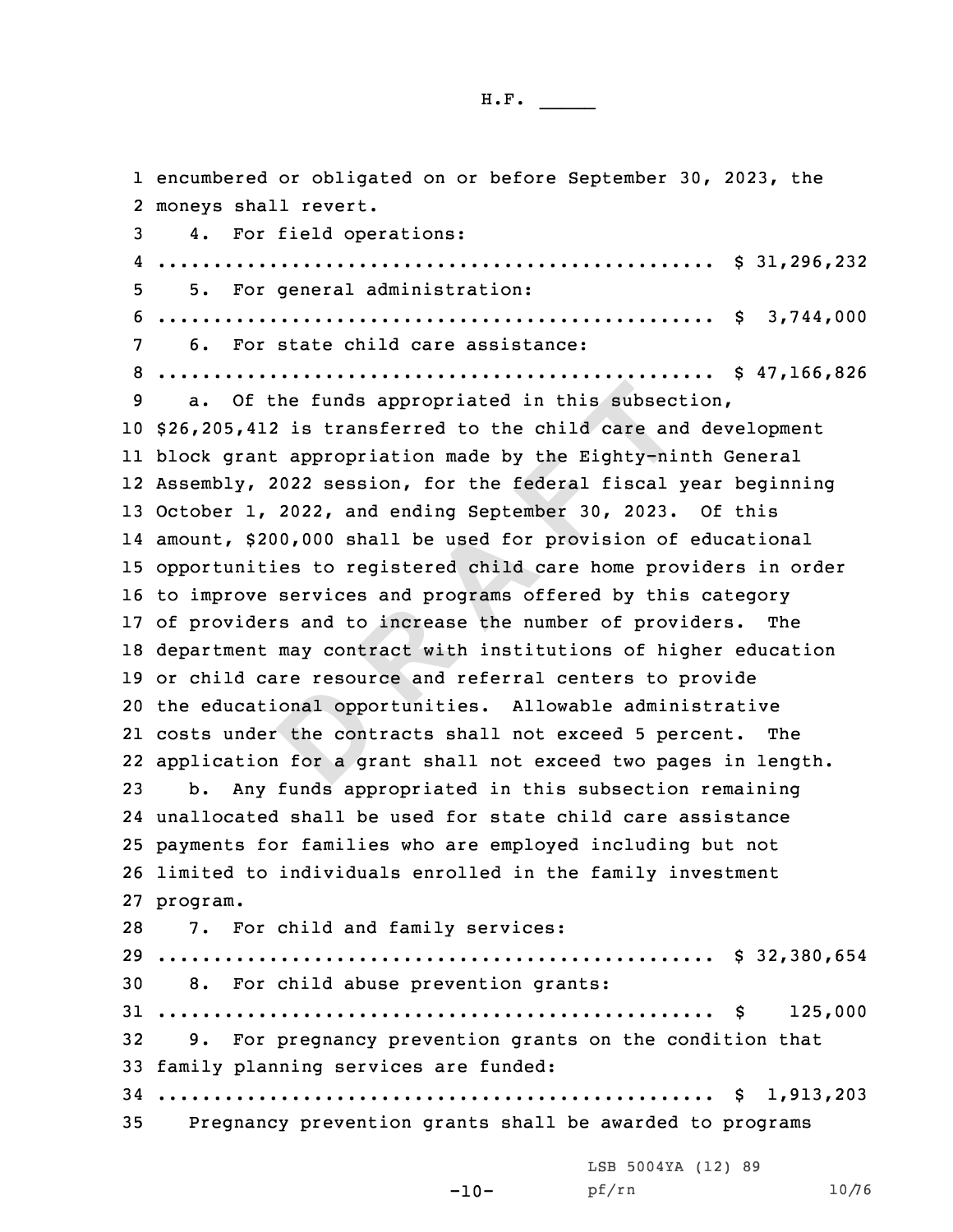1 in existence on or before July 1, 2022, if the programs have demonstrated positive outcomes. Grants shall be awarded to pregnancy prevention programs which are developed after July 1, 2022, if the programs are based on existing models that have demonstrated positive outcomes. Grants shall comply with the requirements provided in 1997 Iowa Acts, chapter 208, section 14, subsections 1 and 2, including the requirement that grant programs must emphasize sexual abstinence. Priority in the awarding of grants shall be given to programs that serve areas of the state which demonstrate the highest percentage of unplanned pregnancies of females of childbearing age within the geographic area to be served by the grant.

13 10. For technology needs and other resources necessary to 14 meet federal and state reporting, tracking, and case management 15 requirements and other departmental needs:

16 .................................................. \$ 1,037,186

d appropri<br>the tempo<br>ved by th ding of grants shall be given to program<br>the state which demonstrate the highes<br>d pregnancies of females of childbearin<br>ic area to be served by the grant.<br>For technology needs and other resource:<br>eral and state reporting, 11. a. Notwithstanding any provision to the contrary, including but not limited to requirements in section 8.41 or provisions in 2021 Iowa Acts or 2022 Iowa Acts regarding the receipt and appropriation of federal block grants, federal funds from the temporary assistance for needy families block grant received by the state and not otherwise appropriated in this section and remaining available for the fiscal year beginning July 1, 2022, are appropriated to the department of human services to the extent as may be necessary to be used in the following priority order: the family investment program, for state child care assistance program payments for families who are employed, and for the family investment program share of system costs for eligibility determination and related functions. The federal funds appropriated in this paragraph "a" shall be expended only after all other funds appropriated in subsection 1 for assistance under the family investment program, in subsection 6 for state child care assistance, or in subsection 10 for technology needs and other resources necessary to meet departmental needs, as applicable, have been

-11-

LSB 5004YA (12) 89 pf/rn 11/76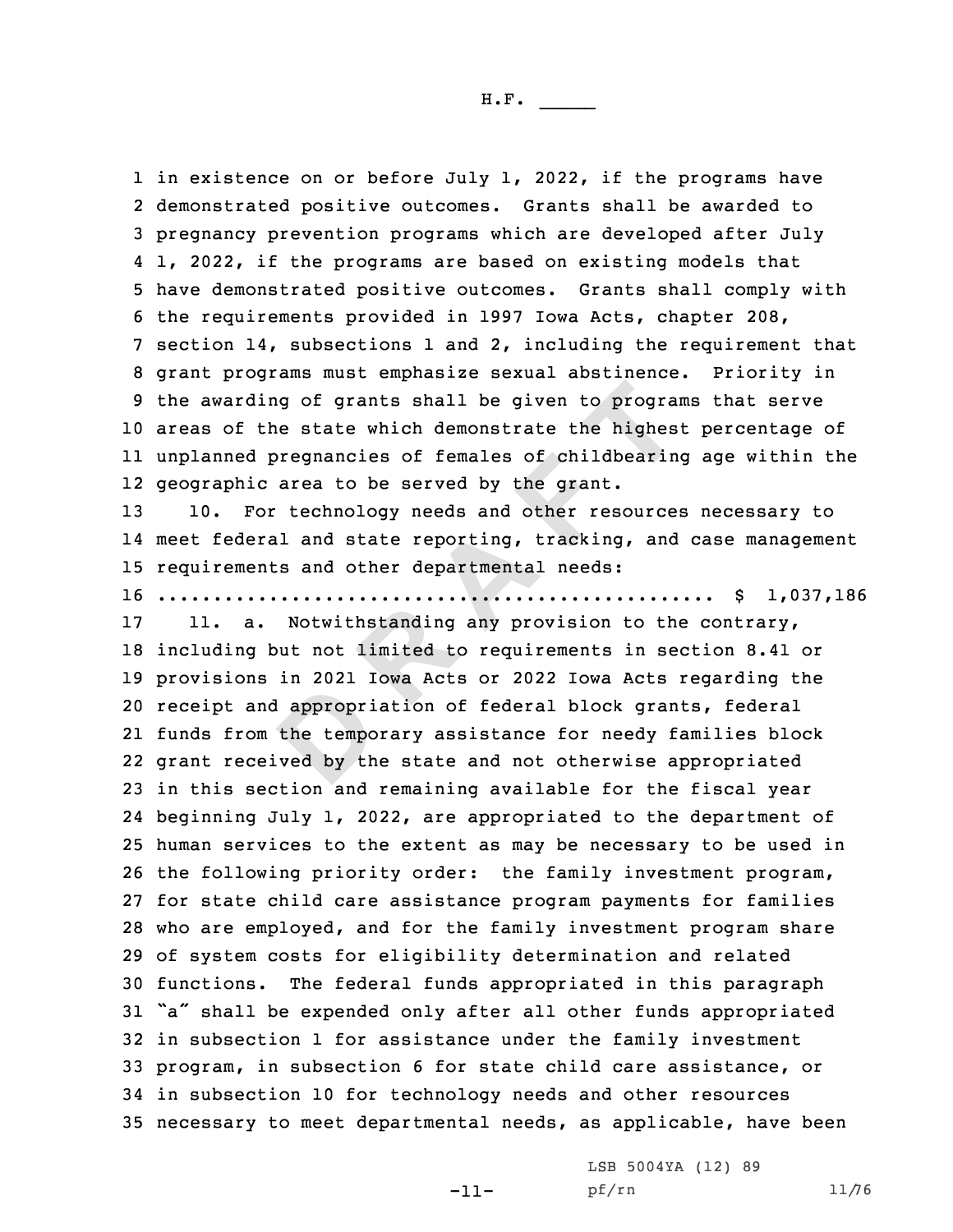expended. For the purposes of this subsection, the funds 2 appropriated in subsection 6, paragraph "a", for transfer to the child care and development block grant appropriation are considered fully expended when the full amount has been transferred.

 b. The department shall, on <sup>a</sup> quarterly basis, advise the general assembly and department of management of the amount of funds appropriated in this subsection that was expended in the prior quarter.

 12. Of the amounts appropriated in this section, \$12,962,008 for the fiscal year beginning July 1, 2022, is transferred to the appropriation of the federal social services block grant made to the department of human services for that fiscal year.

arter.<br>
Of the amounts appropriated in this sect<br>
008 for the fiscal year beginning July<br>
red to the appropriation of the federal<br>
ant made to the department of human ser<br>
ear.<br>
For continuation of the program providing<br>
i 13. For continuation of the program providing categorical eligibility for the supplemental nutrition assistance program (SNAP) as specified for the program in the section of this division of this Act relating to the family investment program 19 account:

20 .................................................. \$ 14,236

department<br>the appro 21 14. The department may transfer funds allocated in this section to the appropriations made in this division of this Act for the same fiscal year for general administration and field operations for resources necessary to implement and operate the services referred to in this section and those funded in the appropriation made in this division of this Act for the same fiscal year for the family investment program from the general fund of the state.

 15. With the exception of moneys allocated under this section for the family development and self-sufficiency grant program, to the extent moneys allocated in this section are deemed by the department not to be necessary to support the purposes for which they are allocated, such moneys may be used in the same fiscal year for any other purpose for which funds are allocated in this section or in section 8 of this division

-12-

LSB 5004YA (12) 89 pf/rn 12/76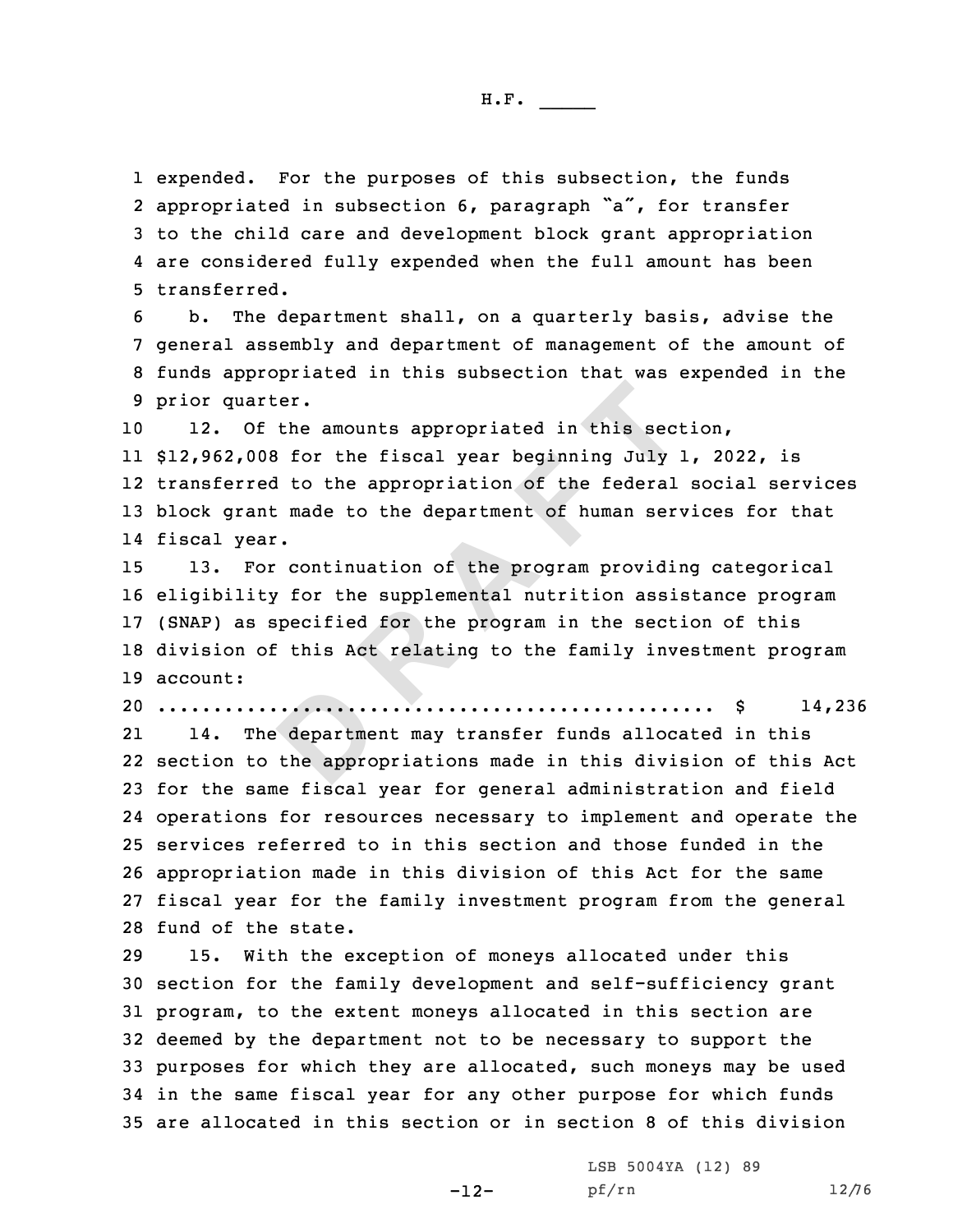of this Act for the family investment program account. If there are conflicting needs, priority shall first be given to the family investment program account as specified under subsection 1 of this section and used for the purposes of assistance under the family investment program in accordance with chapter 239B, followed by state child care assistance program payments for families who are employed, followed by other priorities as specified by the department.

9 Sec. 8. FAMILY INVESTMENT PROGRAM ACCOUNT.

 1. Moneys credited to the family investment program (FIP) account for the fiscal year beginning July 1, 2022, and ending June 30, 2023, shall be used to provide assistance in accordance with chapter 239B.

8. FAMILY INVESTMENT PROGRAM ACCOUNT.<br>
oneys credited to the family investment<br>
for the fiscal year beginning July 1, 2<br>
une 30, 2023, shall be used to provide<br>
ce with chapter 239B.<br>
he department may use a portion of the 14 2. The department may use <sup>a</sup> portion of the moneys credited to the FIP account under this section as necessary for salaries, support, maintenance, and miscellaneous purposes, including administrative and information technology costs associated with rent reimbursement and other income assistance programs administered by the department.

departmen<br>4, exclud<br>b", to th 3. The department may transfer funds allocated in subsection 4, excluding the allocation under subsection 4, paragraph "b", to the appropriations made in this division of this Act for the same fiscal year for general administration and field operations for resources necessary to implement and operate the services referred to in this section and those funded in the appropriations made in section 7 for the temporary assistance for needy families block grant and in section 9 for the family investment program from the general fund of the state in this division of this Act for the same fiscal year.

 4. Moneys appropriated in this division of this Act and credited to the FIP account for the fiscal year beginning July 1, 2022, and ending June 30, 2023, are allocated as follows: a. To be retained by the department of human services to be used for coordinating with the department of human rights

-13-

LSB 5004YA (12) 89 pf/rn 13/76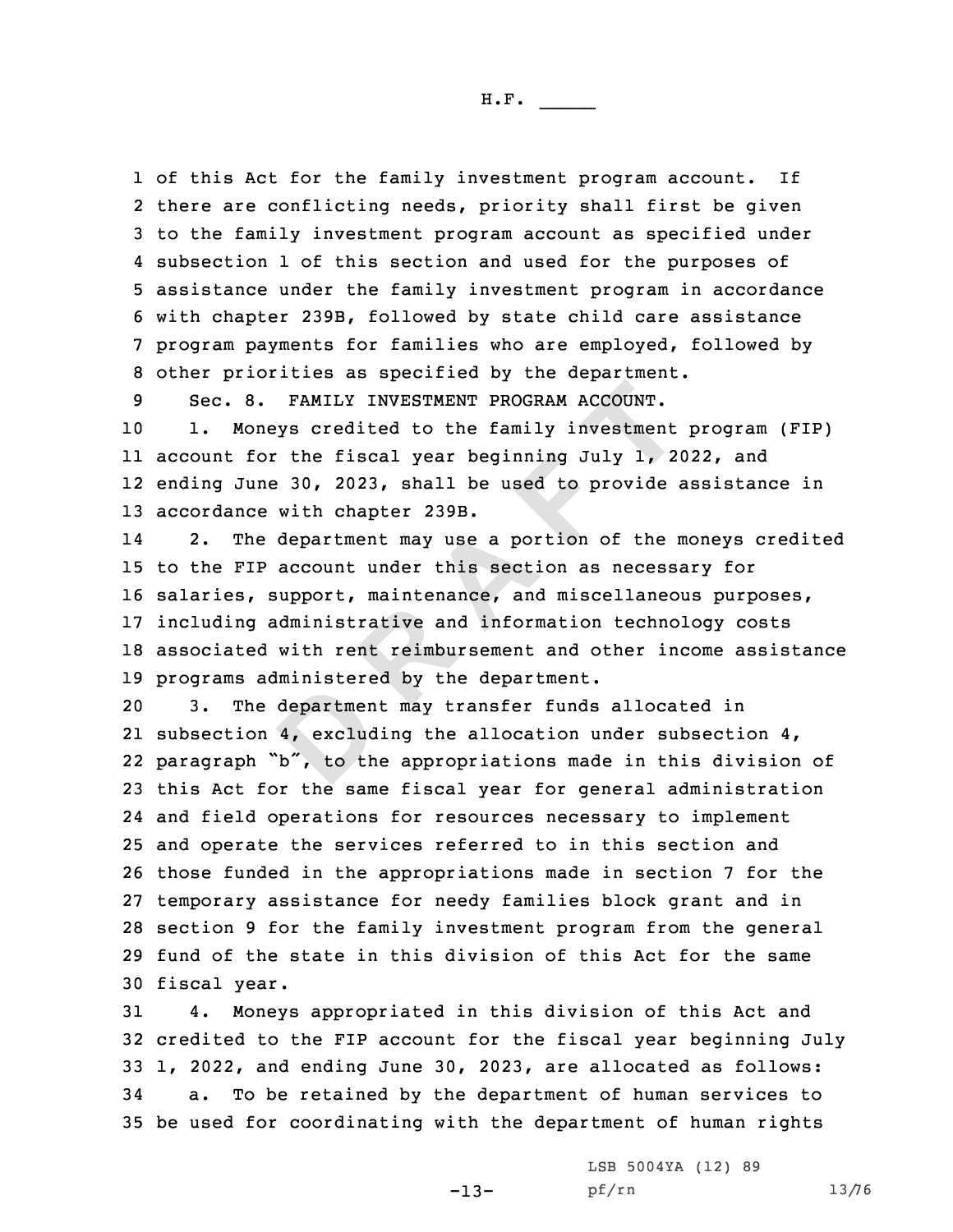| <b></b><br>ж |  |  |
|--------------|--|--|
|              |  |  |

Extrem bybe<br>
beincy granthendiver **Resolution** of the funds allocated for the family dependence of the family dependence of the funds shall be used<br>than 5 percent of the funds shall be used than 5 percent of the funds shall be used than 5 percent of the fu to more effectively serve participants in FIP and other shared clients and to meet federal reporting requirements under the federal temporary assistance for needy families block grant: .................................................. \$ 10,000 b. To the department of human rights for staffing, administration, and implementation of the family development and self-sufficiency grant program in accordance with section 216A.107: .................................................. \$ 7,192,834 (1) Of the funds allocated for the family development and self-sufficiency grant program in this paragraph "b", not more than 5 percent of the funds shall be used for the administration of the grant program. 14 (2) The department of human rights may continue to implement the family development and self-sufficiency grant program statewide during fiscal year 2022-2023. (3) The department of human rights may engage in activities to strengthen and improve family outcomes measures and data collection systems under the family development and self-sufficiency grant program. 21 c. For the diversion subaccount of the FIP account: .................................................. \$ 1,293,000 <sup>A</sup> portion of the moneys allocated for the diversion subaccount may be used for field operations, salaries, data management system development, and implementation costs and support deemed necessary by the director of human services in order to administer the FIP diversion program. To the extent moneys allocated in this paragraph "c" are deemed by the department not to be necessary to support diversion activities, such moneys may be used for other efforts intended to increase engagement by family investment program participants in work, education, or training activities, or for the purposes of assistance under the family investment program in accordance with chapter 239B. d. For the SNAP employment and training program:

 $-14-$ 

LSB 5004YA (12) 89 pf/rn 14/76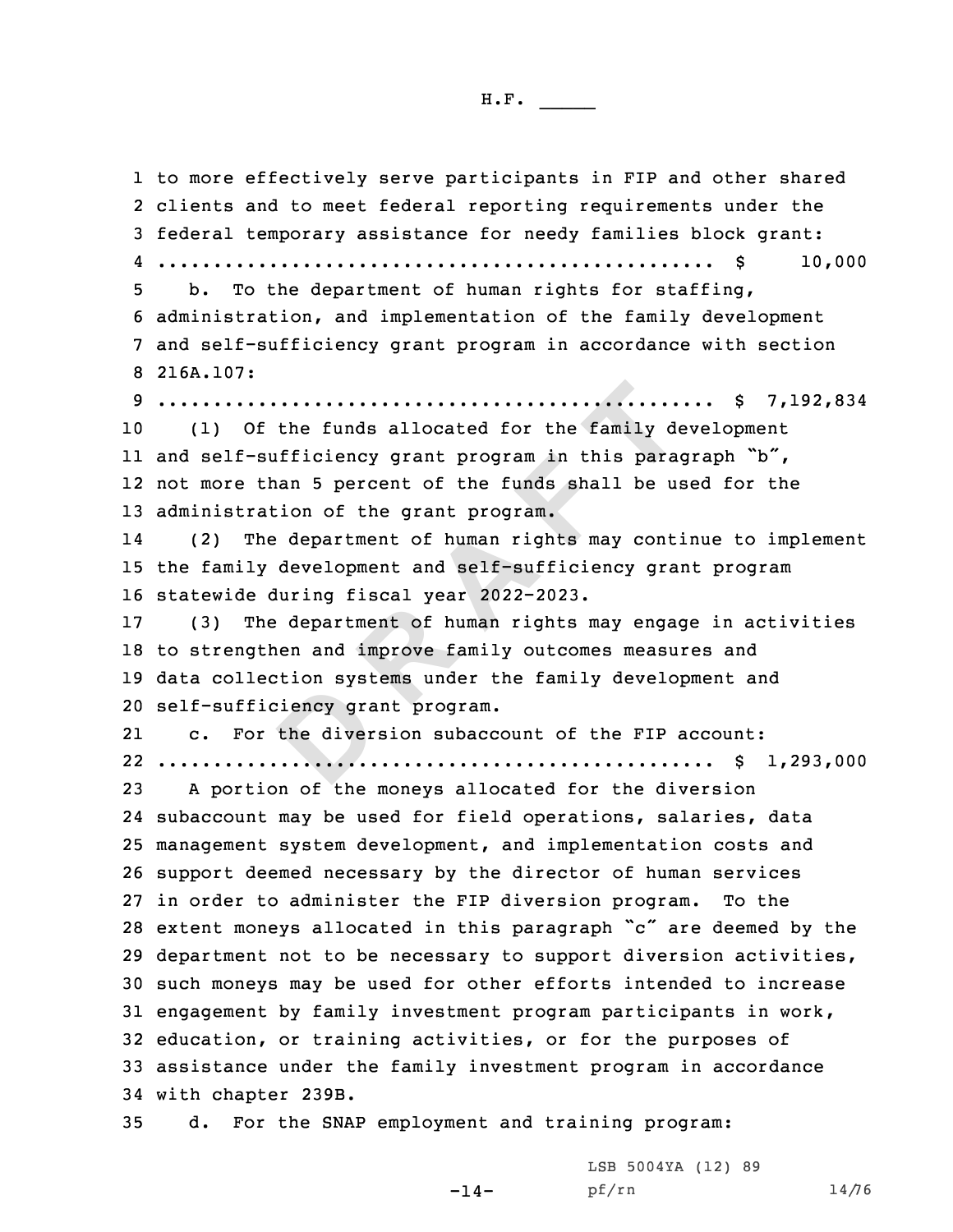**D <sup>R</sup> <sup>A</sup> <sup>F</sup> <sup>T</sup>** 1 .................................................. \$ 66,588 2 (1) The department shall apply the federal SNAP employment and training state plan in order to maximize to the fullest extent permitted by federal law the use of the 50 percent federal reimbursement provisions for the claiming of allowable federal reimbursement funds from the United States department of agriculture pursuant to the federal SNAP employment and training program for providing education, employment, and training services for eligible SNAP participants, including but not limited to related dependent care and transportation expenses. 12 (2) The department shall continue the categorical federal SNAP eligibility at 160 percent of the federal poverty level and continue to eliminate the asset test from eligibility requirements, consistent with federal SNAP program requirements. The department shall include as many SNAP households as is allowed by federal law. The eligibility provisions shall conform to all federal requirements including requirements addressing individuals who are incarcerated or otherwise ineligible. 21 e. For the JOBS program, not more than: .................................................. \$ 12,018,258 5. Of the child support collections assigned under FIP, an amount equal to the federal share of support collections shall be credited to the child support recovery appropriation made in this division of this Act. Of the remainder of the assigned child support collections received by the child support recovery unit, <sup>a</sup> portion shall be credited to the FIP account, <sup>a</sup> portion may be used to increase recoveries, and <sup>a</sup> portion may be used to sustain cash flow in the child support payments account. If as <sup>a</sup> consequence of the appropriations and allocations made in this section the resulting amounts are insufficient to sustain cash assistance payments and meet federal maintenance of effort requirements, the department shall seek supplemental funding. If child support collections

-15-

LSB 5004YA (12) 89 pf/rn 15/76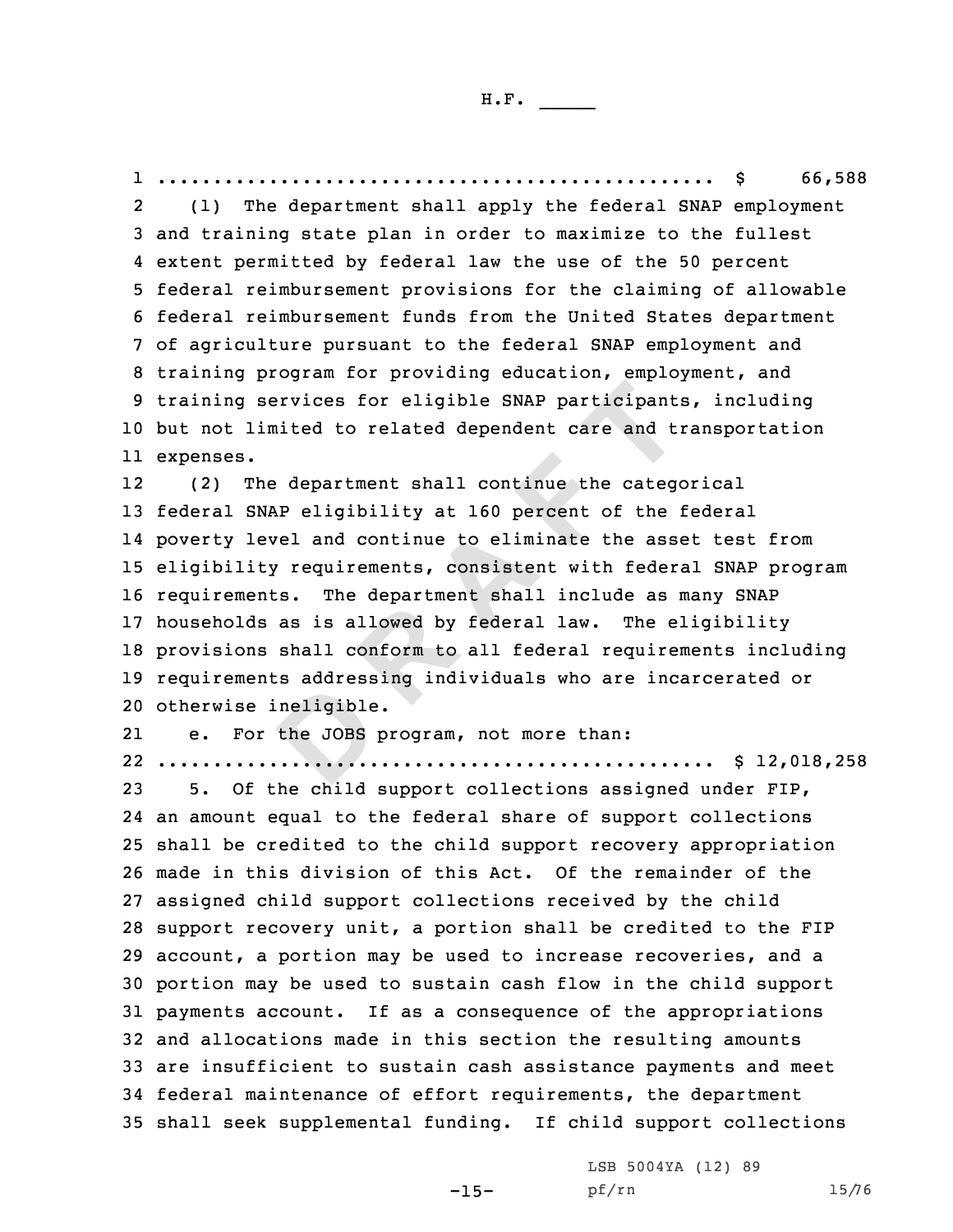assigned under FIP are greater than estimated or are otherwise 2 determined not to be required for maintenance of effort, the state share of either amount may be transferred to or retained in the child support payments account.

 Sec. 9. FAMILY INVESTMENT PROGRAM GENERAL FUND. There is appropriated from the general fund of the state to the department of human services for the fiscal year beginning July 1, 2022, and ending June 30, 2023, the following amount, or so much thereof as is necessary, to be used for the purpose designated:

thereof as is necessary, to be used for<br>ed:<br>credited to the family investment program<br>and used for family investment program<br>apter 239B and other costs associated w<br>sed benefits or assistance:<br>............................. 11 To be credited to the family investment program (FIP) 12 account and used for family investment program assistance 13 under chapter 239B and other costs associated with providing 14 needs-based benefits or assistance:

15 .................................................. \$ 41,003,978

16 1. Of the funds appropriated in this section, \$6,606,198 is 17 allocated for the JOBS program.

18 2. Of the funds appropriated in this section, \$4,313,854 is 19 allocated for the family development and self-sufficiency grant 20 program.

**Notwithst**<br>**Notwithst**<br>ing July 21 3. a. Notwithstanding section 8.39, for the fiscal year beginning July 1, 2022, if necessary to meet federal maintenance of effort requirements or to transfer federal temporary assistance for needy families block grant funding to be used for purposes of the federal social services block grant or to meet cash flow needs resulting from delays in receiving federal funding or to implement, in accordance with this division of this Act, activities currently funded with juvenile court services, county, or community moneys and state moneys used in combination with such moneys; to comply with federal requirements; or to maximize the use of federal funds; the department of human services may transfer funds within or between any of the appropriations made in this division of this Act and appropriations in law for the federal social services block grant to the department for the following purposes,

-16-

LSB 5004YA (12) 89 pf/rn 16/76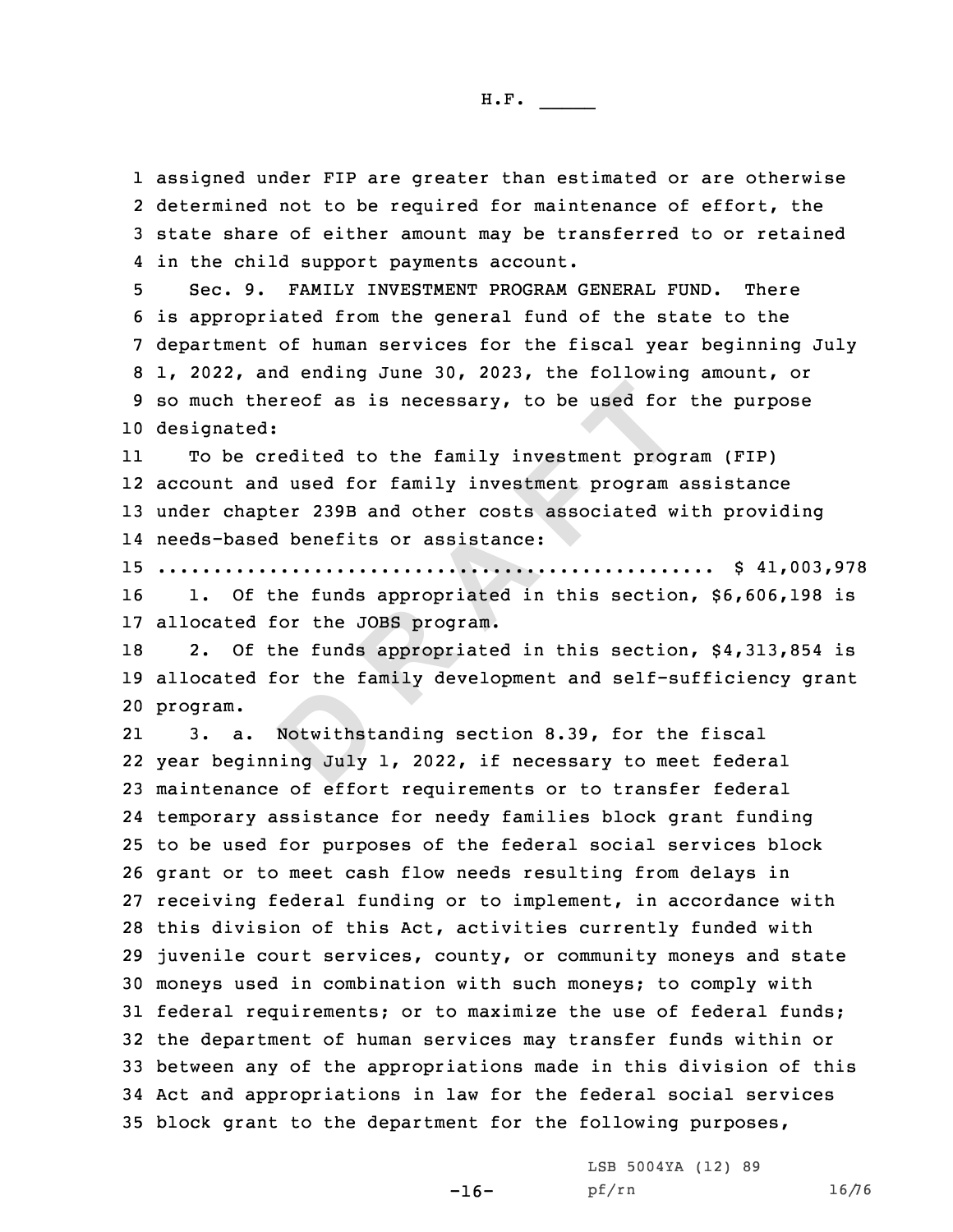1 provided that the combined amount of state and federal

2 temporary assistance for needy families block grant funding 3 for each appropriation remains the same before and after the 4 transfer:

5 (1) For the family investment program.

6 (2) For state child care assistance.

7 (3) For child and family services.

8 (4) For field operations.

9 (5) For general administration.

 b. This subsection shall not be construed to prohibit the use of existing state transfer authority for other purposes. The department shall report any transfers made pursuant to this subsection to the general assembly.

For general administration.<br>his subsection shall not be construed to<br>xisting state transfer authority for otl<br>rtment shall report any transfers made 1<br>on to the general assembly.<br>f the funds appropriated in this section<br>us 14 4. Of the funds appropriated in this section, \$195,000 shall be used for <sup>a</sup> contract for tax preparation assistance to low-income Iowans to expand the usage of the earned income tax credit. The purpose of the contract is to supply this assistance to underserved areas of the state. The department shall not retain any portion of the allocation under this subsection for administrative costs.

for admin<br>the funds<br>the cont 21 5. Of the funds appropriated in this section, \$70,000 shall be used for the continuation of the parenting program, as specified in 441 IAC ch. 100, relating to parental obligations, in which the child support recovery unit participates, to support the efforts of <sup>a</sup> nonprofit organization committed to strengthening the community through youth development, healthy living, and social responsibility headquartered in <sup>a</sup> county with <sup>a</sup> population over 450,000 according to the 2020 certified federal census. The funds allocated in this subsection shall be used by the recipient organization to develop <sup>a</sup> larger community effort, through public and private partnerships, to support <sup>a</sup> broad-based multi-county parenthood initiative that promotes payment of child support obligations, improved family relationships, and full-time employment.

35 6. The department may transfer funds appropriated in this

-17-

LSB 5004YA (12) 89 pf/rn 17/76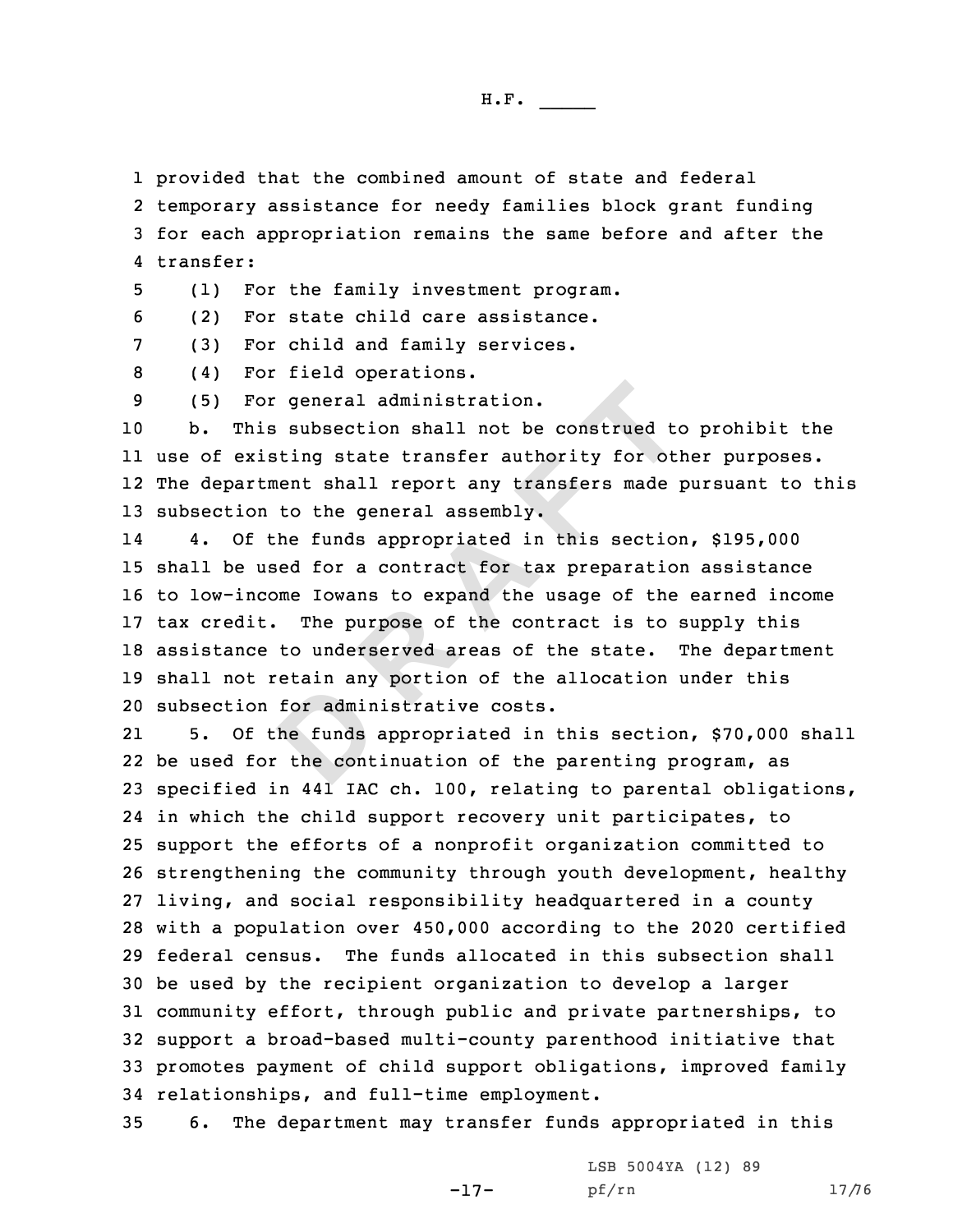section, excluding the allocation in subsection 2 for the family development and self-sufficiency grant program, to the appropriations made in this division of this Act for general administration and field operations as necessary to administer this section, section 7 for the temporary assistance for needy families block grant, and section 8 for the family investment program account.

general fund of the state to the depart<br>for the fiscal year beginning July 1,<br>2023, the following amount, or so much<br>y, to be used for the purposes designat<br>hild support recovery, including salarit<br>nce, and miscellaneous p Sec. 10. CHILD SUPPORT RECOVERY. There is appropriated from the general fund of the state to the department of human services for the fiscal year beginning July 1, 2022, and ending June 30, 2023, the following amount, or so much thereof as is necessary, to be used for the purposes designated: For child support recovery, including salaries, support, maintenance, and miscellaneous purposes, and for not more than

15 the following full-time equivalent positions: 16 .................................................. \$ 15,942,885

17 ............................................... FTEs 459.00

2, for a<br>
ent and t<br>
n continu 18 1. The department shall expend up to \$24,000, including federal financial participation, for the fiscal year beginning July 1, 2022, for <sup>a</sup> child support public awareness campaign. The department and the office of the attorney general shall cooperate in continuation of the campaign. The public awareness campaign shall emphasize, through <sup>a</sup> variety of media activities, the importance of maximum involvement of both parents in the lives of their children as well as the importance of payment of child support obligations.

 2. Federal access and visitation grant moneys shall be issued directly to private not-for-profit agencies that provide services designed to increase compliance with the child access provisions of court orders, including but not limited to neutral visitation sites and mediation services.

 3. The appropriation made to the department for child support recovery may be used throughout the fiscal year in the manner necessary for purposes of cash flow management, and for cash flow management purposes the department may temporarily

-18-

LSB 5004YA (12) 89 pf/rn 18/76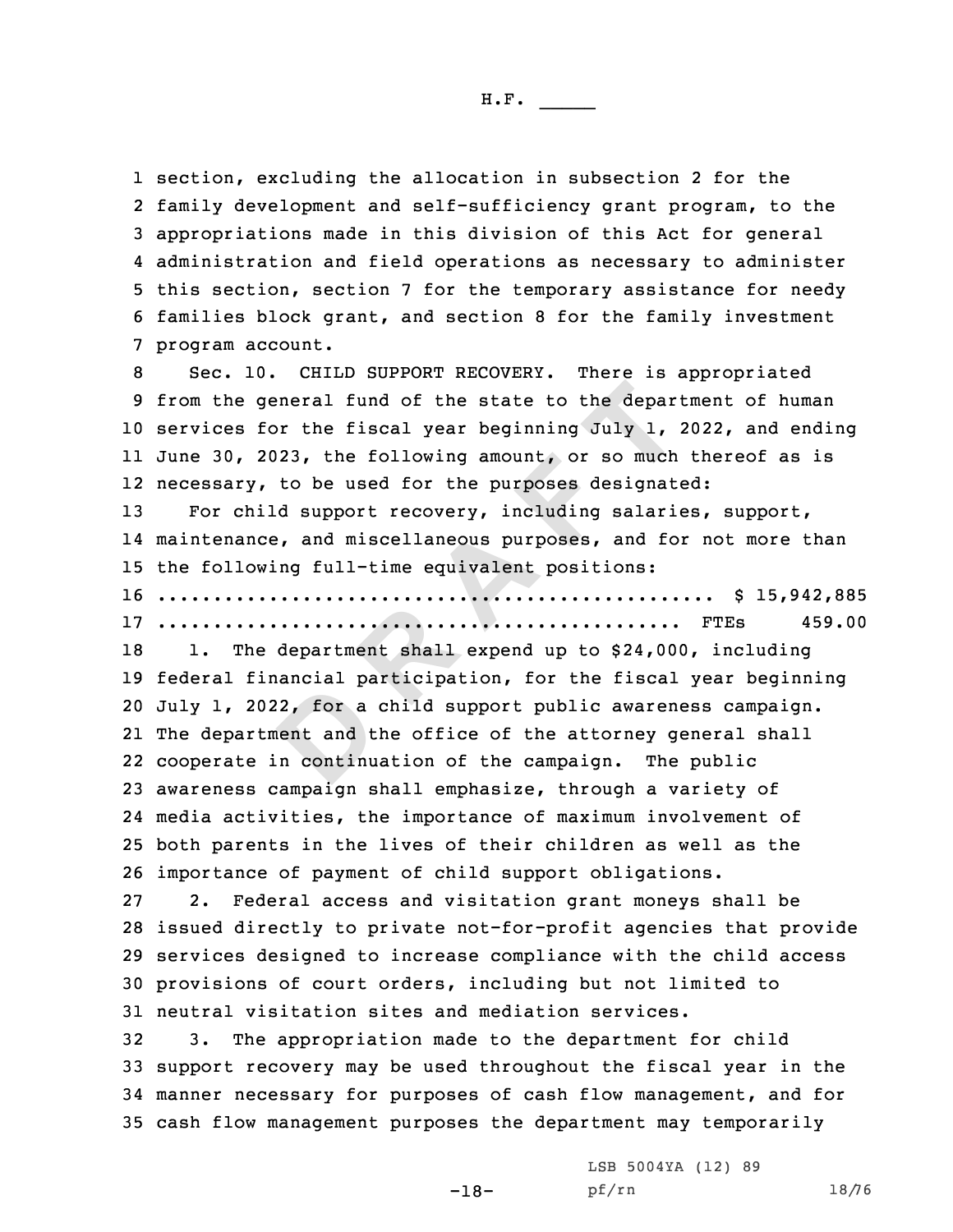draw more than the amount appropriated, provided the amount appropriated is not exceeded at the close of the fiscal year. 3 Sec. 11. HEALTH CARE TRUST FUND - MEDICAL ASSISTANCE - FY 2022-2023. Any funds remaining in the health care trust fund created in section 453A.35A for the fiscal year beginning July 1, 2022, and ending June 30, 2023, are appropriated to the department of human services to supplement the medical assistance program appropriations made in this division of this Act, for medical assistance reimbursement and associated costs, including program administration and costs associated with program implementation.

medical assistance reimbursement and a<br>g program administration and costs asso<br>implementation.<br>12. MEDICAID FRAUD FUND — MEDICAL ASS:<br>3. Any funds remaining in the Medicaid<br>in section 249A.50 for the fiscal year 1<br>2022, an 12Sec. 12. MEDICAID FRAUD FUND - MEDICAL ASSISTANCE - FY 2022-2023. Any funds remaining in the Medicaid fraud fund created in section 249A.50 for the fiscal year beginning July 1, 2022, and ending June 30, 2023, are appropriated to the department of human services to supplement the medical assistance appropriations made in this division of this Act, for medical assistance reimbursement and associated costs, including program administration and costs associated with program implementation.

blementati<br>
MEDICAL<br>
nd of the 21 Sec. 13. MEDICAL ASSISTANCE. There is appropriated from the 22 general fund of the state to the department of human services 23 for the fiscal year beginning July 1, 2022, and ending June 30, 24 2023, the following amount, or so much thereof as is necessary, 25 to be used for the purpose designated:

 For medical assistance program reimbursement and associated costs as specifically provided in the reimbursement methodologies in effect on June 30, 2022, except as otherwise expressly authorized by law, consistent with options under federal law and regulations, and contingent upon receipt of approval from the office of the governor of reimbursement for each abortion performed under the program: ............................................... \$ 1,539,274,031

34 1. Iowans support reducing the number of abortions 35 performed in our state. Funds appropriated under this section

LSB 5004YA (12) 89

-19-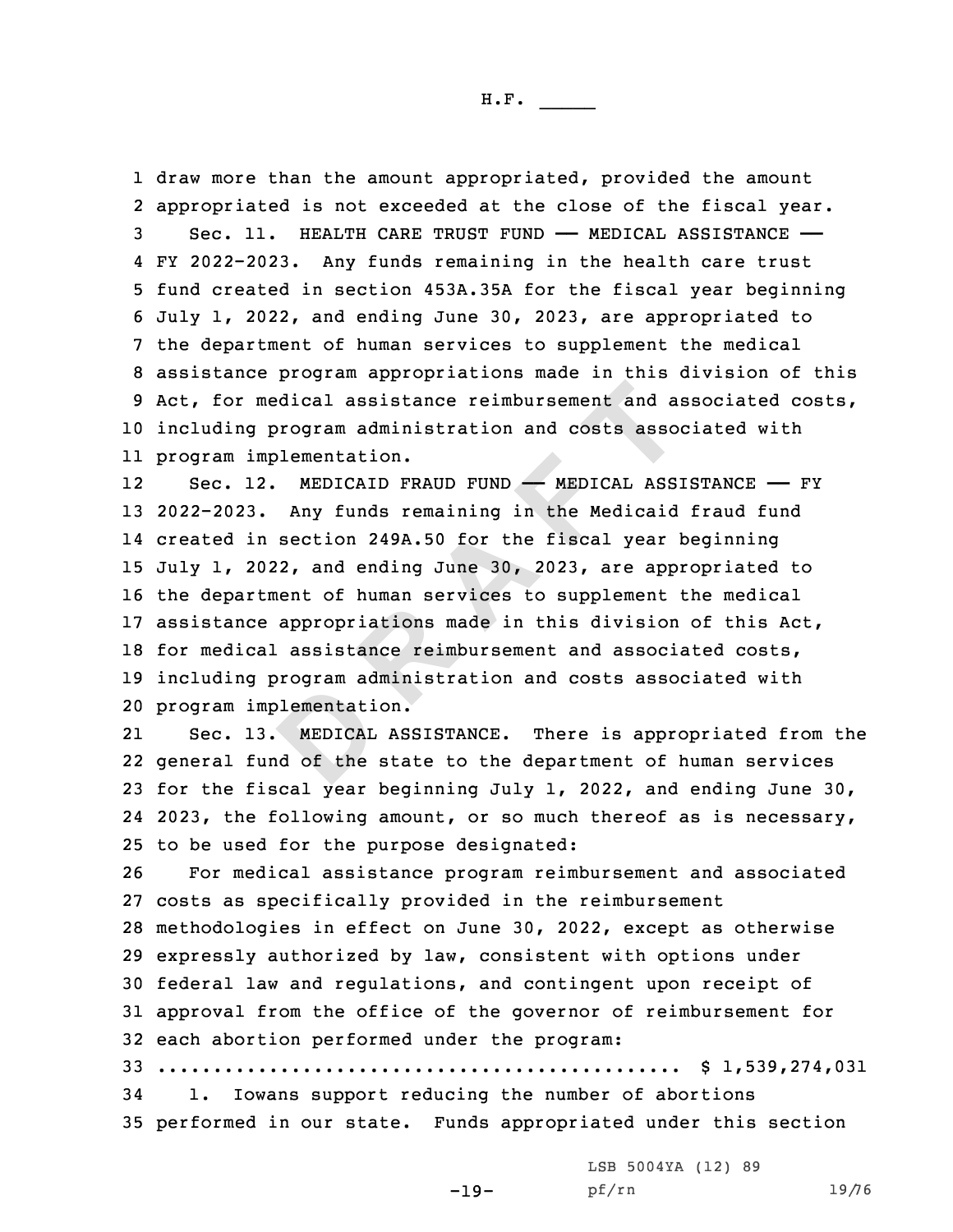1 shall not be used for abortions, unless otherwise authorized 2 under this section.

3 2. The provisions of this section relating to abortions 4 shall also apply to the Iowa health and wellness plan created 5 pursuant to chapter 249N.

 3. The department shall utilize not more than \$60,000 of the funds appropriated in this section to continue the AIDS/HIV health insurance premium payment program as established in 1992 Iowa Acts, Second Extraordinary Session, chapter 1001, section 409, subsection 6. Of the funds allocated in this subsection, not more than \$5,000 may be expended for administrative purposes.

elated die contraction contraction and the contraction of the set of the set of the set of the set of the set of the set of the set of the set of the set of the set of the set of the set of the set of the set of the set of **<sup>R</sup> <sup>A</sup> <sup>F</sup> <sup>T</sup>** 4. Of the funds appropriated in this Act to the department of public health for addictive disorders, \$950,000 for the fiscal year beginning July 1, 2022, is transferred to the department of human services for an integrated substance-related disorder managed care system. The departments of human services and public health shall work together to maintain the level of mental health and substance-related disorder treatment services provided by the managed care contractors. Each department shall take the steps necessary to continue the federal waivers as necessary to maintain the level of services.

24 5. The department shall aggressively pursue options for providing medical assistance or other assistance to individuals with special needs who become ineligible to continue receiving services under the early and periodic screening, diagnostic, and treatment program under the medical assistance program due to becoming 21 years of age who have been approved for additional assistance through the department's exception to policy provisions, but who have health care needs in excess of the funding available through the exception to policy provisions.

34 6. Of the funds appropriated in this section, up to 35 \$3,050,082 may be transferred to the field operations or

-20-

LSB 5004YA (12) 89 pf/rn 20/76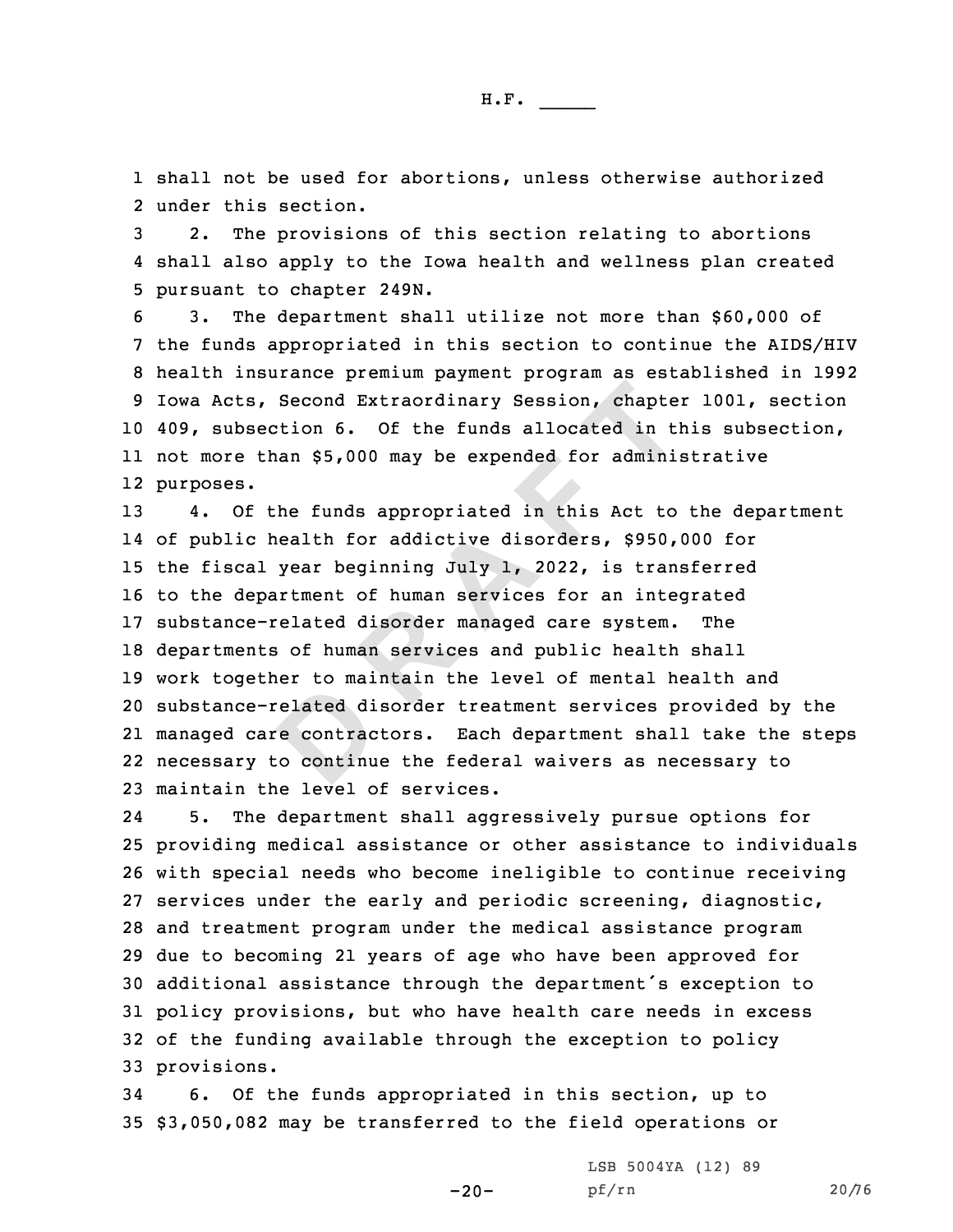general administration appropriations in this division of this Act for operational costs associated with Part <sup>D</sup> of the federal Medicare Prescription Drug Improvement and Modernization Act of 2003, Pub. L. No. 108-173.

 7. Of the funds appropriated in this section, up to \$442,100 may be transferred to the appropriation in this division of this Act for health program operations to be used for clinical assessment services and prior authorization of services.

portion of the funds appropriated in the<br>ferred to the appropriations in this di-<br>general administration, health program<br>'s health insurance program, or field of<br>the state match cost to comply with the<br>surement (PERM) prog 8. <sup>A</sup> portion of the funds appropriated in this section may be transferred to the appropriations in this division of this Act for general administration, health program operations, the children's health insurance program, or field operations to be used for the state match cost to comply with the payment error rate measurement (PERM) program for both the medical assistance and children's health insurance programs as developed by the centers for Medicare and Medicaid services of the United States department of health and human services to comply with the federal Improper Payments Information Act of 2002, Pub. L. No. 107-300, and to support other reviews and quality control activities to improve the integrity of these programs.

to improv<br>to improv<br>allocated<br>illocated 21 9. Of the funds appropriated in this section, <sup>a</sup> sufficient amount is allocated to supplement the incomes of residents of nursing facilities, intermediate care facilities for persons with mental illness, and intermediate care facilities for persons with an intellectual disability, with incomes of less than \$50 in the amount necessary for the residents to receive <sup>a</sup> personal needs allowance of \$50 per month pursuant to section 249A.30A.

 10. One hundred percent of the nonfederal share of payments to area education agencies that are medical assistance providers for medical assistance-covered services provided to medical assistance-covered children, shall be made from the appropriation made in this section.

34 11. <sup>A</sup> portion of the funds appropriated in this section may 35 be transferred to the appropriation in this division of this

-21-

LSB 5004YA (12) 89 pf/rn 21/76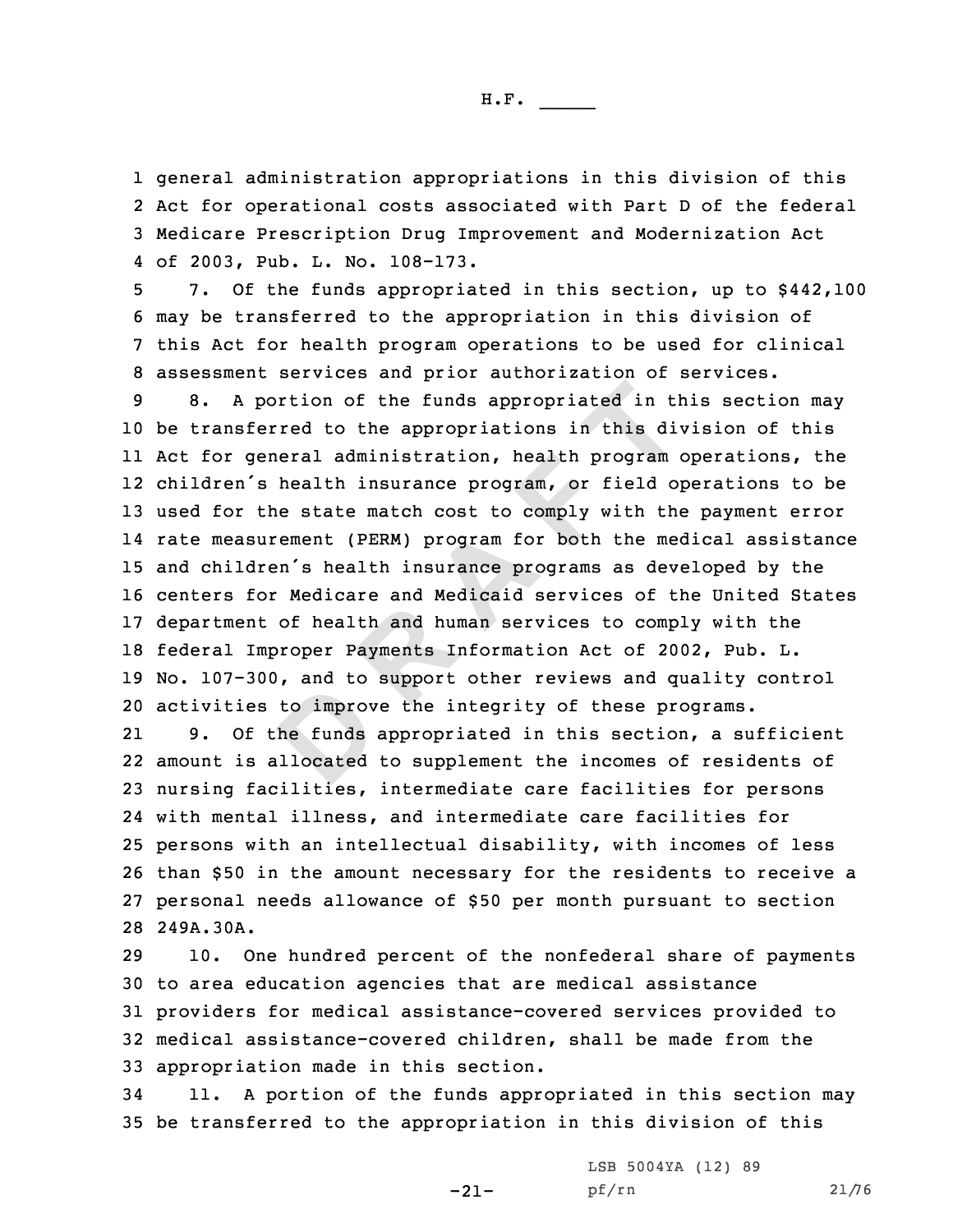1 Act for health program operations to be used for administrative 2 activities associated with the money follows the person 3 demonstration project.

4 12. Of the funds appropriated in this section, \$349,011 5 shall be used for the administration of the health insurance 6 premium payment program, including salaries, support, 7 maintenance, and miscellaneous purposes.

 13. a. The department may increase the amounts allocated for salaries, support, maintenance, and miscellaneous purposes associated with the medical assistance program, as necessary, to sustain cost management efforts. The department shall report any such increase to the general assembly and the department of management.

erations of<br>brations of<br>the fisc. ries, support, maintenance, and miscell-<br>ed with the medical assistance program,<br>in cost management efforts. The departiny such increase to the general assemble<br>and the savings to the medical assistance<br>cost management.<br>Fi 14 b. If the savings to the medical assistance program from ongoing cost management efforts exceed the associated cost for the fiscal year beginning July 1, 2022, the department may transfer any savings generated for the fiscal year due to medical assistance program cost management efforts to the appropriation made in this division of this Act for health program operations or general administration to defray the costs associated with implementing the efforts.

22 14. For the fiscal year beginning July 1, 2022, and ending June 30, 2023, the replacement generation tax revenues required to be deposited in the property tax relief fund pursuant to section 437A.8, subsection 4, paragraph "d", and section 437A.15, subsection 3, paragraph "f", shall instead be credited to and supplement the appropriation made in this section and used for the allocations made in this section.

 15. a. Of the funds appropriated in this section, up to \$50,000 may be transferred by the department to the appropriation made in this division of this Act to the department for the same fiscal year for general administration to be used for associated administrative expenses and for not more than 1.00 full-time equivalent position, in addition to those authorized for the same fiscal year, to be assigned to

-22-

LSB 5004YA (12) 89 pf/rn 22/76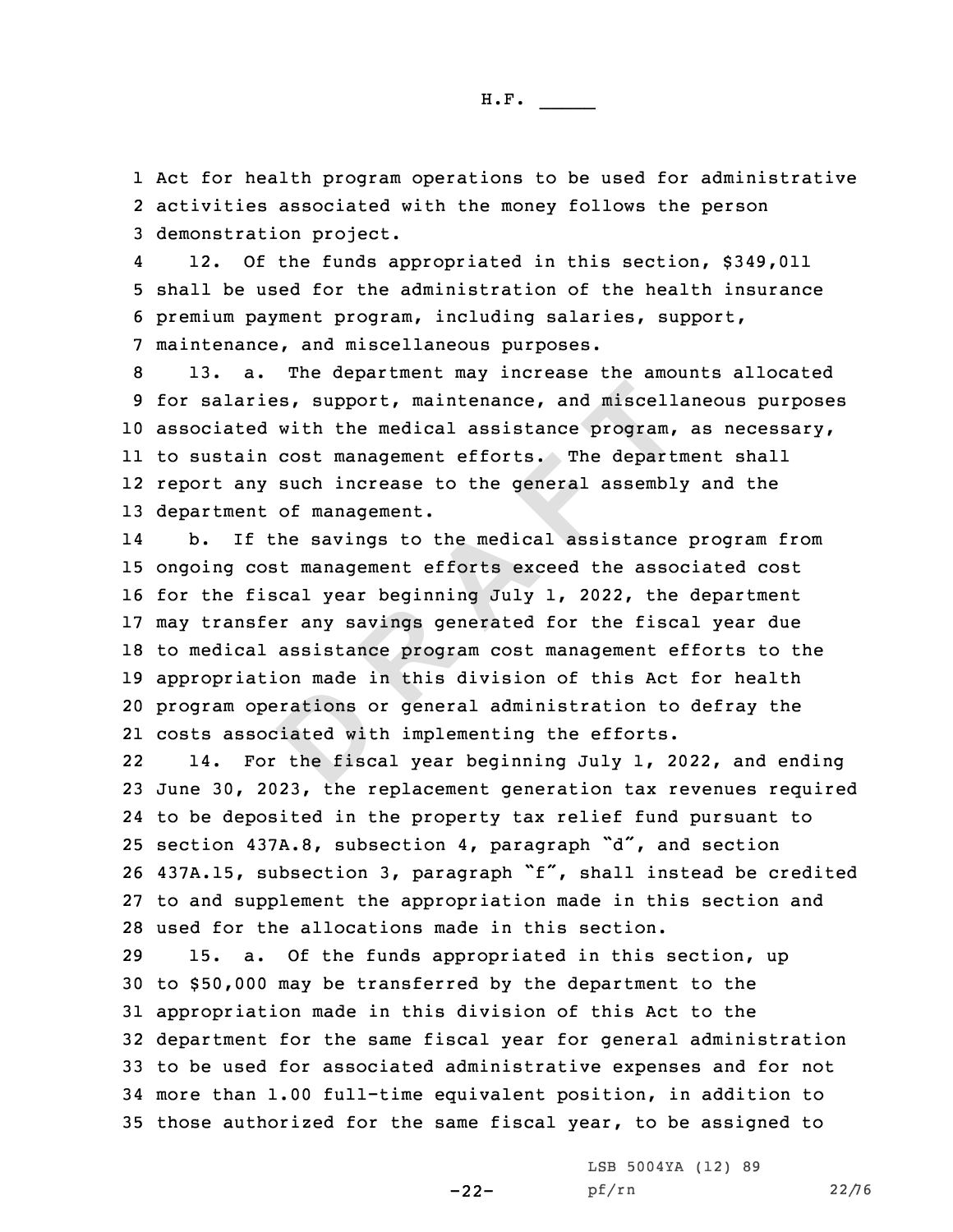1 implementing the children's mental health home project.

2 b. Of the funds appropriated in this section, up to \$400,000 may be transferred by the department to the appropriation made to the department in this division of this Act for the same fiscal year for Medicaid program-related general administration planning and implementation activities. The funds may be used for contracts or for personnel in addition to the amounts appropriated for and the positions authorized for general administration for the fiscal year.

ration for the fiscal year.<br>
f the funds appropriated in this section<br>
00 may be transferred by the department<br>
ations made in this division of this Accal year for general administration or 1<br>
operations to be used to supp c. Of the funds appropriated in this section, up to \$3,000,000 may be transferred by the department to the appropriations made in this division of this Act for the same fiscal year for general administration or health program operations to be used to support the development and implementation of standardized assessment tools for persons with mental illness, an intellectual disability, <sup>a</sup> developmental disability, or <sup>a</sup> brain injury.

the univ:<br>th cancer<br>ncome is 16. Of the funds appropriated in this section, \$150,000 shall be used for lodging expenses associated with care provided at the university of Iowa hospitals and clinics for patients with cancer whose travel distance is 30 miles or more and whose income is at or below 200 percent of the federal poverty level as defined by the most recently revised poverty income guidelines published by the United States department of health and human services. The department of human services shall establish the maximum number of overnight stays and the maximum rate reimbursed for overnight lodging, which may be based on the state employee rate established by the department of administrative services. The funds allocated in this subsection shall not be used as nonfederal share matching 31 funds.

 17. Of the funds appropriated in this section, up to \$3,383,880 shall be used for administration of the state family planning services program pursuant to section 217.41B, and of this amount, the department may use up to \$200,000 for

-23-

LSB 5004YA (12) 89 pf/rn 23/76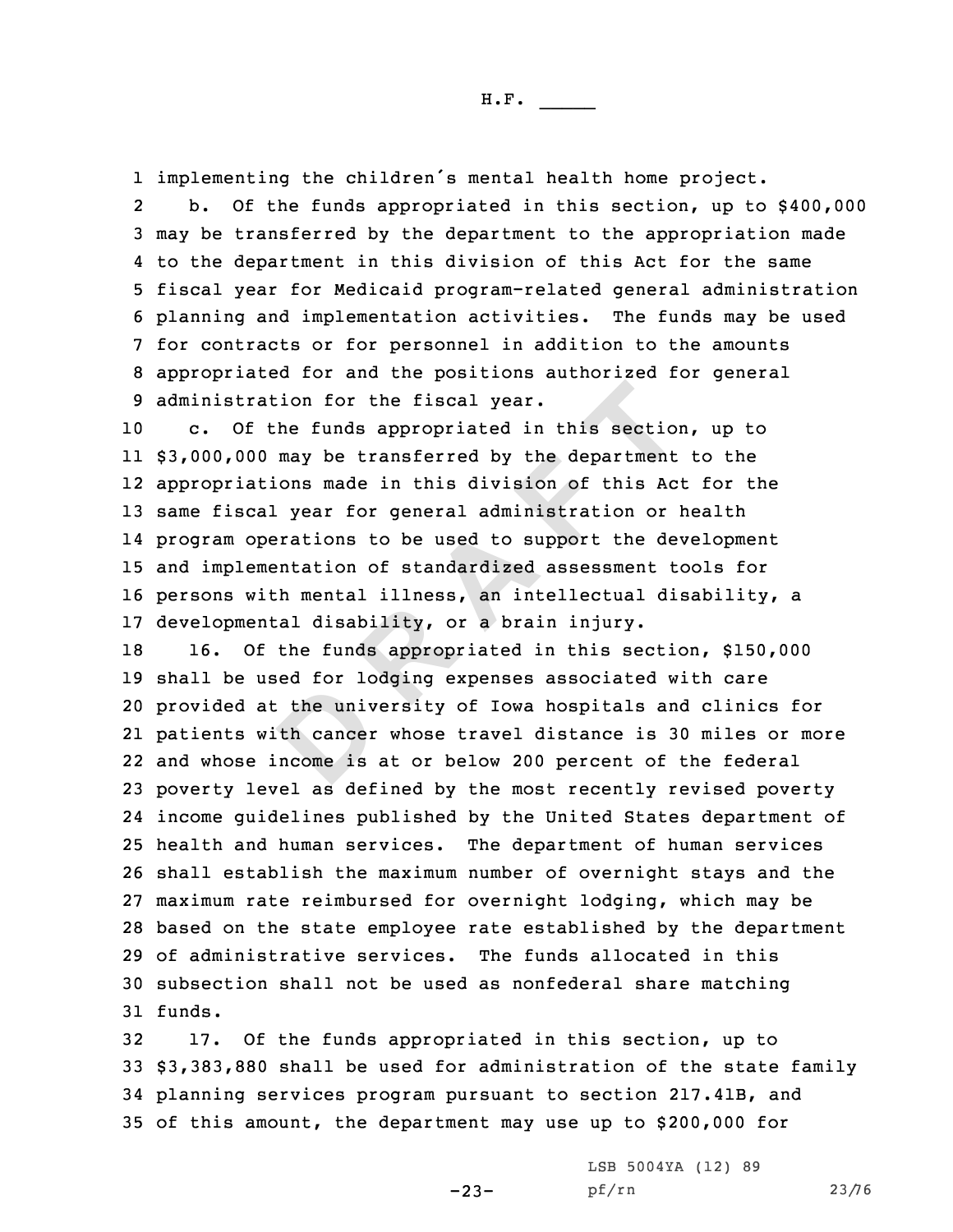1 administrative expenses.

2 18. Of the funds appropriated in this section, \$1,545,530 shall be used and may be transferred to other appropriations in this division of this Act as necessary to administer the provisions in the division of this Act relating to Medicaid program administration.

and children's health insurance program<br>
t provisions, including eligibility sta<br>
ogies, procedures, and continuous enrol<br>
the enhanced federal medical assistance<br>
ction 6008(b) of the federal Families F<br>
Act, Pub. L. No. 19. The department shall comply with the centers for Medicare and Medicaid services' guidance related to Medicaid program and children's health insurance program maintenance of effort provisions, including eligibility standards, methodologies, procedures, and continuous enrollment, to receive the enhanced federal medical assistance percentage under section 6008(b) of the federal Families First Coronavirus Response Act, Pub. L. No. 116-127. The department shall utilize and implement all tools, processes, and resources available to expediently return to normal eligibility and enrollment operations in compliance with federal guidance and expectations.

sferred t<br>
: for the<br>
dren's he 20. <sup>A</sup> portion of the funds appropriated in this section may be transferred to the appropriation made in this division of this Act for the children's health insurance program, if the children's health insurance program appropriation is insufficient to cover the designated purposes of that appropriation.

 21. No later than January 1, 2023, the department of human services shall implement <sup>a</sup> tiered rate reimbursement methodology for psychiatric intensive inpatient care under the Medicaid program based on the level of patient acuity and other factors as recommended in the inpatient bed tracking study committee report submitted to the governor and the general assembly on December 1, 2021.

 22. The department of human services shall submit <sup>a</sup> Medicaid state plan amendment to the centers for Medicare and Medicaid services to request the addition of functional family therapy and multisystemic therapy for youth as covered services under

-24-

LSB 5004YA (12) 89 pf/rn 24/76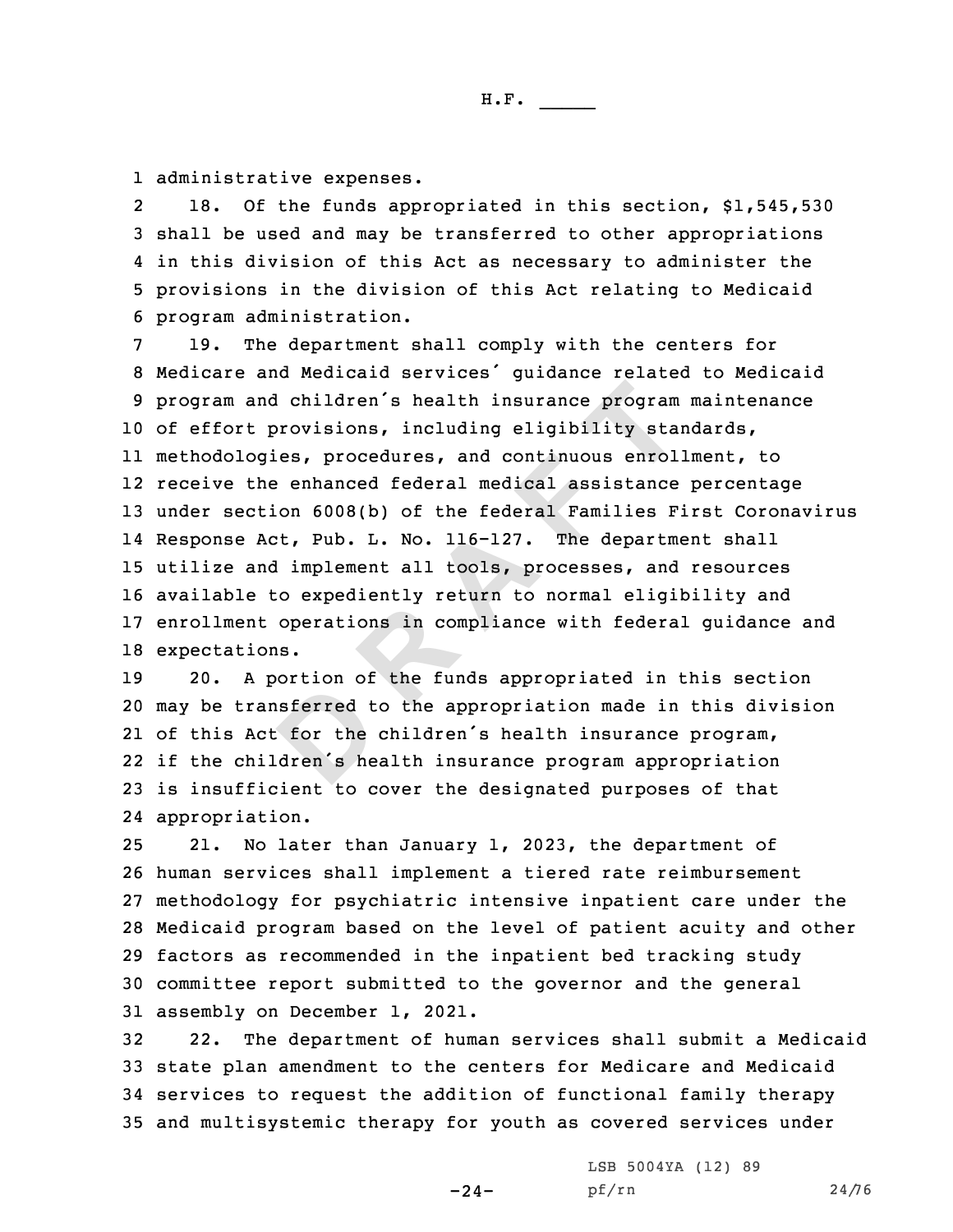1 the Medicaid program. The department shall include functional 2 family therapy and multisystemic therapy under the Medicaid 3 program as covered services upon receipt of federal approval. 423. Of the funds appropriated in this section, \$7,400,000

5 shall be used to implement reductions in the waiting list 6 for home and community-based services for persons with an 7 intellectual disability.

 Sec. 14. HEALTH PROGRAM OPERATIONS. There is appropriated from the general fund of the state to the department of human services for the fiscal year beginning July 1, 2022, and ending June 30, 2023, the following amount, or so much thereof as is necessary, to be used for the purpose designated:

13 For health program operations:

14 .................................................. \$ 17,831,343

 **<sup>R</sup> <sup>A</sup> <sup>F</sup> <sup>T</sup>** 1. The department of inspections and appeals shall provide all state matching funds for survey and certification activities performed by the department of inspections and appeals. The department of human services is solely responsible for distributing the federal matching funds for such activities.

ties.<br>
ties.<br>
continua 21 2. Of the funds appropriated in this section, \$50,000 shall be used for continuation of home and community-based services waiver quality assurance programs, including the review and streamlining of processes and policies related to oversight and quality management to meet state and federal requirements. 3. Of the amount appropriated in this section, up to \$200,000 may be transferred to the appropriation for general administration in this division of this Act to be used for additional full-time equivalent positions in the development of key health initiatives such as development and oversight of managed care programs and development of health strategies targeted toward improved quality and reduced costs in the Medicaid program.

34 4. Of the funds appropriated in this section, \$1,000,000 35 shall be used for planning and development, in cooperation with

-25-

LSB 5004YA (12) 89 pf/rn 25/76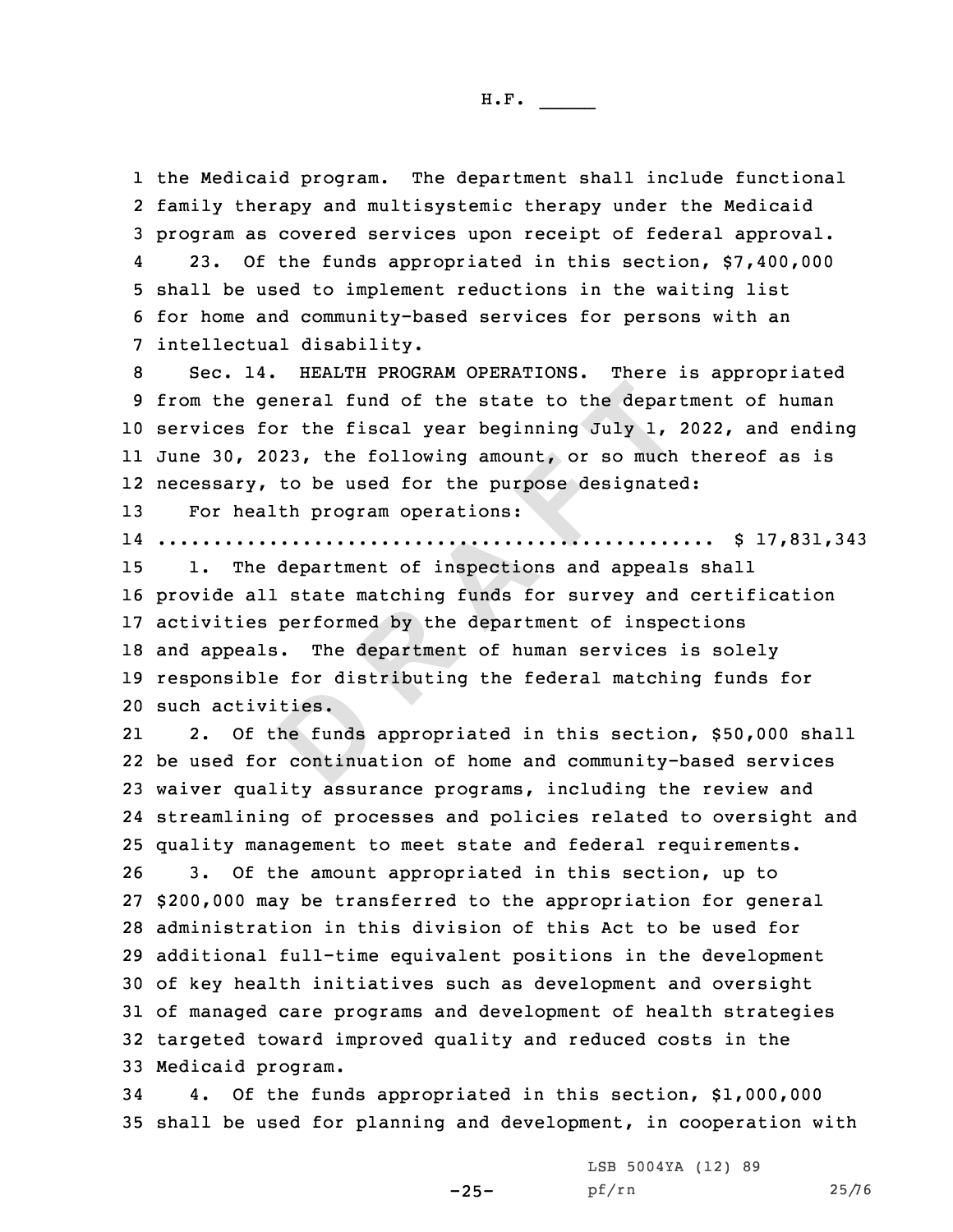1 the department of public health, of <sup>a</sup> phased-in program to 2 provide <sup>a</sup> dental home for children.

 5. a. Of the funds appropriated in this section, \$573,000 shall be credited to the autism support program fund created in section 225D.2 to be used for the autism support program created in chapter 225D, with the exception of the following amount of this allocation which shall be used as follows:

for the public purpose of continuation of<br>
fit provider of child welfare services<br>
ence for more than 115 years, is located<br>
opulation between 220,000 and 250,000 a<br>
eral decennial census, is licensed as a<br>
institution for b. Of the funds allocated in this subsection, \$25,000 shall be used for the public purpose of continuation of <sup>a</sup> grant to <sup>a</sup> nonprofit provider of child welfare services that has been in existence for more than 115 years, is located in <sup>a</sup> county with <sup>a</sup> population between 220,000 and 250,000 according to the 2020 federal decennial census, is licensed as <sup>a</sup> psychiatric medical institution for children, and provides school-based programming, to be used for support services for children with autism spectrum disorder and their families.

17 Sec. 15. STATE SUPPLEMENTARY ASSISTANCE.

Indy 1, 20<br> **B** so much the signated: 18 1. There is appropriated from the general fund of the state to the department of human services for the fiscal year beginning July 1, 2022, and ending June 30, 2023, the following amount, or so much thereof as is necessary, to be used for the purpose designated:

23 For the state supplementary assistance program: 24 .................................................. \$ 7,349,002

 2. The department shall increase the personal needs allowance for residents of residential care facilities by the same percentage and at the same time as federal supplemental security income and federal social security benefits are increased due to <sup>a</sup> recognized increase in the cost of living. The department may adopt emergency rules to implement this subsection.

 3. If during the fiscal year beginning July 1, 2022, the department projects that state supplementary assistance expenditures for <sup>a</sup> calendar year will not meet the federal pass-through requirement specified in Tit. XVI of the federal

 $-26-$ 

LSB 5004YA (12) 89 pf/rn 26/76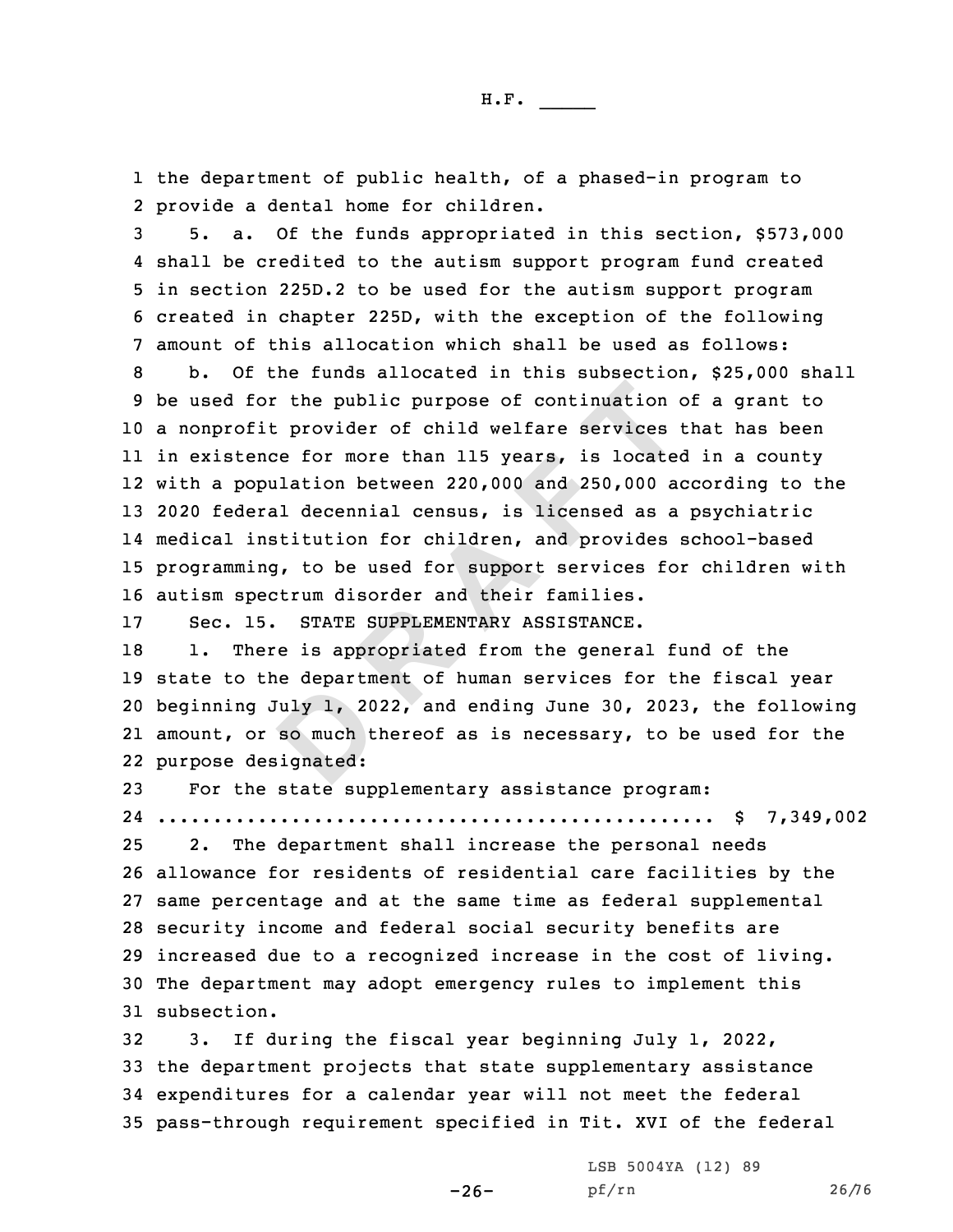CHILDRE<br>
e is appre<br>
e departm<br>
e departm ogrammatic and rate adjustments necessa<br>he amount appropriated in this section<br>ce with federal requirements. The depa<br>y rules to implement the provisions of<br>otwithstanding section 8.33, moneys app:<br>section that remain unen Social Security Act, section 1618, as codified in 42 U.S.C. §1382g, the department may take actions including but not limited to increasing the personal needs allowance for residential care facility residents and making programmatic adjustments or upward adjustments of the residential care facility or in-home health-related care reimbursement rates prescribed in this division of this Act to ensure that federal requirements are met. In addition, the department may make other programmatic and rate adjustments necessary to remain within the amount appropriated in this section while ensuring compliance with federal requirements. The department may adopt emergency rules to implement the provisions of this subsection. 4. Notwithstanding section 8.33, moneys appropriated in this section that remain unencumbered or unobligated at the close of the fiscal year shall not revert but shall remain available for expenditure for the purposes designated, including for liability amounts associated with the supplemental nutrition assistance program payment error rate, until the close of the succeeding fiscal year. Sec. 16. CHILDREN'S HEALTH INSURANCE PROGRAM. 21 1. There is appropriated from the general fund of the state to the department of human services for the fiscal year beginning July 1, 2022, and ending June 30, 2023, the following amount, or so much thereof as is necessary, to be used for the purpose designated: For maintenance of the healthy and well kids in Iowa (hawk-i) program pursuant to chapter 514I, including supplemental dental services, for receipt of federal financial participation under Tit. XXI of the federal Social Security Act, which creates the children's health insurance program: .................................................. \$ 41,713,403 2. Of the funds appropriated in this section, \$158,850 is allocated for continuation of the contract for outreach with the department of public health. 3. <sup>A</sup> portion of the funds appropriated in this section may

-27-

LSB 5004YA (12) 89 pf/rn 27/76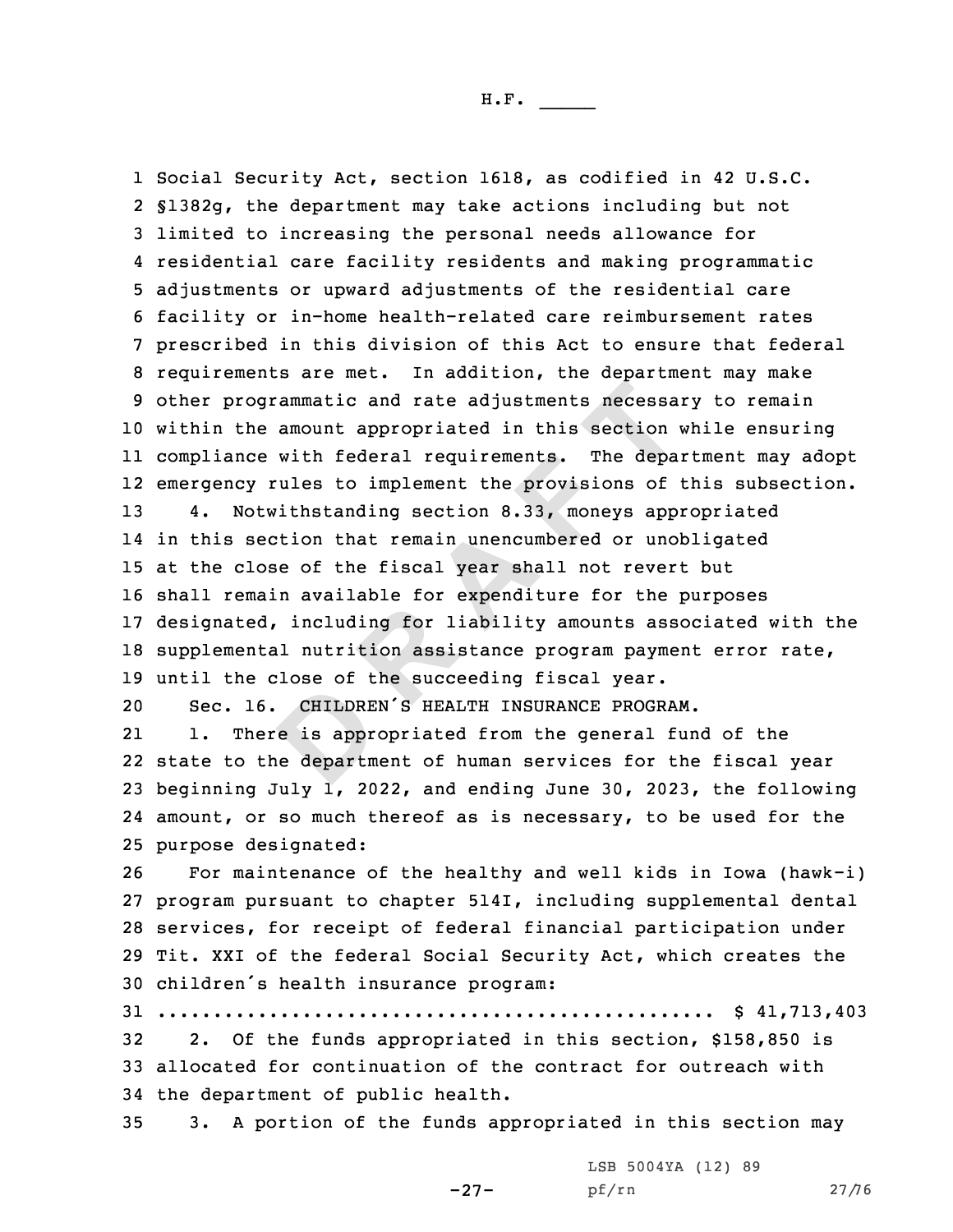be transferred to the appropriations made in this division of this Act for field operations or health program operations to be used for the integration of hawk-i program eligibility, payment, and administrative functions under the purview of the department of human services, including for the Medicaid management information system upgrade.

 Sec. 17. CHILD CARE ASSISTANCE. There is appropriated from the general fund of the state to the department of human services for the fiscal year beginning July 1, 2022, and ending June 30, 2023, the following amount, or so much thereof as is necessary, to be used for the purpose designated:

12For child care programs:

13 .................................................. \$ 40,816,931 14 1. Of the funds appropriated in this section, \$34,966,931 15 shall be used for state child care assistance in accordance

16 with section 237A.13.

stent with<br>ny state<br>on is limi **<sup>R</sup> <sup>A</sup> <sup>F</sup> <sup>T</sup>** 2. Nothing in this section shall be construed or is intended as or shall imply <sup>a</sup> grant of entitlement for services to persons who are eligible for assistance due to an income level consistent with the waiting list requirements of section 237A.13. Any state obligation to provide services pursuant to this section is limited to the extent of the funds appropriated in this section.

24 3. <sup>A</sup> list of the registered and licensed child care facilities operating in the area served by <sup>a</sup> child care resource and referral service shall be made available to the families receiving state child care assistance in that area. 4. Of the funds appropriated in this section, \$5,850,000 shall be credited to the early childhood programs grants account in the early childhood Iowa fund created in section 256I.11. The moneys shall be distributed for funding of community-based early childhood programs targeted to children from birth through five years of age developed by early childhood Iowa areas in accordance with approved community plans as provided in section 256I.8.

LSB 5004YA (12) 89

$$
-28-
$$

pf/rn 28/76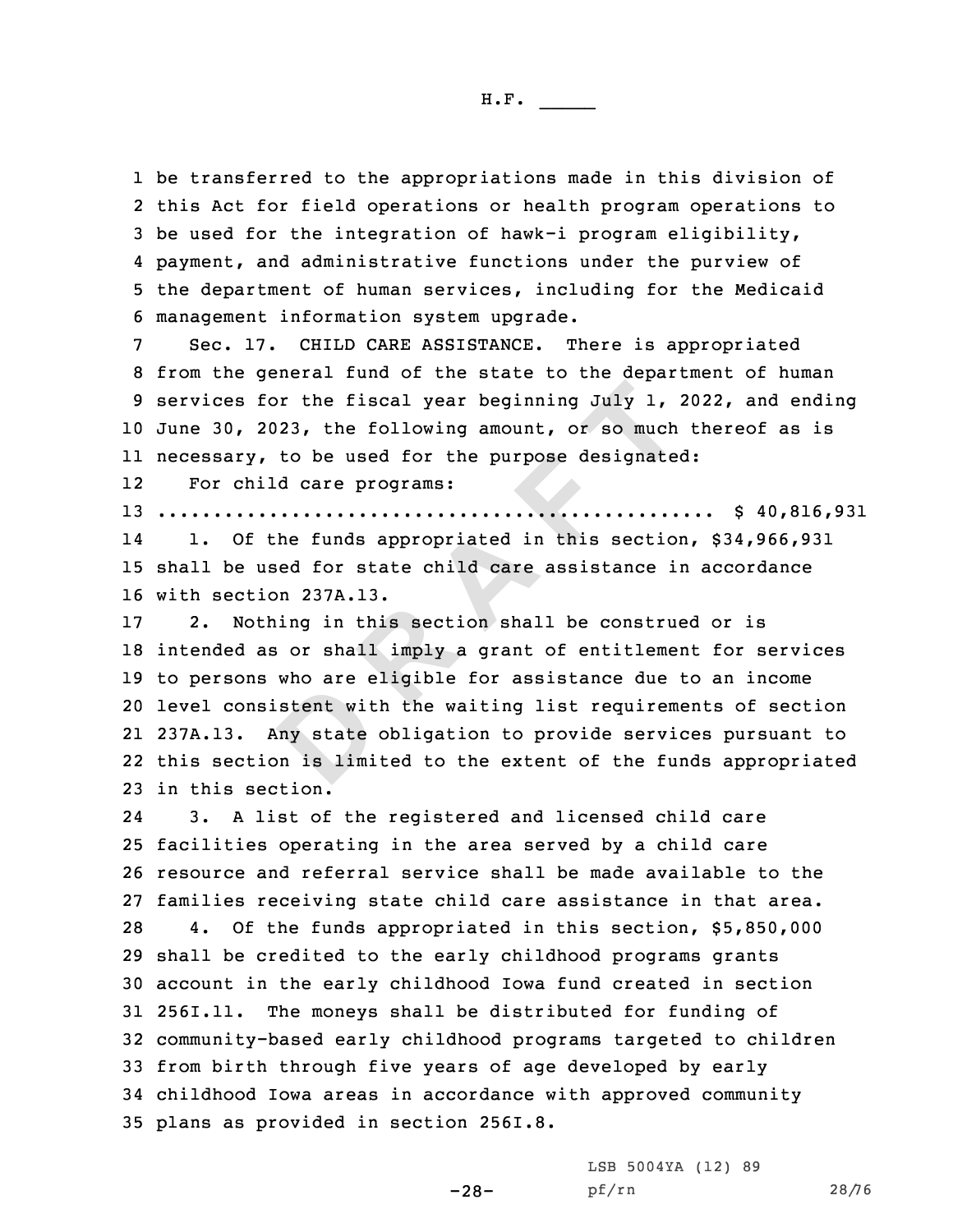1 5. The department may use any of the funds appropriated in this section as <sup>a</sup> match to obtain federal funds for use in expanding child care assistance and related programs. For the purpose of expenditures of state and federal child care funding, funds shall be considered obligated at the time expenditures are projected or are allocated to the department's service areas. Projections shall be based on current and projected caseload growth, current and projected provider rates, staffing requirements for eligibility determination and management of program requirements including data systems management, staffing requirements for administration of the program, contractual and grant obligations and any transfers to other state agencies, and obligations for decategorization or innovation projects.

uniform<br>
Bl or othe<br>
Bluction re taffing requirements for eligibility de<br>gement of program requirements includin<br>nt, staffing requirements for administr.<br>contractual and grant obligations and state agencies, and obligations for de<br>ation projects.<br>portion 6. <sup>A</sup> portion of the state match for the federal child care and development block grant shall be provided as necessary to meet federal matching funds requirements through the state general fund appropriation made for child development grants and other programs for at-risk children in section 279.51. 7. If <sup>a</sup> uniform reduction ordered by the governor under section 8.31 or other operation of law, transfer, or federal funding reduction reduces the appropriation made in this section for the fiscal year, the percentage reduction in the amount paid out to or on behalf of the families participating in the state child care assistance program shall be equal to or less than the percentage reduction made for any other purpose payable from the appropriation made in this section and the federal funding relating to it. The percentage reduction to the other allocations made in this section shall be the same as the uniform reduction ordered by the governor or the percentage change of the federal funding reduction, as applicable. If there is an unanticipated increase in federal funding provided for state child care services, the entire amount of the increase, except as necessary to meet federal requirements including quality set asides, shall be used for state child

 $-29-$ 

LSB 5004YA (12) 89 pf/rn 29/76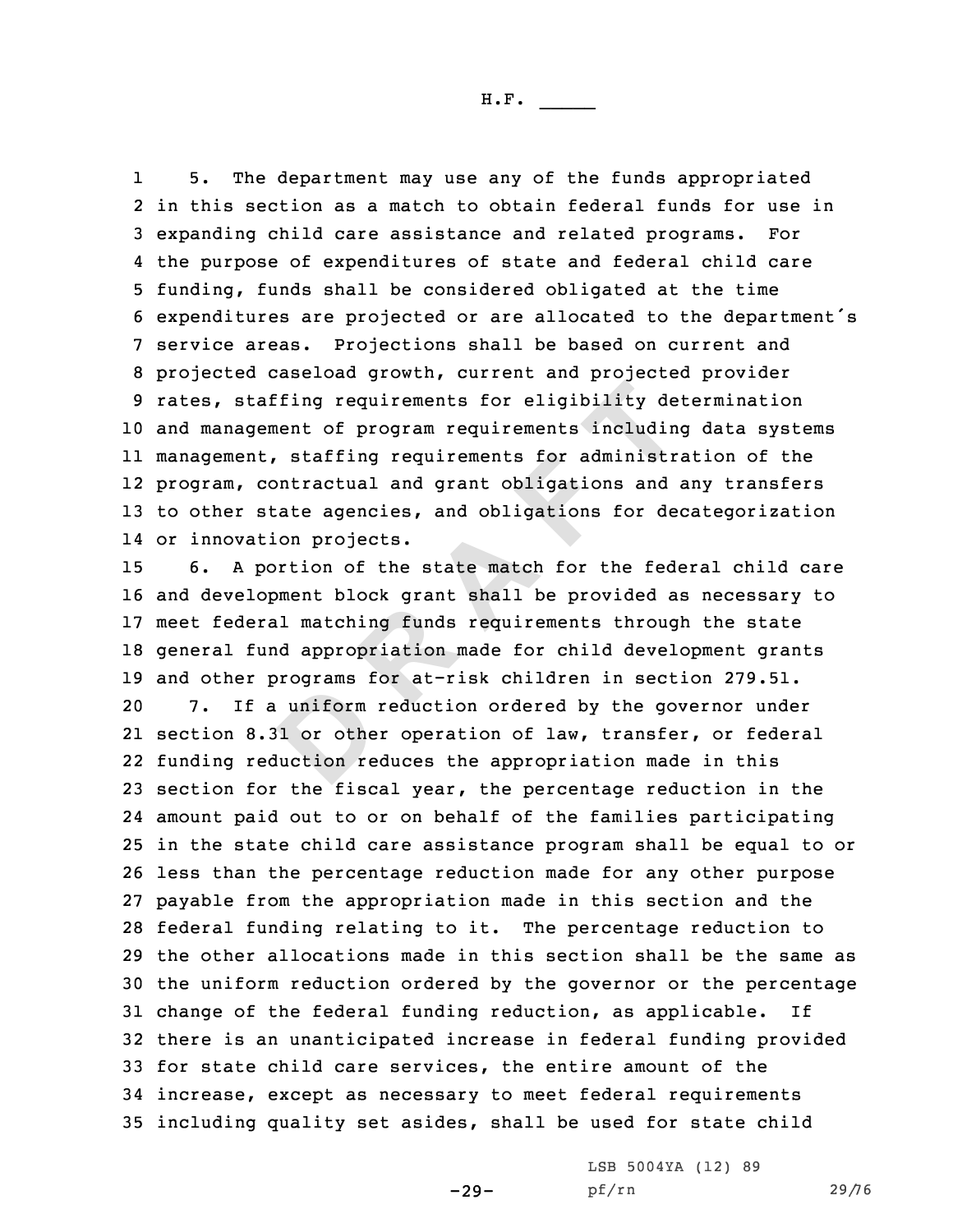care assistance payments. If the appropriations made for purposes of the state child care assistance program for the fiscal year are determined to be insufficient, it is the intent of the general assembly to appropriate sufficient funding for the fiscal year in order to avoid establishment of waiting list requirements.

dvanced for purposes of wraparound chil-<br>from the federal appropriations made for<br>section that remain unencumbered or unol<br>the fiscal year shall not revert to any<br>vailable for expenditure for the purpose<br>close of the succe 8. Notwithstanding section 8.33, moneys advanced for purposes of the programs developed by early childhood Iowa areas, advanced for purposes of wraparound child care, or received from the federal appropriations made for the purposes of this section that remain unencumbered or unobligated at the close of the fiscal year shall not revert to any fund but shall remain available for expenditure for the purposes designated until the close of the succeeding fiscal year.

 Sec. 18. JUVENILE INSTITUTION. There is appropriated from the general fund of the state to the department of human services for the fiscal year beginning July 1, 2022, and ending June 30, 2023, the following amounts, or so much thereof as is necessary, to be used for the purposes designated:

For opera<br>aries, su<br>and for no 1. a. For operation of the state training school at Eldora and for salaries, support, maintenance, and miscellaneous purposes, and for not more than the following full-time equivalent positions:

24 .................................................. \$ 17,606,871 25 ............................................... FTEs 207.00

 b. Of the funds appropriated in this subsection, \$91,000 shall be used for distribution to licensed classroom teachers at this and other institutions under the control of the department of human services based upon the average student yearly enrollment at each institution as determined by the department.

 2. <sup>A</sup> portion of the moneys appropriated in this section shall be used by the state training school at Eldora for grants for adolescent pregnancy prevention activities at the institution in the fiscal year beginning July 1, 2022.

-30-

LSB 5004YA (12) 89 pf/rn 30/76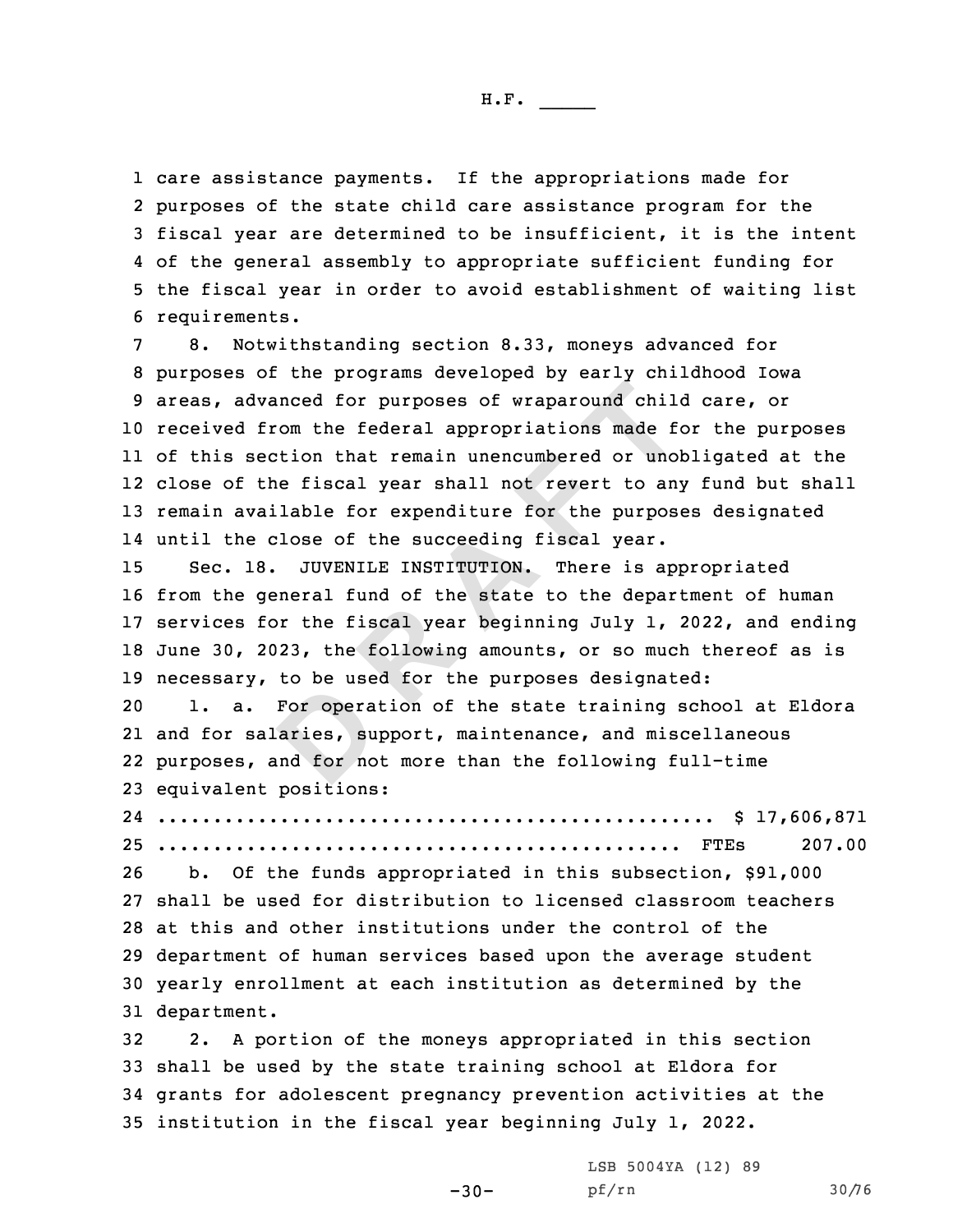1 3. Of the funds appropriated in this subsection, \$212,000 2 shall be used by the state training school at Eldora for <sup>a</sup> 3 substance use disorder treatment program at the institution for 4 the fiscal year beginning July 1, 2022.

 4. Notwithstanding section 8.33, moneys appropriated in this section that remain unencumbered or unobligated at the close of the fiscal year shall not revert but shall remain available for expenditure for the purposes designated until the close of the succeeding fiscal year.

10 Sec. 19. CHILD AND FAMILY SERVICES.

11 1. There is appropriated from the general fund of the state to the department of human services for the fiscal year beginning July 1, 2022, and ending June 30, 2023, the following amount, or so much thereof as is necessary, to be used for the purpose designated:

16 For child and family services:

17 .................................................. \$ 93,571,677

under the<br>cance prog<br>d to chil the succeeding fiscal year.<br>
19. CHILD AND FAMILY SERVICES.<br>
here is appropriated from the general fithe department of human services for the<br>
19 July 1, 2022, and ending June 30, 202<br>
or so much thereof as is necessary, t 2. The department may transfer funds appropriated in this section as necessary to pay the nonfederal costs of services reimbursed under the medical assistance program, state child care assistance program, or the family investment program which are provided to children who would otherwise receive services paid under the appropriation in this section. The department may transfer funds appropriated in this section to the appropriations made in this division of this Act for general administration and for field operations for resources necessary to implement and operate the services funded in this section. 3. a. Of the funds appropriated in this section, up to \$31,500,000 is allocated as the statewide expenditure target under section 232.143 for group foster care maintenance and services. If the department projects that such expenditures for the fiscal year will be less than the target amount allocated in this paragraph "a", the department may reallocate the excess to provide additional funding for family foster care, independent living, family-centered services, shelter

-31-

LSB 5004YA (12) 89 pf/rn 31/76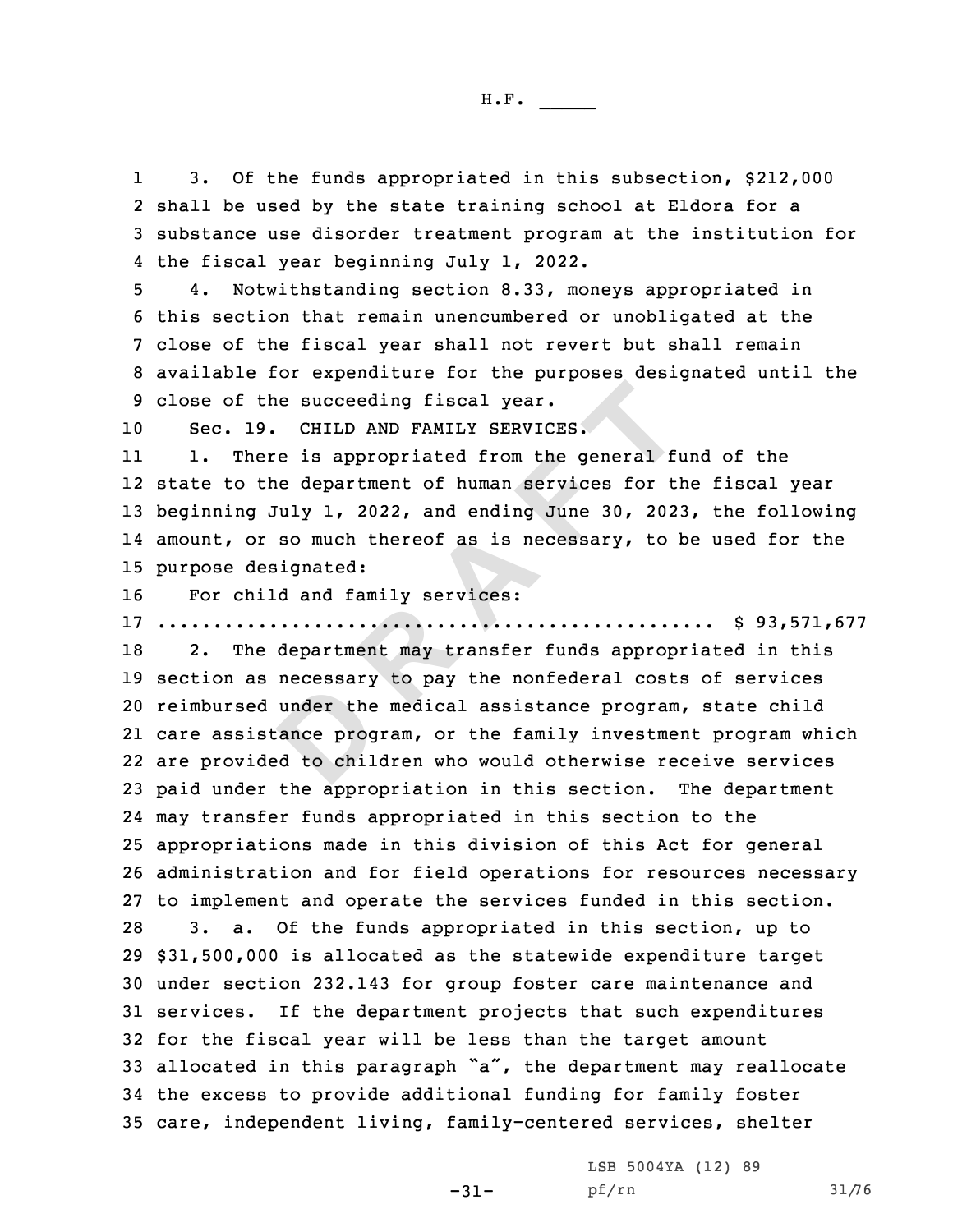1 care, or the child welfare emergency services addressed with 2 the allocation for shelter care.

those which might be appropriate for to<br>ion, any aftercare services believed to<br>children whose placements may be termined. The department and juvenile court<br>action to set dispositional review hea<br>ts identified. In such a d b. If at any time after September 30, 2022, annualization of <sup>a</sup> service area's current expenditures indicates <sup>a</sup> service area is at risk of exceeding its group foster care expenditure target under section 232.143 by more than 5 percent, the department and juvenile court services shall examine all group foster care placements in that service area in order to identify those which might be appropriate for termination. In addition, any aftercare services believed to be needed for the children whose placements may be terminated shall be identified. The department and juvenile court services shall initiate action to set dispositional review hearings for the placements identified. In such <sup>a</sup> dispositional review hearing, the juvenile court shall determine whether needed aftercare services are available and whether termination of the placement is in the best interest of the child and the community.

ding init<br>ppropriat<br>y for exp 4. In accordance with the provisions of section 232.188, the department shall continue the child welfare and juvenile justice funding initiative during fiscal year 2022-2023. Of the funds appropriated in this section, \$1,717,000 is allocated specifically for expenditure for fiscal year 2022-2023 through the decategorization services funding pools and governance boards established pursuant to section 232.188.

 5. <sup>A</sup> portion of the funds appropriated in this section may be used for emergency family assistance to provide other resources required for <sup>a</sup> family participating in <sup>a</sup> family preservation or reunification project or successor project to stay together or to be reunified.

 6. Of the funds appropriated in this section, <sup>a</sup> sufficient amount is allocated for shelter care and the child welfare emergency services contracting implemented to provide for or prevent the need for shelter care.

34 7. Federal funds received by the state during the fiscal 35 year beginning July 1, 2022, as the result of the expenditure

-32-

LSB 5004YA (12) 89 pf/rn 32/76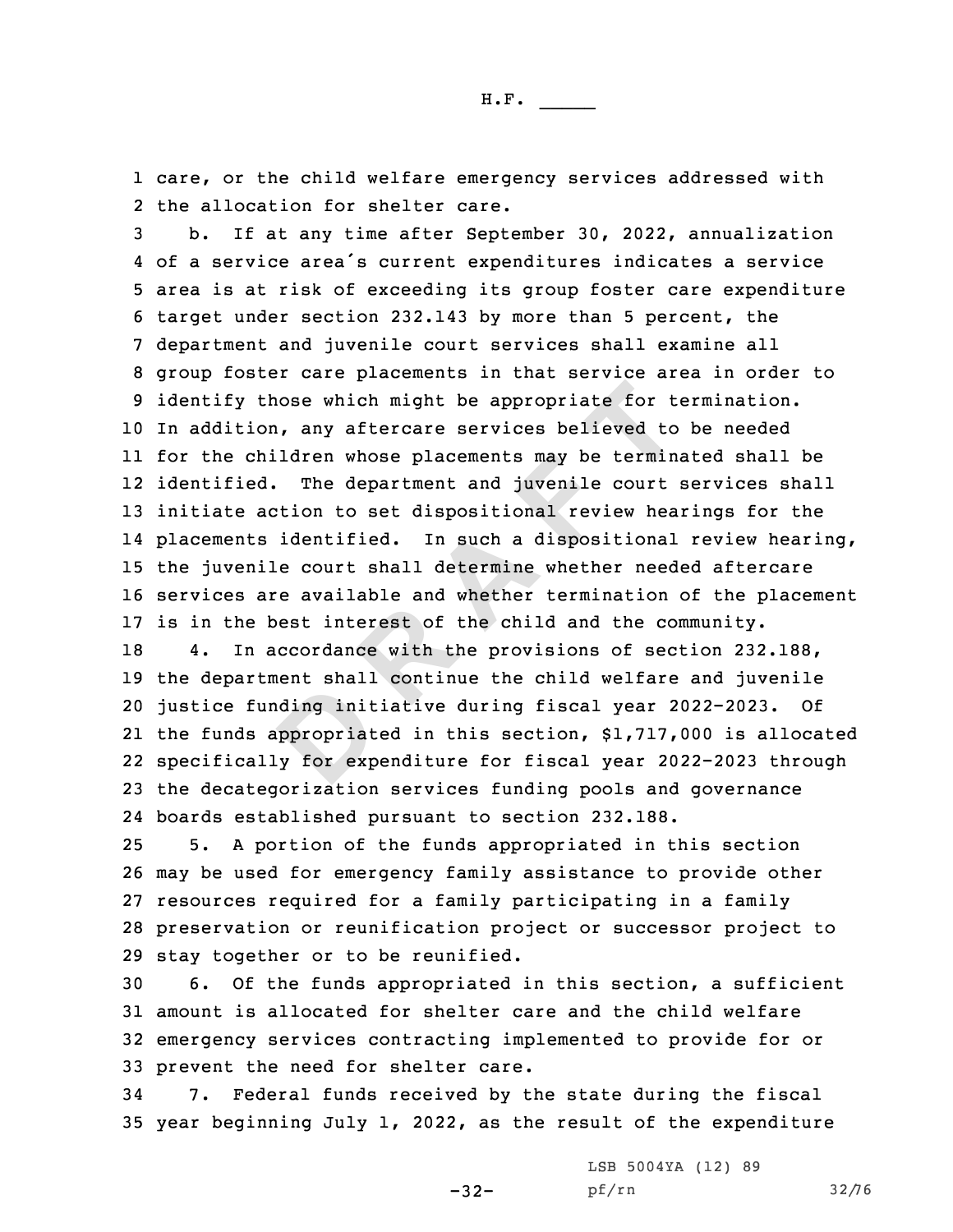of state funds appropriated during <sup>a</sup> previous state fiscal year for <sup>a</sup> service or activity funded under this section are appropriated to the department to be used as additional funding for services and purposes provided for under this section. Notwithstanding section 8.33, moneys received in accordance with this subsection that remain unencumbered or unobligated at the close of the fiscal year shall not revert to any fund but shall remain available for the purposes designated until the close of the succeeding fiscal year.

id by the<br>
the chie<br>
the funds the succeeding fiscal year.<br>
Of the funds appropriated in this sec<br>
00 is allocated for the payment of the dered services provided to juveniles wh<br>
ion of juvenile court services, which e:<br>
pon the state pursuant to sectio 8. a. Of the funds appropriated in this section, up to \$3,290,000 is allocated for the payment of the expenses of court-ordered services provided to juveniles who are under the supervision of juvenile court services, which expenses are <sup>a</sup> charge upon the state pursuant to section 232.141, subsection 4. Of the amount allocated in this paragraph "a", up to \$1,556,000 shall be made available to provide school-based supervision of children adjudicated under chapter 232, of which not more than \$15,000 may be used for the purpose of training. <sup>A</sup> portion of the cost of each school-based liaison officer shall be paid by the school district or other funding source as approved by the chief juvenile court officer.

22 b. Of the funds appropriated in this section, up to \$748,000 is allocated for the payment of the expenses of court-ordered services provided to children who are under the supervision of the department, which expenses are <sup>a</sup> charge upon the state pursuant to section 232.141, subsection 4.

 c. Notwithstanding section 232.141 or any other provision of law to the contrary, the amounts allocated in this subsection shall be distributed to the judicial districts as determined by the state court administrator and to the department's service areas as determined by the administrator of the department of human services' division of child and family services. The state court administrator and the division administrator shall make the determination of the distribution amounts on or before June 15, 2022.

-33-

LSB 5004YA (12) 89 pf/rn 33/76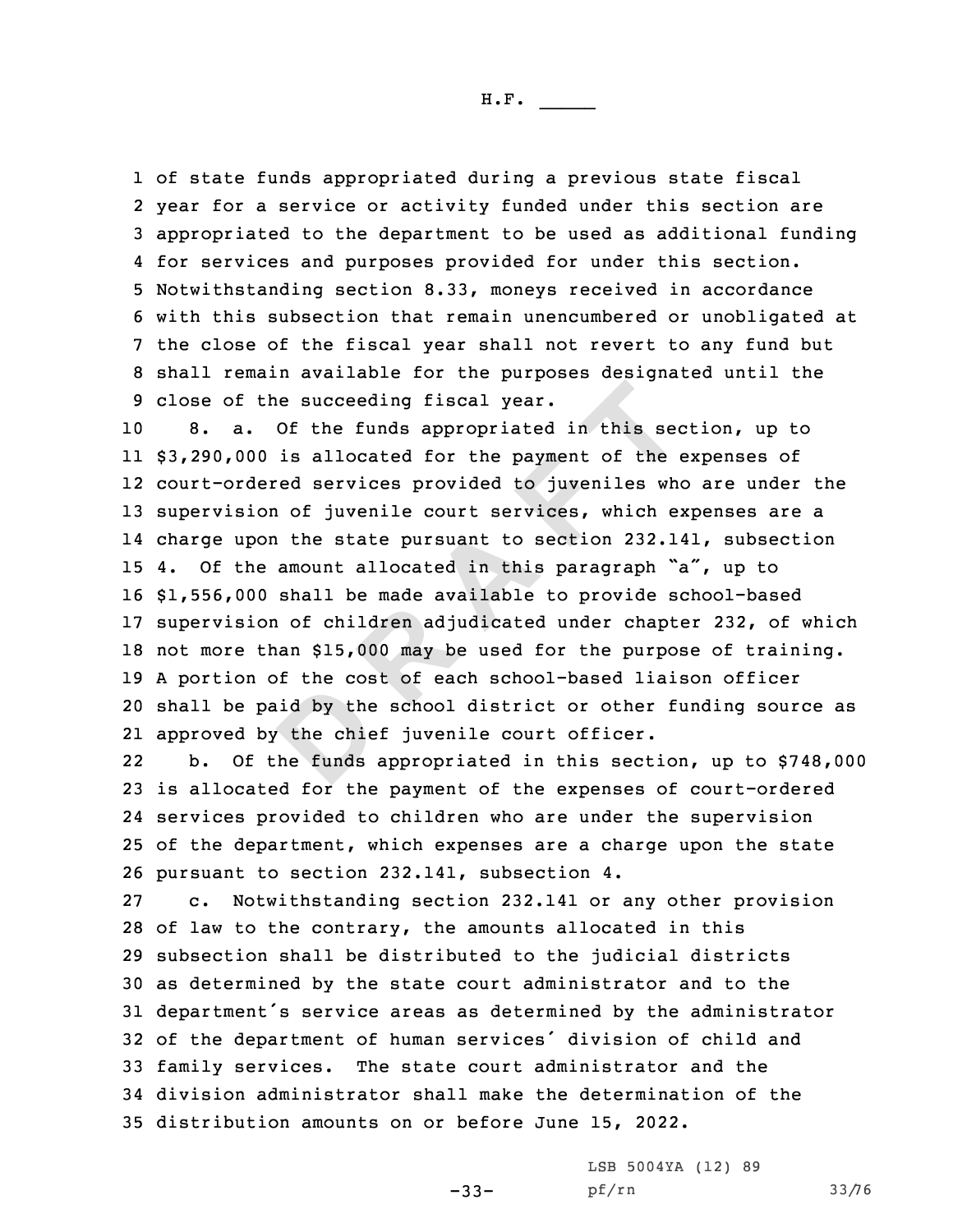on such that there are sufficient funds<br>t-related services during the entire ye-<br>court officers and departmental servic<br>tempt to anticipate potential surpluses<br>istribution amounts and shall cooperati<br>urt administrator or d 1 d. Notwithstanding chapter 232 or any other provision of law to the contrary, <sup>a</sup> district or juvenile court shall not order any service which is <sup>a</sup> charge upon the state pursuant to section 232.141 if there are insufficient court-ordered services funds available in the district court or departmental service area distribution amounts to pay for the service. The chief juvenile court officer and the departmental service area manager shall encourage use of the funds allocated in this subsection such that there are sufficient funds to pay for all court-related services during the entire year. The chief juvenile court officers and departmental service area managers shall attempt to anticipate potential surpluses and shortfalls in the distribution amounts and shall cooperatively request the state court administrator or division administrator to transfer funds between the judicial districts' or departmental service areas' distribution amounts as prudent.

ler chapte<br>
on 232.14<br>
the funds e. Notwithstanding any provision of law to the contrary, <sup>a</sup> district or juvenile court shall not order <sup>a</sup> county to pay for any service provided to <sup>a</sup> juvenile pursuant to an order entered under chapter 232 which is <sup>a</sup> charge upon the state under section 232.141, subsection 4.

22 f. Of the funds allocated in this subsection, not more than 23 \$83,000 may be used by the judicial branch for administration 24 of the requirements under this subsection.

 g. Of the funds allocated in this subsection, \$17,000 shall be used by the department of human services to support the interstate commission for juveniles in accordance with the interstate compact for juveniles as provided in section 29 232.173.

 9. Of the funds appropriated in this section, \$12,253,000 is allocated for juvenile delinquent graduated sanctions services. Any state funds saved as <sup>a</sup> result of efforts by juvenile court services to earn <sup>a</sup> federal Tit. IV-E match for juvenile court services administration may be used for the juvenile delinquent graduated sanctions services.

-34-

LSB 5004YA (12) 89 pf/rn 34/76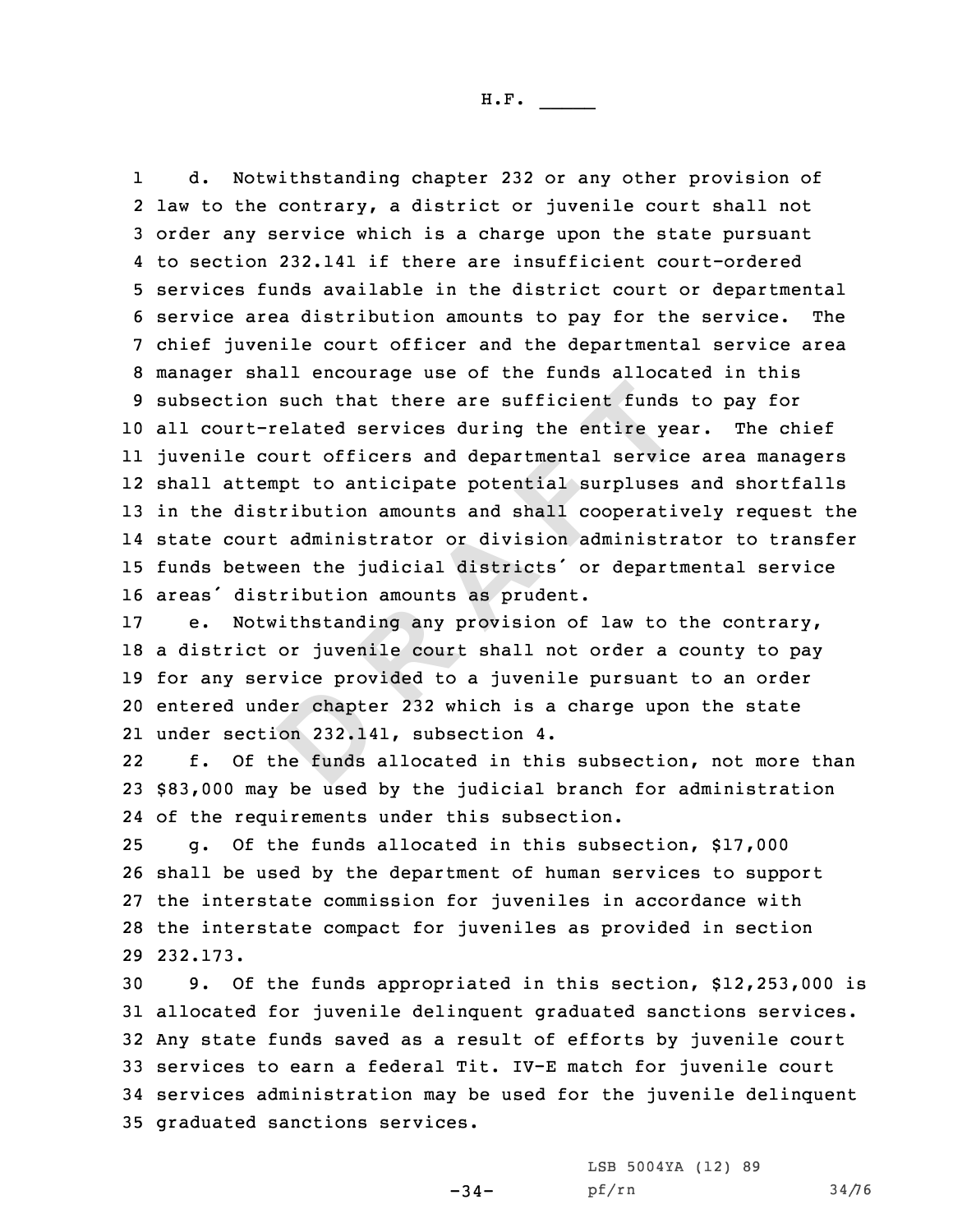1 10. Of the funds appropriated in this section, \$1,658,000 is transferred to the department of public health to be used for the child protection center grant program for child protection centers located in Iowa in accordance with section 135.118. The grant amounts under the program shall be equalized so that each center receives <sup>a</sup> uniform base amount of \$245,000, and so that the remaining funds are awarded through <sup>a</sup> funding formula based upon the volume of children served. To increase access to child protection center services for children in rural areas, the funding formula for the awarding of the remaining funds shall provide for the awarding of an enhanced amount to eligible grantees to develop and maintain satellite centers in underserved regions of the state.

14 11. Of the funds appropriated in this section, \$4,025,000 is 15 allocated for the preparation for adult living program pursuant 16 to section 234.46.

and fami<br>braska fo<br>support an protection center services for childrenche funding formula for the awarding of<br>all provide for the awarding of an enhancy state of the state.<br>We regions of the state.<br>Of the funds appropriated in this section<br>of the funds 12. Of the funds appropriated in this section, \$227,000 shall be used for the public purpose of continuing <sup>a</sup> grant to <sup>a</sup> nonprofit human services organization, providing services to individuals and families in multiple locations in southwest Iowa and Nebraska for support of <sup>a</sup> project providing immediate, sensitive support and forensic interviews, medical exams, needs assessments, and referrals for victims of child abuse and their nonoffending family members.

 13. Of the funds appropriated in this section, \$300,000 is allocated for the foster care youth council approach of providing <sup>a</sup> support network to children placed in foster care. 14. Of the funds appropriated in this section, \$202,000 is allocated for use pursuant to section 235A.1 for continuation of the initiative to address child sexual abuse implemented pursuant to 2007 Iowa Acts, chapter 218, section 18, subsection 32 21.

33 15. Of the funds appropriated in this section, \$630,000 is 34 allocated for the community partnership for child protection 35 sites.

LSB 5004YA (12) 89

 $-35-$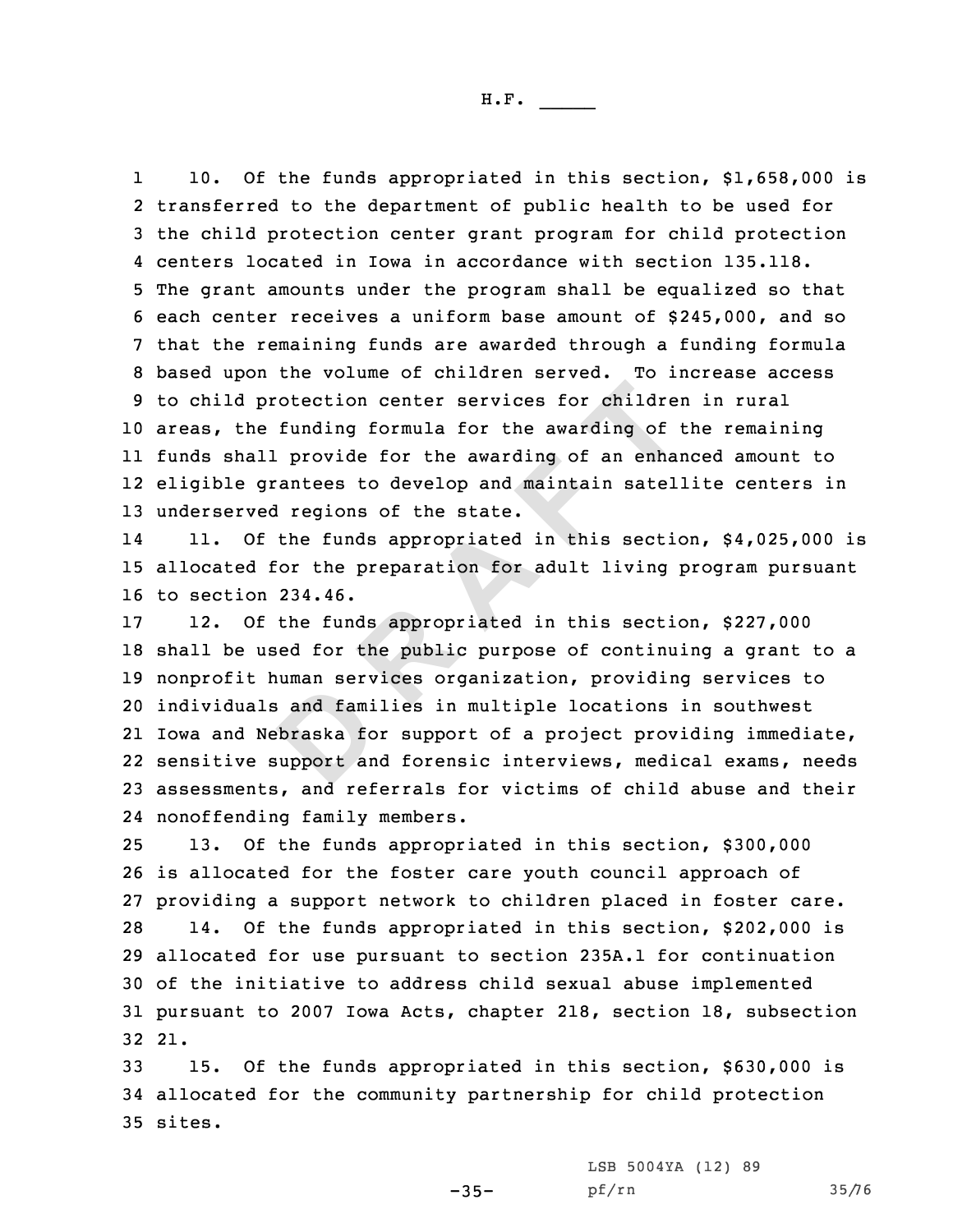1 16. Of the funds appropriated in this section, \$371,000 2 is allocated for the department's minority youth and family 3 projects under the redesign of the child welfare system.

4 17. Of the funds appropriated in this section, \$851,000 5 is allocated for funding of the community circle of care 6 collaboration for children and youth in northeast Iowa.

7 18. Of the funds appropriated in this section, at least 8 \$147,000 shall be used for the continuation of the child 9 welfare provider training program.

provider training program.<br>Of the funds appropriated in this sectic<br>used for continuation of the central Ic<br>gram grant for the purposes of funding<br>and other supports with a system of ca<br>with serious emotional disturbance a 19. Of the funds appropriated in this section, \$211,000 shall be used for continuation of the central Iowa system of care program grant for the purposes of funding community-based services and other supports with <sup>a</sup> system of care approach for children with serious emotional disturbance and their families through <sup>a</sup> nonprofit provider that is located in <sup>a</sup> county with <sup>a</sup> population of over 420,000 but less than 450,000 according to the 2010 certified federal census, is licensed as <sup>a</sup> psychiatric medical institution for children, and was <sup>a</sup> system of care grantee prior to July 1, 2022.

the funds<br>
ed for th<br>
on of a s 20. Of the funds appropriated in this section, \$235,000 shall be used for the public purpose of the continuation and expansion of <sup>a</sup> system of care program grant implemented in Cerro Gordo and Linn counties to utilize <sup>a</sup> comprehensive and long-term approach for helping children and families by addressing the key areas in <sup>a</sup> child's life of childhood basic needs, education and work, family, and community.

 21. Of the funds appropriated in this section, \$110,000 shall be used for the public purpose of funding community-based services and other supports with <sup>a</sup> system of care approach for children with <sup>a</sup> serious emotional disturbance and their families through <sup>a</sup> nonprofit provider of child welfare services that has been in existence for more than 115 years, is located in <sup>a</sup> county with <sup>a</sup> population of more than 230,000 according to the 2020 certified federal census, is licensed as <sup>a</sup> psychiatric medical institution for children, and was <sup>a</sup> system of care

> LSB 5004YA (12) 89 pf/rn 36/76

 $-36-$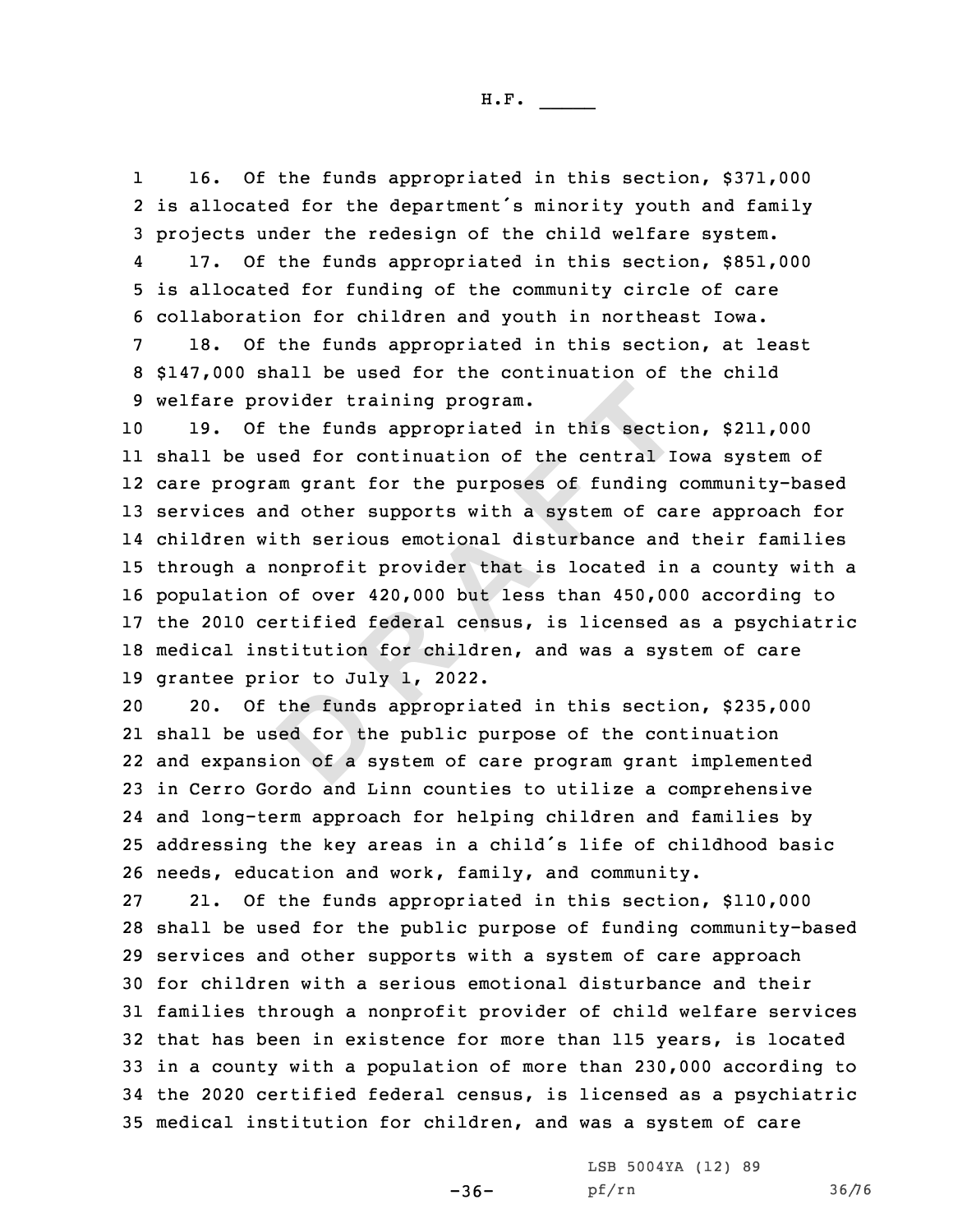1 grantee prior to July 1, 2022.

2 22. If <sup>a</sup> separate funding source is identified that reduces 3 the need for state funds within an allocation under this 4 section, the allocated state funds may be redistributed to 5 other allocations under this section for the same fiscal year.

 23. Of the funds appropriated in this section, <sup>a</sup> portion may be used for family-centered services for purposes of complying with the federal Family First Prevention Services Act of 2018, Pub. L. No. 115-123, and successor legislation.

10 24. Of the funds appropriated in this section, \$3,850,718 11 shall be used to support placements in qualified residential 12 treatment programs.

13 Sec. 20. ADOPTION SUBSIDY.

No. 115-123, and successor legislation.<br>
Of the funds appropriated in this sections<br>
used to support placements in qualified<br>
t programs.<br>
20. ADOPTON SUBSIDY.<br>
here is appropriated from the general fit<br>
the department of 14 1. There is appropriated from the general fund of the 15 state to the department of human services for the fiscal year 16 beginning July 1, 2022, and ending June 30, 2023, the following 17 amount, or so much thereof as is necessary, to be used for the 18 purpose designated:

**D**19 a. For adoption subsidy payments and related costs and for <sup>20</sup> other services provided for under paragraph "b", subparagraph 21 (2):

22 .................................................. \$ 40,596,007

23 b. (1) Of the funds appropriated in this section, <sup>a</sup> 24 sufficient amount is allocated for adoption subsidy payments 25 and related costs.

 (2) Any funds appropriated in this section remaining after the allocation under subparagraph (1) are designated and allocated as state savings resulting from implementation of the federal Fostering Connections to Success and Increasing Adoptions Act of 2008, Pub. L. No. 110-351, and successor legislation, as determined in accordance with 42 U.S.C. §673(a)(8), and shall be used for post-adoption services and for other purposes allowed under these federal laws, Tit. IV-B or Tit. IV-E of the federal Social Security Act.

35 (a) The department of human services may transfer funds

-37-

LSB 5004YA (12) 89 pf/rn 37/76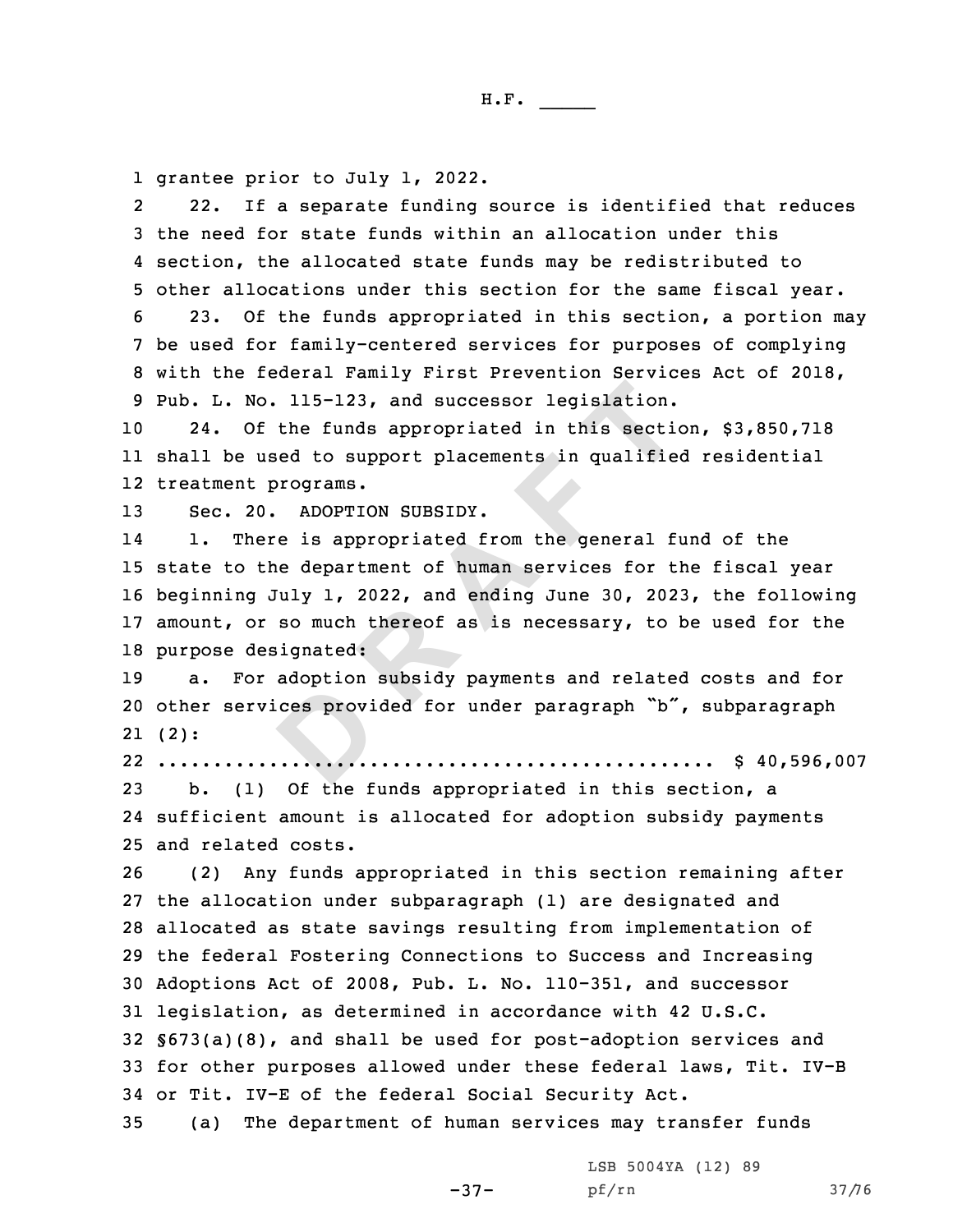1 allocated in this subparagraph (2) to the appropriation for 2 child and family services in this division of this Act for the 3 purposes designated in this subparagraph (2).

4 (b) Notwithstanding section 8.33, moneys allocated 5 under this subparagraph (2) shall not revert to any fund but 6 shall remain available for the purposes designated in this 7 subparagraph (2) until expended.

 2. The department may transfer funds appropriated in this section to the appropriation made in this division of this Act for general administration for costs paid from the appropriation relating to adoption subsidy.

e of the<br>
emain ava<br>
until the<br>
encoder tion to the appropriation made in this of the appropriation for costs pation relating to adoption subsidy.<br>
Example 1 and the state during the state during a previous state of state funds during a previous state result of 12 3. Federal funds received by the state during the fiscal year beginning July 1, 2022, as the result of the expenditure of state funds during <sup>a</sup> previous state fiscal year for <sup>a</sup> service or activity funded under this section are appropriated to the department to be used as additional funding for the services and activities funded under this section. Notwithstanding section 8.33, moneys received in accordance with this subsection that remain unencumbered or unobligated at the close of the fiscal year shall not revert to any fund but shall remain available for expenditure for the purposes designated until the close of the succeeding fiscal year.

 Sec. 21. JUVENILE DETENTION HOME FUND. Moneys deposited in the juvenile detention home fund created in section 232.142 during the fiscal year beginning July 1, 2022, and ending June 30, 2023, are appropriated to the department of human services for the fiscal year beginning July 1, 2022, and ending June 30, 2023, for distribution of an amount equal to <sup>a</sup> percentage of the costs of the establishment, improvement, operation, and maintenance of county or multicounty juvenile detention homes in the fiscal year beginning July 1, 2021. Moneys appropriated for distribution in accordance with this section shall be allocated among eligible detention homes, prorated on the basis of an eligible detention home's proportion of the costs of all eligible detention homes in the fiscal year beginning July

LSB 5004YA (12) 89

pf/rn 38/76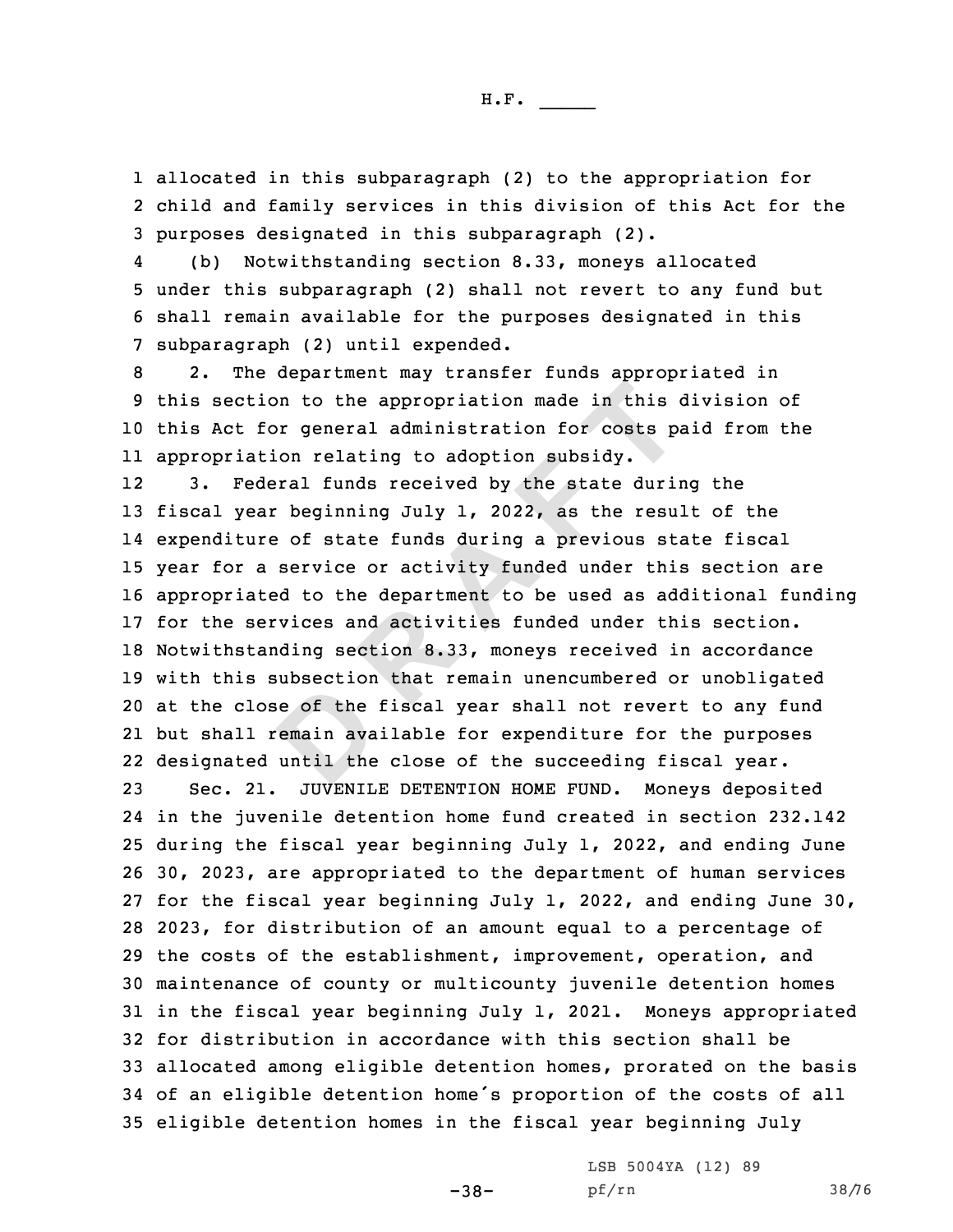1, 2021. The percentage figure shall be determined by the department based on the amount available for distribution for the fund. Notwithstanding section 232.142, subsection 3, the financial aid payable by the state under that provision for the fiscal year beginning July 1, 2022, shall be limited to the amount appropriated for the purposes of this section.

7 Sec. 22. FAMILY SUPPORT SUBSIDY PROGRAM.

the department of human services for the<br>g July 1, 2022, and ending June 30, 202<br>or so much thereof as is necessary, to l<br>designated:<br>the family support subsidy program subject<br>nt restrictions in section 225C.37, sub<br>..... 1. There is appropriated from the general fund of the state to the department of human services for the fiscal year beginning July 1, 2022, and ending June 30, 2023, the following amount, or so much thereof as is necessary, to be used for the purpose designated:

13 For the family support subsidy program subject to the 14 enrollment restrictions in section 225C.37, subsection 3: 15 .................................................. \$ 949,282

 2. At least \$931,536 of the moneys appropriated in this section is transferred to the department of public health for the family support center component of the comprehensive family support program under chapter 225C, subchapter V.

t any time<br>ilable fo<br>from the 3. If at any time during the fiscal year, the amount of funding available for the family support subsidy program is reduced from the amount initially used to establish the figure for the number of family members for whom <sup>a</sup> subsidy is to be provided at any one time during the fiscal year, notwithstanding section 225C.38, subsection 2, the department shall revise the figure as necessary to conform to the amount of funding available.

 Sec. 23. CONNER DECREE. There is appropriated from the general fund of the state to the department of human services for the fiscal year beginning July 1, 2022, and ending June 30, 2023, the following amount, or so much thereof as is necessary, to be used for the purpose designated:

33 For building community capacity through the coordination 34 and provision of training opportunities in accordance with the 35 consent decree of Conner v. Branstad, No. 4-86-CV-30871(S.D.

-39-

LSB 5004YA (12) 89 pf/rn 39/76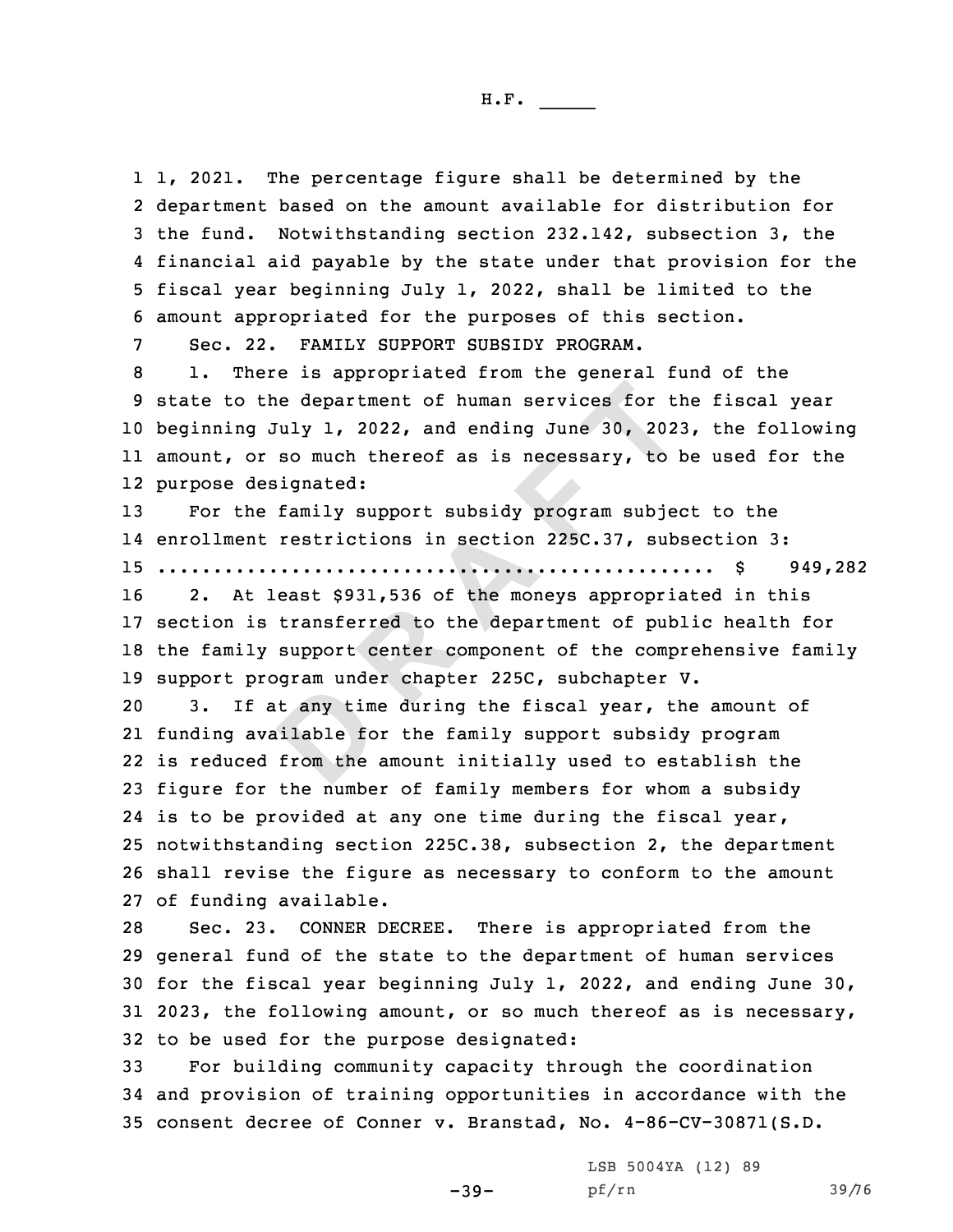**DESCRIPTION**<br>**Notwithst.**<br>reived fro **<sup>R</sup> <sup>A</sup> <sup>F</sup> <sup>T</sup>** Iowa, July 14, 1994): 2 .................................................. \$ 33,632 Sec. 24. MENTAL HEALTH INSTITUTES. 4 1. There is appropriated from the general fund of the state to the department of human services for the fiscal year beginning July 1, 2022, and ending June 30, 2023, the following amounts, or so much thereof as is necessary, to be used for the purposes designated: a. For operation of the state mental health institute at Cherokee as required by chapters 218 and 226 for salaries, support, maintenance, and miscellaneous purposes, and for not more than the following full-time equivalent positions: .................................................. \$ 15,613,624 ............................................... FTEs 169.00 b. For operation of the state mental health institute at Independence as required by chapters 218 and 226 for salaries, support, maintenance, and miscellaneous purposes, and for not more than the following full-time equivalent positions: .................................................. \$ 19,688,928 ............................................... FTEs 208.00 21 2. a. Notwithstanding sections 218.78 and 249A.11, any revenue received from the state mental health institute at Cherokee or the state mental health institute at Independence pursuant to 42 C.F.R §438.6(e) may be retained and expended by the mental health institute. b. Notwithstanding sections 218.78 and 249A.11, any COVID-19 related funding received through federal funding sources by the state mental health institute at Cherokee or the state mental health institute at Independence may be retained and expended by the mental health institute. 3. Notwithstanding any provision of law to the contrary, <sup>a</sup> Medicaid member residing at the state mental health institute at Cherokee or the state mental health institute at Independence shall retain Medicaid eligibility during the period of the Medicaid member's stay for which federal

 $-40-$ 

LSB 5004YA (12) 89 pf/rn 40/76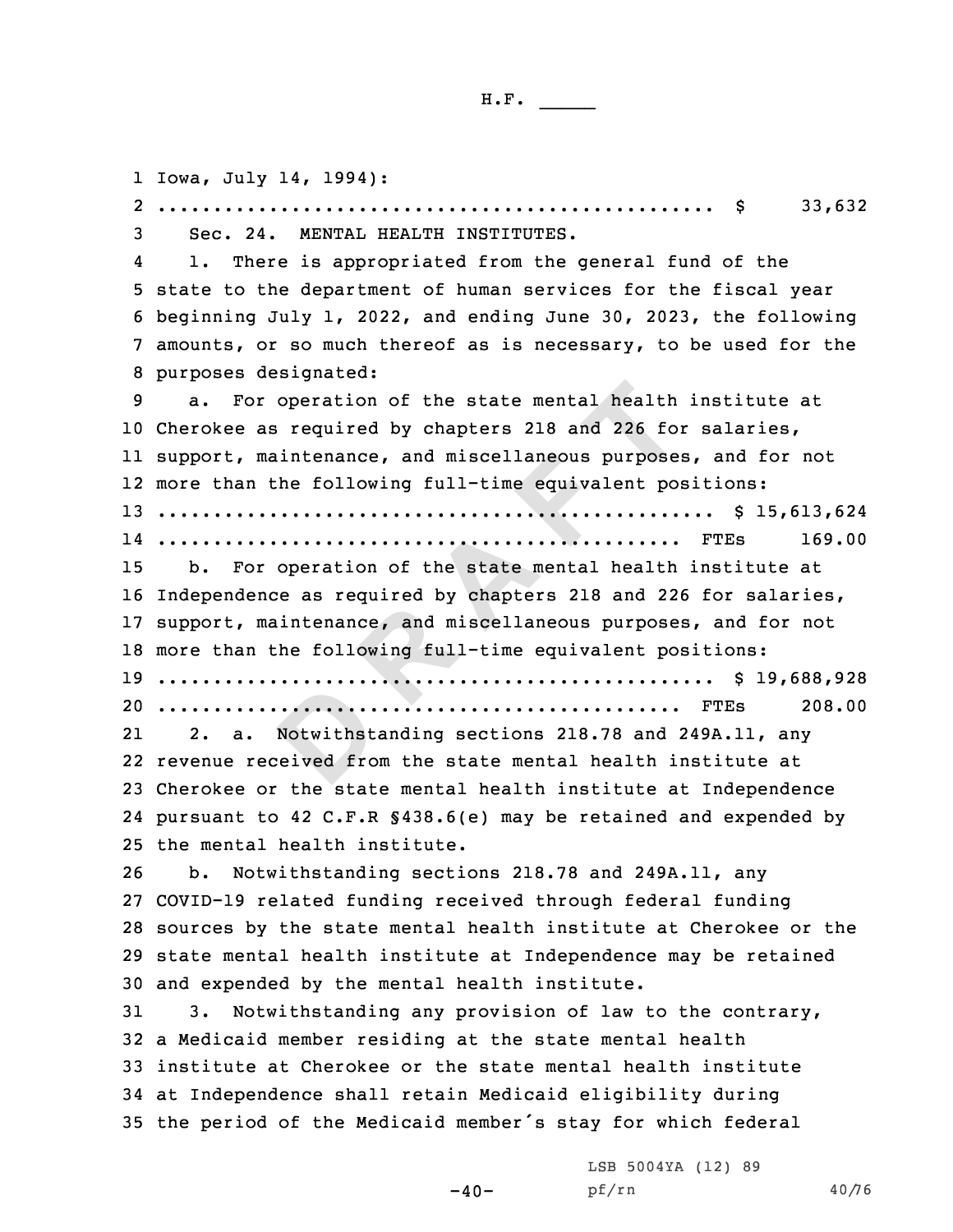1 financial participation is available.

2 4. Notwithstanding section 8.33, moneys appropriated in this section that remain unencumbered or unobligated at the close of the fiscal year shall not revert but shall remain available for expenditure for the purposes designated until the close of the succeeding fiscal year.

7 Sec. 25. STATE RESOURCE CENTERS.

 1. There is appropriated from the general fund of the state to the department of human services for the fiscal year beginning July 1, 2022, and ending June 30, 2023, the following amounts, or so much thereof as is necessary, to be used for the purposes designated:

13 a. For the state resource center at Glenwood for salaries, 14 support, maintenance, and miscellaneous purposes: 15 .................................................. \$ 16,288,739

16 b. For the state resource center at Woodward for salaries, 17 support, maintenance, and miscellaneous purposes:

18 .................................................. \$ 13,409,294

vices util<br>
byiders of<br>
ellectual<br>
by: the department of human services for the<br>g July 1, 2022, and ending June 30, 202<br>or so much thereof as is necessary, to<br>designated:<br>or the state resource center at Glenwood<br>maintenance, and miscellaneous purpose<br>.......... 2. The department may continue to bill for state resource center services utilizing <sup>a</sup> scope of services approach used for private providers of intermediate care facilities for persons with an intellectual disability services, in <sup>a</sup> manner which does not shift costs between the medical assistance program, mental health and disability services regions, or other sources of funding for the state resource centers.

26 3. The state resource centers may expand the time-limited 27 assessment and respite services during the fiscal year.

 4. If the department's administration and the department of management concur with <sup>a</sup> finding by <sup>a</sup> state resource center's superintendent that projected revenues can reasonably be expected to pay the salary and support costs for <sup>a</sup> new employee position, or that such costs for adding <sup>a</sup> particular number of new positions for the fiscal year would be less than the overtime costs if new positions would not be added, the superintendent may add the new position or positions. If

 $-41-$ 

LSB 5004YA (12) 89 pf/rn 41/76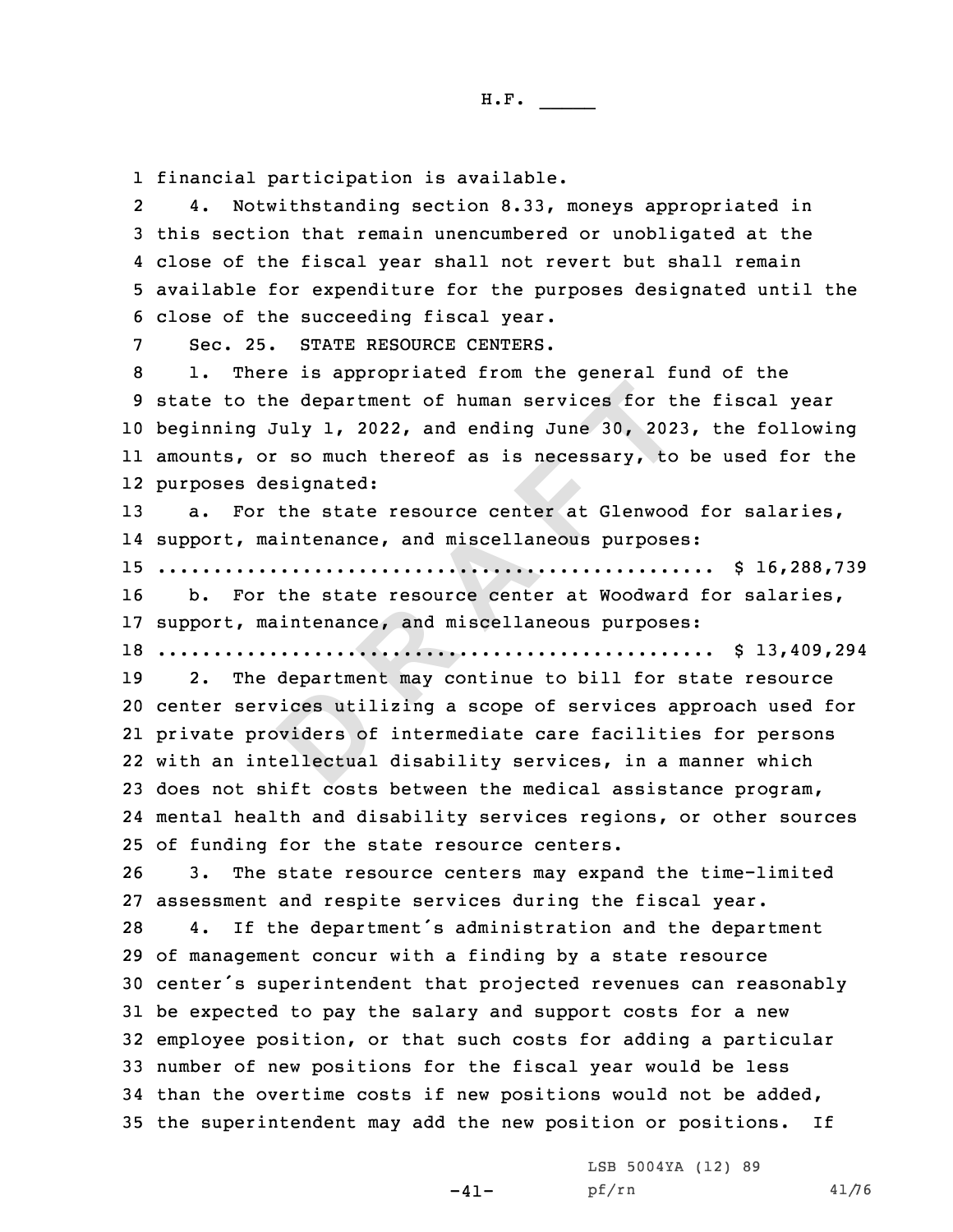the vacant positions available to <sup>a</sup> resource center do not 2 include the position classification desired to be filled, the state resource center's superintendent may reclassify any vacant position as necessary to fill the desired position. The superintendents of the state resource centers may, by mutual agreement, pool vacant positions and position classifications during the course of the fiscal year in order to assist one another in filling necessary positions.

**R** existing capacity limitations are ready units, a waiting list is in effect foll need for which a payment source or otlable for the service or to address the lities for the service or to address the rovided within the a 5. If existing capacity limitations are reached in operating units, <sup>a</sup> waiting list is in effect for <sup>a</sup> service or <sup>a</sup> special need for which <sup>a</sup> payment source or other funding 12 is available for the service or to address the special need, and facilities for the service or to address the special need can be provided within the available payment source or other funding, the superintendent of <sup>a</sup> state resource center may authorize opening not more than two units or other facilities and begin implementing the service or addressing the special need during fiscal year 2022-2023.

limitatio<br>d in this<br>d at the c 6. Notwithstanding section 8.33, and notwithstanding the amount limitation specified in section 222.92, moneys appropriated in this section that remain unencumbered or unobligated at the close of the fiscal year shall not revert but shall remain available for expenditure for the purposes designated until the close of the succeeding fiscal year. Sec. 26. SEXUALLY VIOLENT PREDATORS.

 1. There is appropriated from the general fund of the state to the department of human services for the fiscal year beginning July 1, 2022, and ending June 30, 2023, the following amount, or so much thereof as is necessary, to be used for the purpose designated:

 For costs associated with the commitment and treatment of sexually violent predators in the unit located at the state mental health institute at Cherokee, including costs of legal services and other associated costs, including salaries, support, maintenance, and miscellaneous purposes, and for not

-42-

LSB 5004YA (12) 89 pf/rn 42/76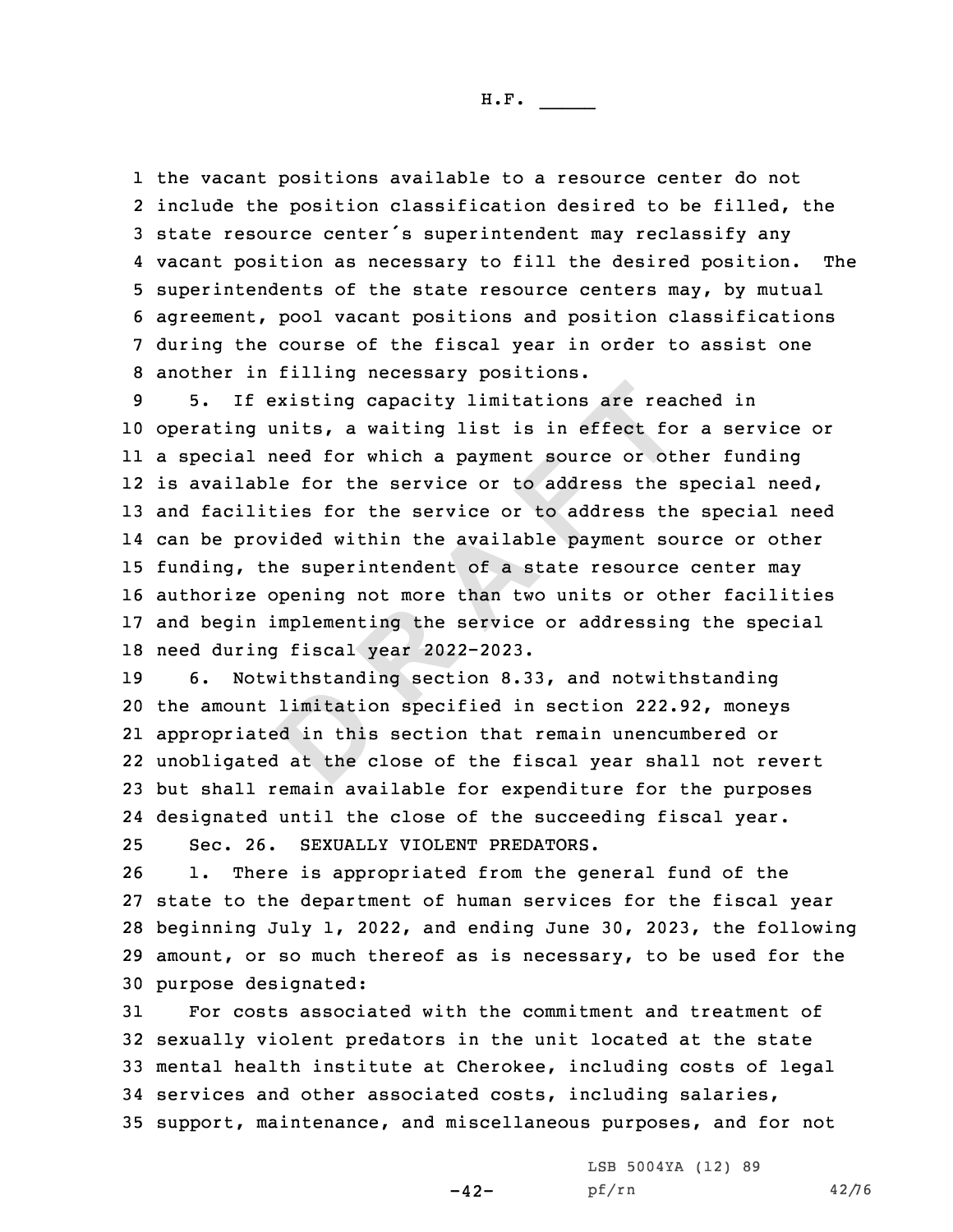**D**predators at Cherokee. The moneys rece<br>contract shall be considered to be repayi<br>for the purposes of the appropriation<br>otwithstanding section 8.33, moneys app-<br>tion that remain unencumbered or unobli-<br>the fiscal year shall more than the following full-time equivalent positions: .................................................. \$ 13,891,276 ............................................... FTEs 140.00 4 2. Unless specifically prohibited by law, if the amount charged provides for recoupment of at least the entire amount of direct and indirect costs, the department of human services may contract with other states to provide care and treatment of persons placed by the other states at the unit for sexually violent predators at Cherokee. The moneys received under such <sup>a</sup> contract shall be considered to be repayment receipts and used for the purposes of the appropriation made in this 12 section. 3. Notwithstanding section 8.33, moneys appropriated in this section that remain unencumbered or unobligated at the close of the fiscal year shall not revert but shall remain available for expenditure for the purposes designated until the close of the succeeding fiscal year. Sec. 27. FIELD OPERATIONS. 1. There is appropriated from the general fund of the state to the department of human services for the fiscal year beginning July 1, 2022, and ending June 30, 2023, the following amount, or so much thereof as is necessary, to be used for the purposes designated: 24 For field operations, including salaries, support, maintenance, and miscellaneous purposes, and for not more than the following full-time equivalent positions: .................................................. \$ 65,894,438 ............................................... FTEs 1,589.00 2. Priority in filling full-time equivalent positions shall be given to those positions related to child protection services and eligibility determination for low-income families. Sec. 28. GENERAL ADMINISTRATION. There is appropriated from the general fund of the state to the department of human services for the fiscal year beginning July 1, 2022, and ending June 30, 2023, the following amount, or so much thereof as is

LSB 5004YA (12) 89

 $-43-$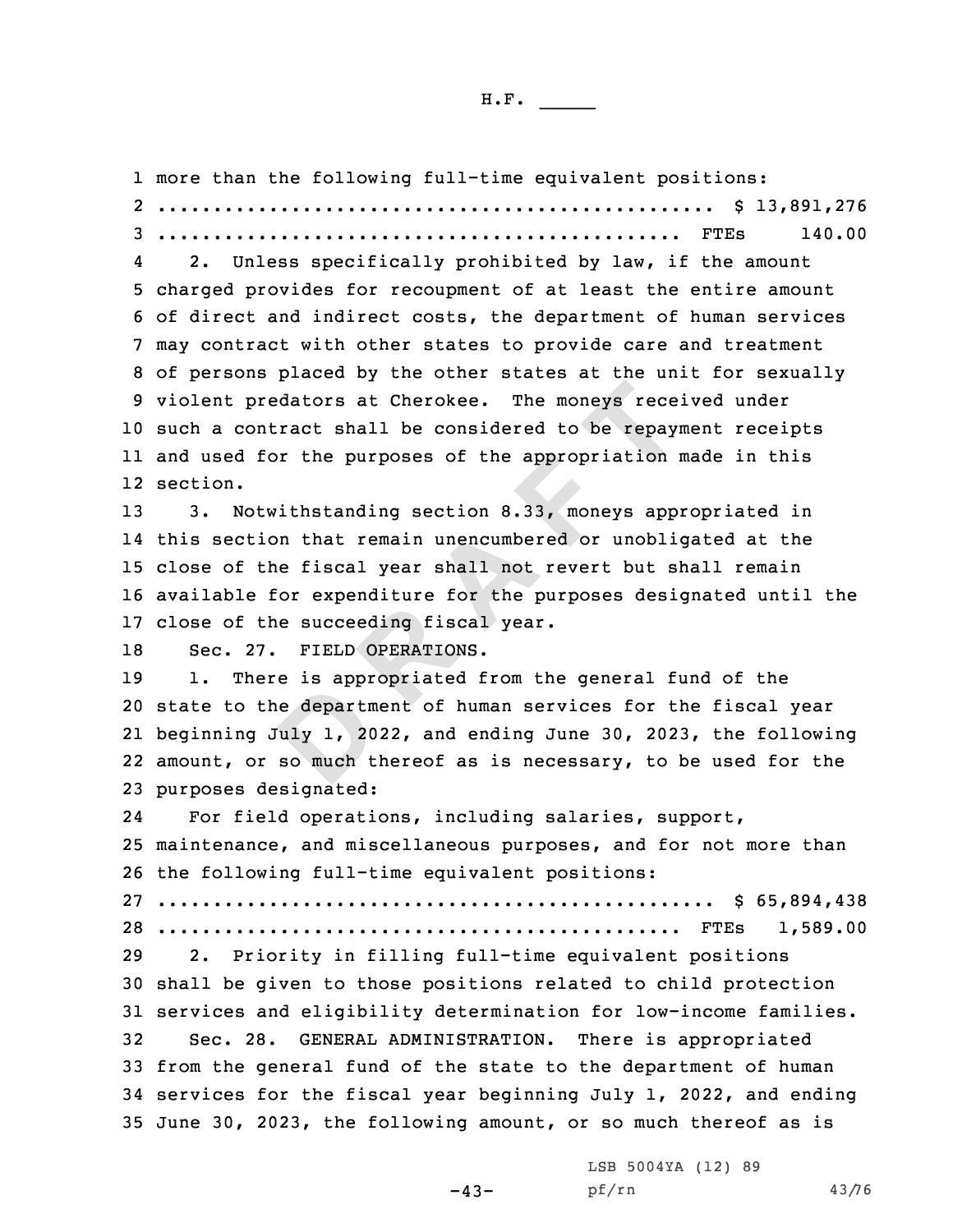red to an<br>BLE saving<br>implemen **Expenditures.**<br> **Expenditures.**<br> **Expenditures.**<br> **Expenditures.**<br> **Expendition of a program to provid<br>
<b>EXPENDE SERVE TO A EXPENDE TO A EXPENDE SCREEN SCREEN SERVERT A EXPENDENCE SCREEN SCREEN SCREEN SCREEN SCREEN**  necessary, to be used for the purpose designated: 2 For general administration, including salaries, support, maintenance, and miscellaneous purposes, and for not more than the following full-time equivalent positions: .................................................. \$ 15,342,189 ............................................... FTEs 294.00 1. The department shall report at least monthly to the general assembly concerning the department's operational and program expenditures. 2. Of the funds appropriated in this section, \$150,000 shall be used for the provision of <sup>a</sup> program to provide technical assistance, support, and consultation to providers of home and community-based services under the medical assistance program. 14 3. Of the funds appropriated in this section, \$50,000 is transferred to the Iowa finance authority to be used for administrative support of the council on homelessness established in section 16.2D and for the council to fulfill its duties in addressing and reducing homelessness in the state. 4. Of the funds appropriated in this section, \$200,000 shall be transferred to and deposited in the administrative fund of the Iowa ABLE savings plan trust created in section 12I.4, to be used for implementation and administration activities of the Iowa ABLE savings plan trust. 24 5. Of the funds appropriated in this section, \$200,000 is transferred to the economic development authority for the Iowa commission on volunteer services to continue to be used for the RefugeeRISE AmeriCorps program established under section 15H.8 for member recruitment and training to improve the economic well-being and health of economically disadvantaged refugees in local communities across Iowa. Funds transferred may be used to supplement federal funds under federal regulations. 6. Of the funds appropriated in this section, up to \$300,000 shall be used as follows:

34 a. To fund not more than 1.00 full-time equivalent position <sup>35</sup> to address the department's responsibility to support the work

 $-44-$ 

LSB 5004YA (12) 89 pf/rn 44/76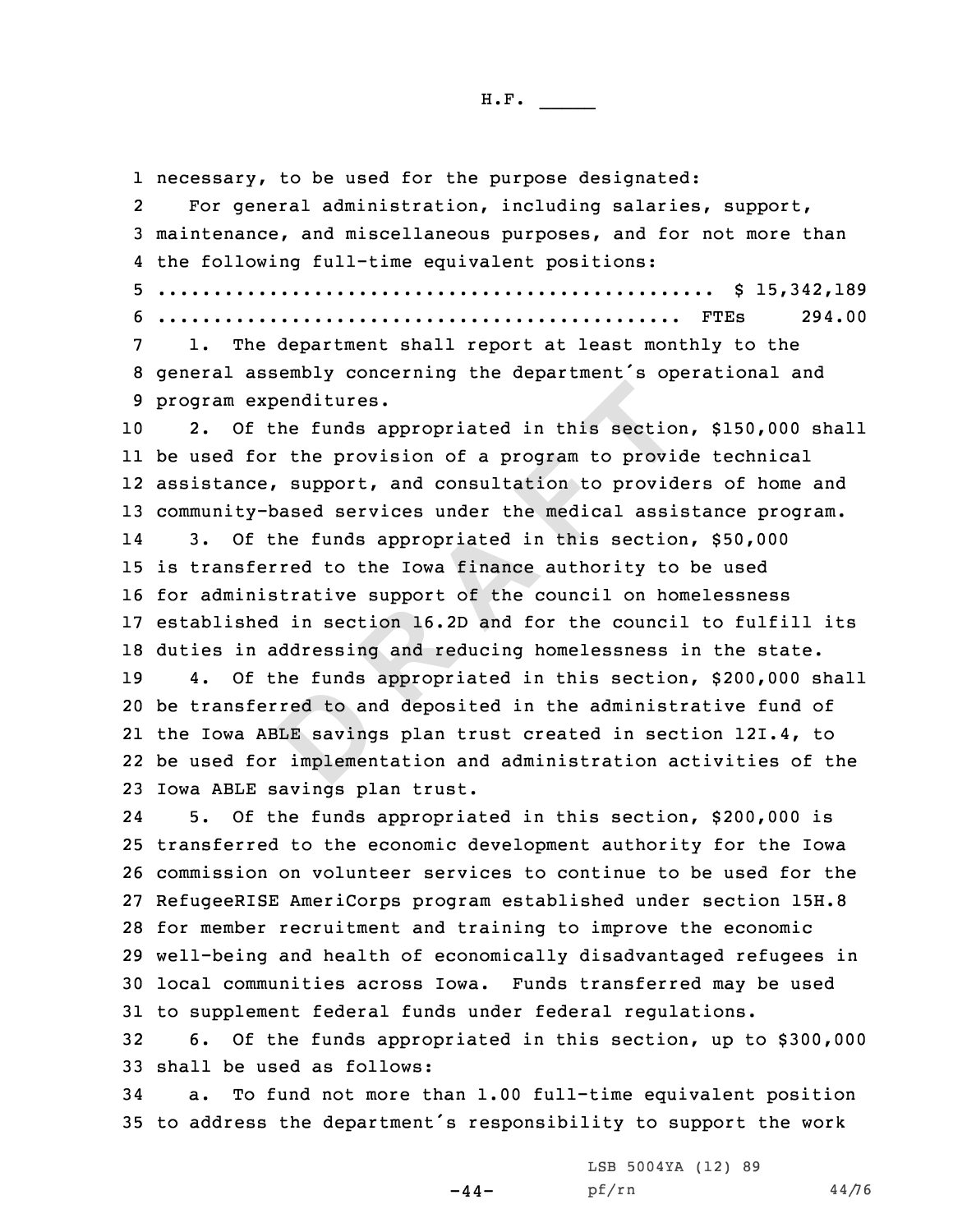1 of the children's behavioral health system state board and 2 implementation of the services required pursuant to section 3 331.397.

4 b. To support the cost of establishing and implementing new 5 or additional services required pursuant to sections 331.397 6 and 331.397A.

 c. Of the amount allocated, \$32,000 shall be transferred to the department of public health to support the costs of establishing and implementing new or additional services required pursuant to sections 331.397 and 331.397A.

11 7. Of the funds appropriated in this section, \$800,000 shall 12 be used for the renovation and construction of certain nursing 13 facilities, consistent with the provisions of chapter 249K.

Final and implementing new or additional<br>pursuant to sections 331.397 and 331.3<br>
f the funds appropriated in this section<br>
for the renovation and construction of<br>
es, consistent with the provisions of c<br>
29. DEPARTMENT-WID 14 Sec. 29. DEPARTMENT-WIDE DUTIES. There is appropriated 15 from the general fund of the state to the department of human 16 services for the fiscal year beginning July 1, 2022, and ending 17 June 30, 2023, the following amount, or so much thereof as is 18 necessary, to be used for the purposes designated:

prices; sap.<br> **D**<br> **D**<br> **D**<br> **D**<br> **D**<br> **D**<br> **D**  For salaries, support, maintenance, and miscellaneous purposes at facilities under the purview of the department of human services:

22 .................................................. \$ 4,172,123

 Sec. 30. VOLUNTEERS. There is appropriated from the general fund of the state to the department of human services for the fiscal year beginning July 1, 2022, and ending June 30, 2023, the following amount, or so much thereof as is necessary, to be used for the purpose designated:

 For development and coordination of volunteer services: .................................................. \$ 84,686 Sec. 31. MEDICAL ASSISTANCE, STATE SUPPLEMENTARY ASSISTANCE, AND SOCIAL SERVICE PROVIDERS REIMBURSED UNDER THE DEPARTMENT OF HUMAN SERVICES.

33 1. a. (1) (a) Notwithstanding any provision of law to the 34 contrary, for the fiscal year beginning July 1, 2022, case-mix 35 nursing facilities shall be reimbursed in accordance with the

-45-

LSB 5004YA (12) 89 pf/rn 45/76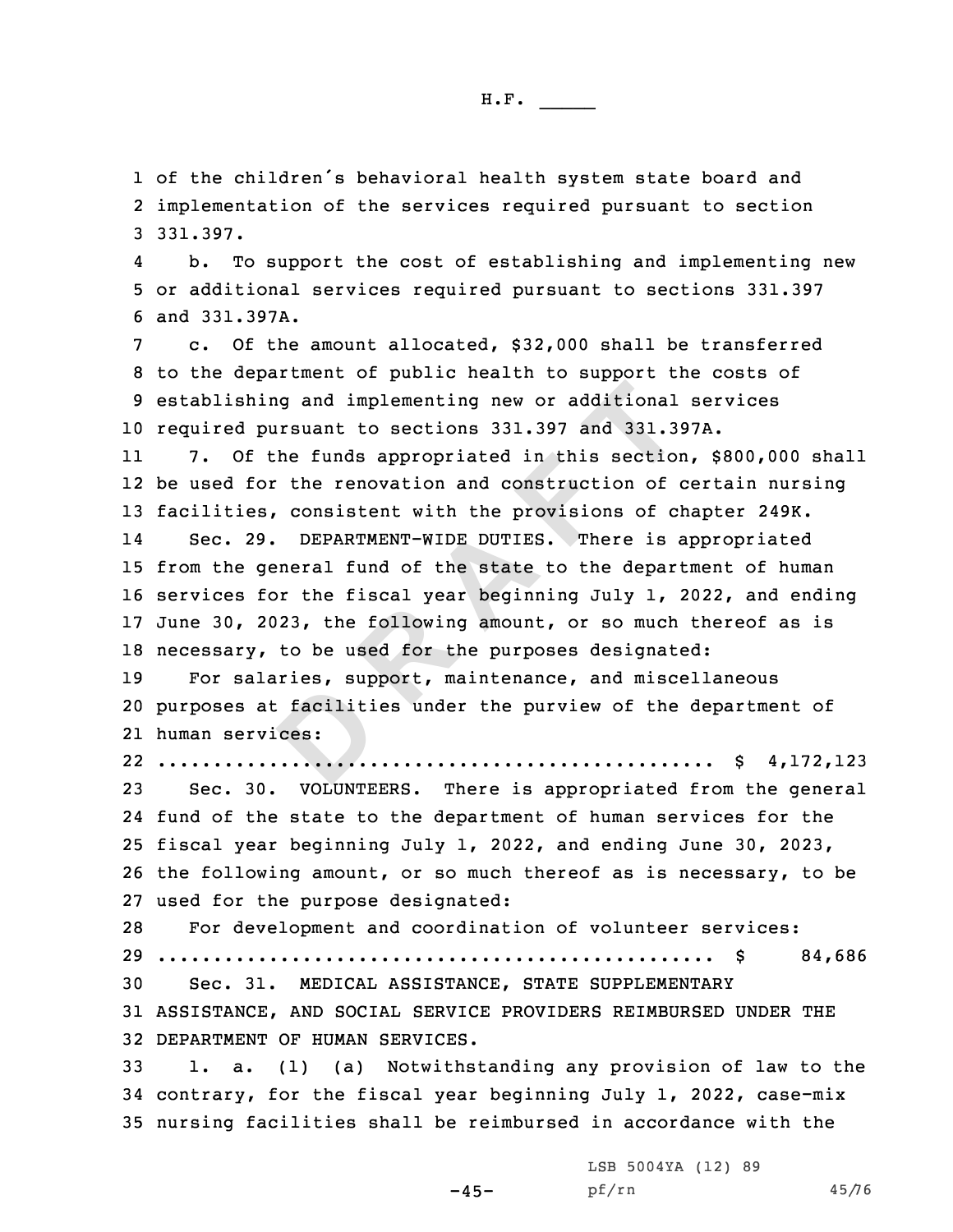1 methodology in effect on June 30, 2022.

bursuant t<br> **B** residing<br>
licaid man ed in accordance with subparagraph divi<br>81.6. The department shall then calcularement rates, including but not limited<br>, annually, and shall notify Medicaid metions of the adjusted reimbursement rat<br>determining the adjuste 2 (b) For the fiscal year beginning July 1, 2022, non-case-mix and special population nursing facilities shall be reimbursed in accordance with the methodology in effect on June 30, 2022. (c) For managed care claims, the department of human services shall adjust the payment rate floor for nursing facilities, annually, to maintain <sup>a</sup> rate floor that is no lower than the Medicaid fee-for-service case-mix adjusted rate calculated in accordance with subparagraph division (a) and 441 IAC 81.6. The department shall then calculate adjusted reimbursement rates, including but not limited to add-on payments, annually, and shall notify Medicaid managed care organizations of the adjusted reimbursement rates within 30 days of determining the adjusted reimbursement rates. Any adjustment of reimbursement rates under this subparagraph division shall be budget neutral to the state budget. (d) For the fiscal year beginning July 1, 2022, Medicaid managed care long-term services and supports capitation rates shall be adjusted to reflect the case-mix adjusted rates specified pursuant to subparagraph division (a) for the patient populations residing in Medicaid-certified nursing facilities. 22 (2) Medicaid managed care organizations shall adjust facility-specific rates based upon payment rate listings issued by the department. The rate adjustments shall be applied prospectively from the effective date of the rate letter issued by the department. b. (1) For the fiscal year beginning July 1, 2022, the

H.F. \_\_\_\_\_

 department shall establish the fee-for-service pharmacy dispensing fee reimbursement at \$10.38 per prescription, until <sup>a</sup> cost of dispensing survey is completed. The actual dispensing fee shall be determined by <sup>a</sup> cost of dispensing survey performed by the department and required to be completed by all medical assistance program participating pharmacies every two years, adjusted as necessary to maintain expenditures within the amount appropriated to the department for this

> LSB 5004YA (12) 89 pf/rn 46/76

 $-46-$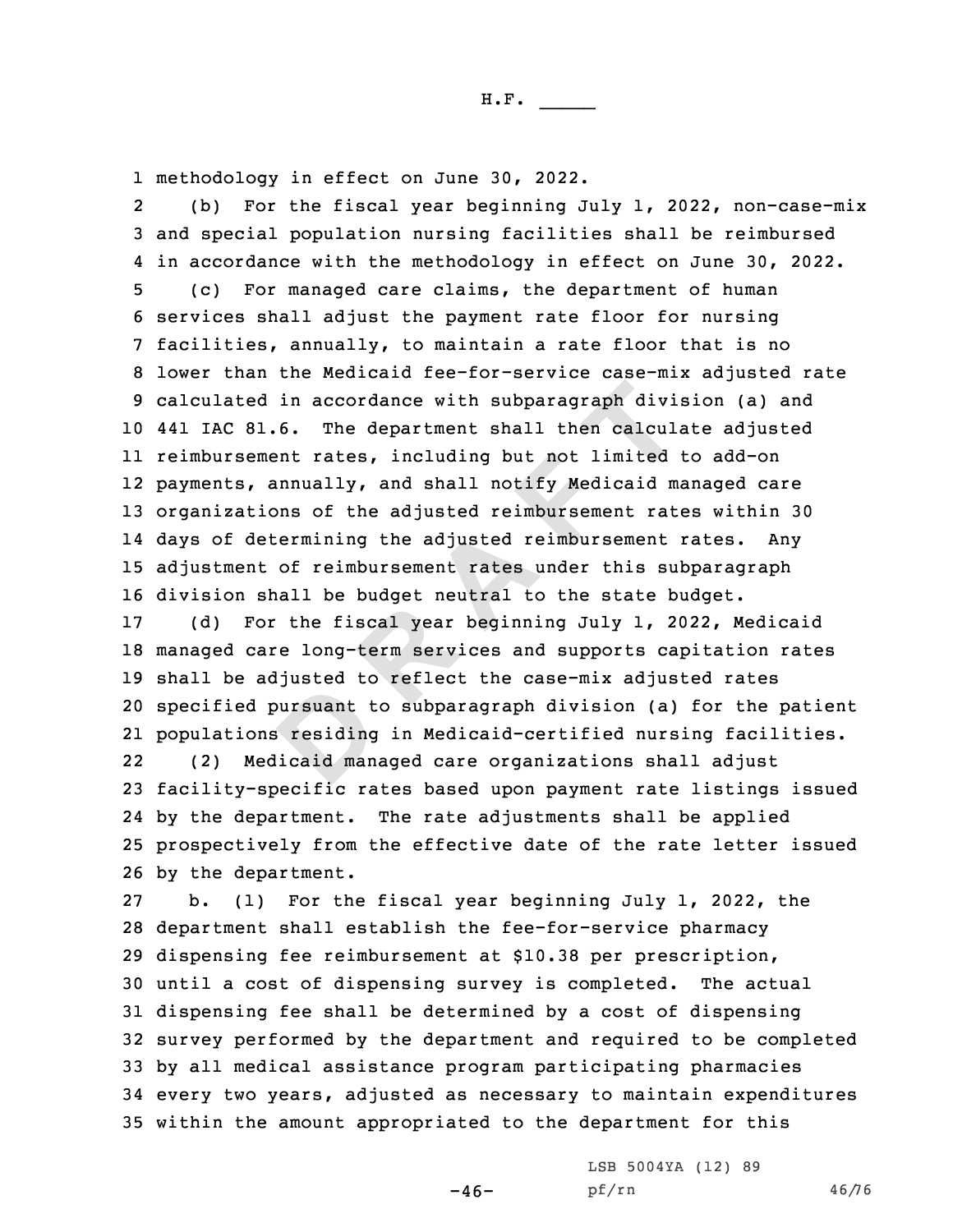1 purpose for the fiscal year. <sup>A</sup> change in the dispensing 2 fee shall become effective following federal approval of the 3 Medicaid state plan.

4 (2) The department shall utilize an average acquisition 5 cost reimbursement methodology for all drugs covered under the 6 medical assistance program in accordance with 2012 Iowa Acts, 7 chapter 1133, section 33.

 c. (1) For the fiscal year beginning July 1, 2022, reimbursement rates for outpatient hospital services shall remain at the rates in effect on June 30, 2022, subject to Medicaid program upper payment limit rules, and adjusted as necessary to maintain expenditures within the amount appropriated to the department for this purpose for the fiscal 14 year.

ed to the<br>the fisc. ement rates for outpatient hospital sert the rates in effect on June 30, 2022, program upper payment limit rules, and sary to maintain expenditures within thated to the department for this purpose For the fiscal year begin (2) For the fiscal year beginning July 1, 2022, reimbursement rates for inpatient hospital services shall remain at the rates in effect on June 30, 2022, subject to Medicaid program upper payment limit rules, and adjusted as necessary to maintain expenditures within the amount appropriated to the department for this purpose for the fiscal 21 year.

22 (3) For the fiscal year beginning July 1, 2022, under both fee-for-service and managed care administration of the Medicaid program, critical access hospitals shall be reimbursed for inpatient and outpatient services based on the hospital-specific critical access hospital cost adjustment factor methodology utilizing the most recent and complete cost reporting period as applied prospectively within the funds appropriated for such purpose for the fiscal year.

 (4) For the fiscal year beginning July 1, 2022, the graduate medical education and disproportionate share hospital fund shall remain at the amount in effect on June 30, 2022, except that the portion of the fund attributable to graduate medical education shall be reduced in an amount that reflects the elimination of graduate medical education payments made to

-47-

LSB 5004YA (12) 89 pf/rn 47/76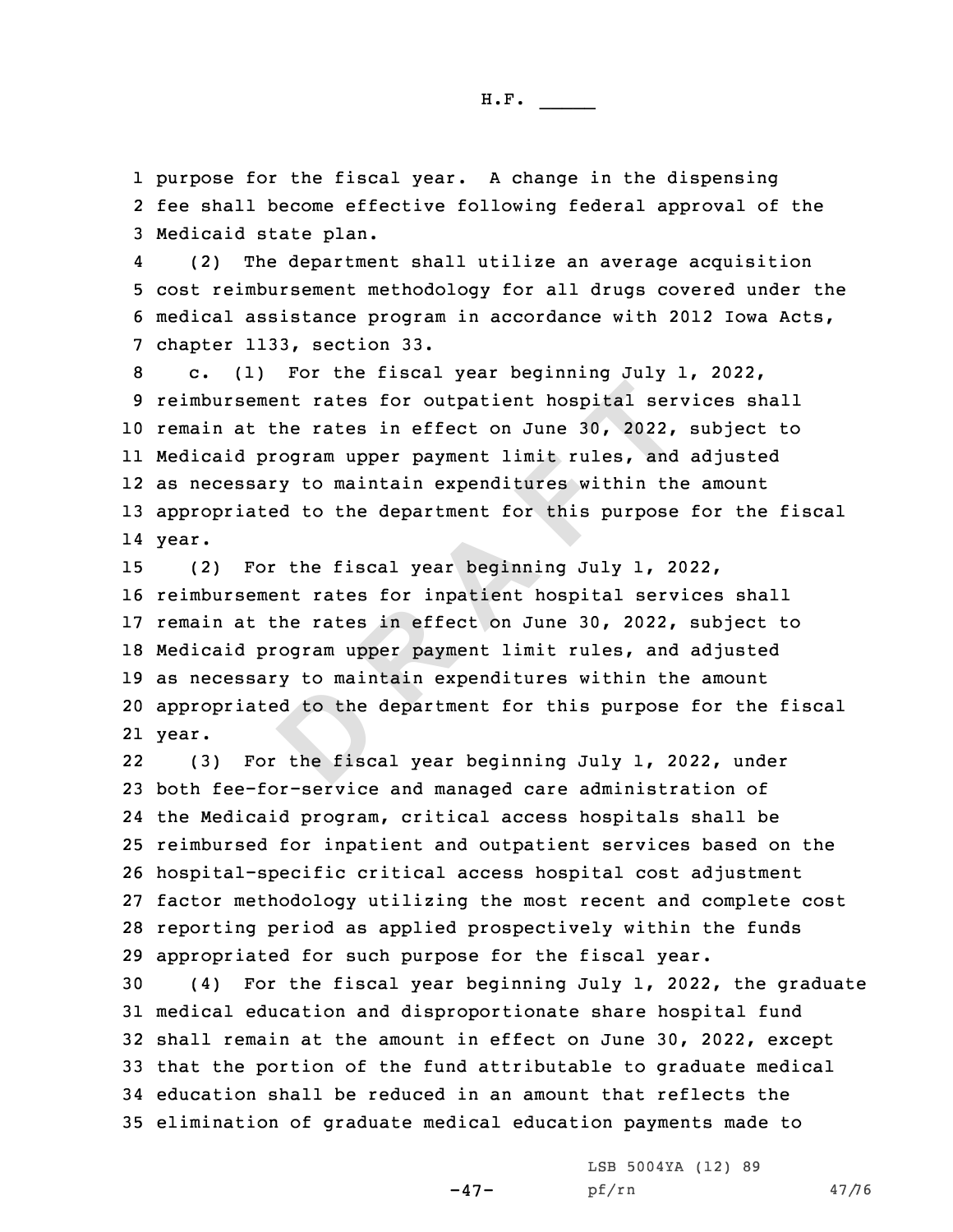1 out-of-state hospitals.

2 (5) In order to ensure the efficient use of limited state funds in procuring health care services for low-income Iowans, funds appropriated in this Act for hospital services shall not be used for activities which would be excluded from <sup>a</sup> determination of reasonable costs under the federal Medicare program pursuant to 42 U.S.C. §1395x(v)(1)(N).

 d. For the fiscal year beginning July 1, 2022, reimbursement rates for hospices and acute psychiatric hospitals shall be increased in accordance with increases under the federal Medicare program or as supported by their Medicare audited 12 costs.

13 e. For the fiscal year beginning July 1, 2022, independent 14 laboratories and rehabilitation agencies shall be reimbursed 15 using the same methodology in effect on June 30, 2022.

shall contract the most<br>the fisc. **R R EXECTS 120 TO 2012 120 TO 2012 120 TO 2012 120 TO 2012 120 TO 2012 120 TO 2012 120 TO 2012 120 TO 2012 120 TO 2012 120 TO 2012 120 TO 2012 120 TO 2012 120 TO 2012 120 TO 2012 120 TO 2012 120 TO 2012 120 TO 2012 12**  f. (1) For the fiscal year beginning July 1, 2022, reimbursement rates for home health agencies shall continue to be based on the Medicare low utilization payment adjustment (LUPA) methodology with state geographic wage adjustments. The department shall continue to update the rates every two years to reflect the most recent Medicare LUPA rates.

22 (2) For the fiscal year beginning July 1, 2022, the department shall create and implement <sup>a</sup> home health agency reimbursement rate structure that provides incentives for providing home health care to Medicaid members living in rural areas within the \$4,000,000 appropriated for this purpose. The rate structure shall include <sup>a</sup> telehealth component to incentivize the provision of necessary supervision for skilled care without requiring travel time.

 (3) For the fiscal year beginning July 1, 2022, rates for private duty nursing and personal care services under the early and periodic screening, diagnostic, and treatment program benefit shall be calculated based on the methodology in effect on June 30, 2022.

35 g. For the fiscal year beginning July 1, 2022, federally

 $-48-$ 

LSB 5004YA (12) 89 pf/rn 48/76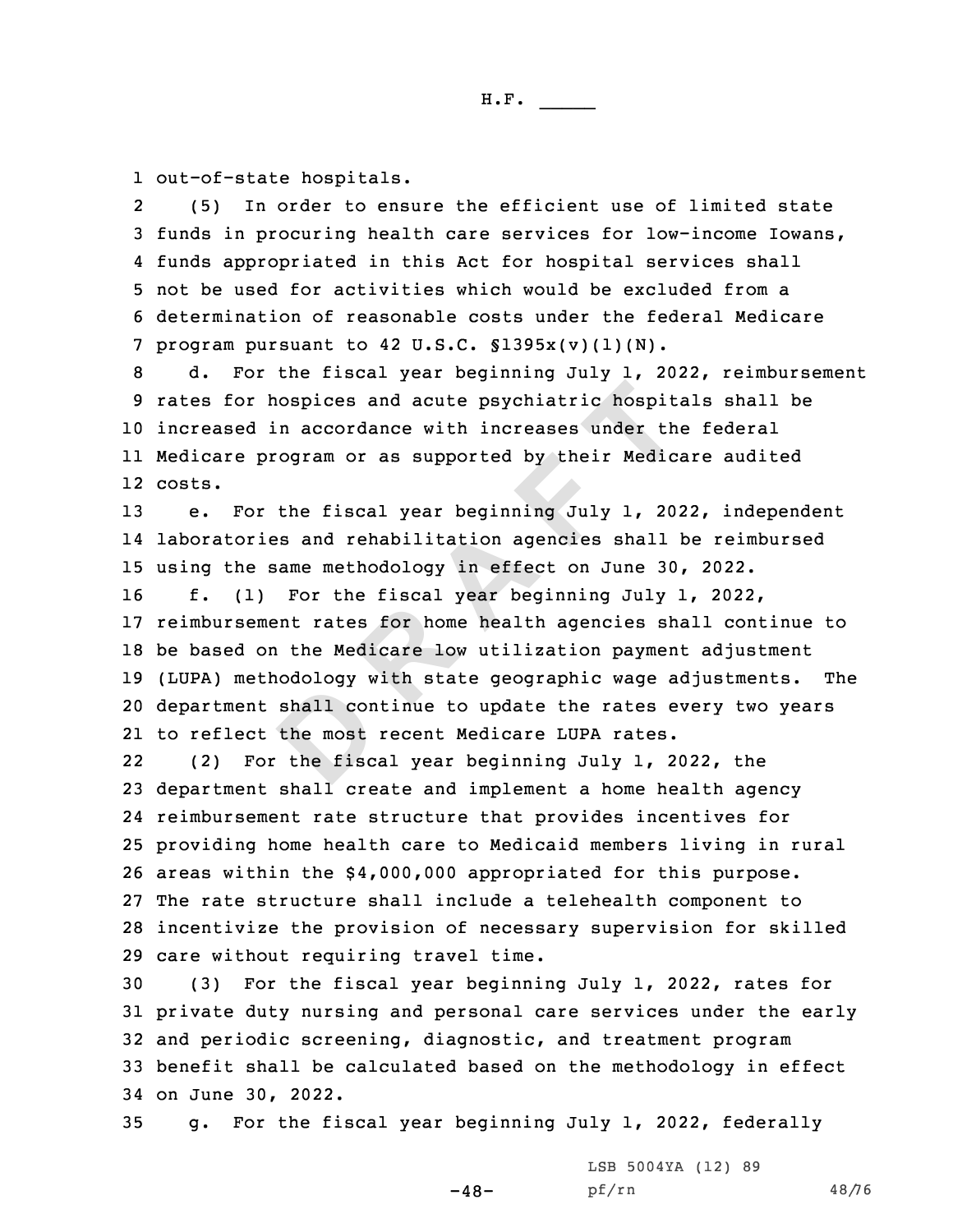qualified health centers and rural health clinics shall receive cost-based reimbursement for 100 percent of the reasonable costs for the provision of services to recipients of medical assistance.

5 h. For the fiscal year beginning July 1, 2022, the 6 reimbursement rates for dental services shall remain at the 7 rates in effect on June 30, 2022.

 i. (1) For the fiscal year beginning July 1, 2022, reimbursement rates for non-state-owned psychiatric medical institutions for children shall be based on the reimbursement methodology in effect on June 30, 2022.

ement rates for non-state-owned psychia<br>
ions for children shall be based on the<br>
ogy in effect on June 30, 2022.<br>
As a condition of participation in the r<br>
ce program, enrolled providers shall ac<br>
ce reimbursement rate fo 12 (2) As <sup>a</sup> condition of participation in the medical assistance program, enrolled providers shall accept the medical assistance reimbursement rate for any covered goods or services provided to recipients of medical assistance who are children under the custody of <sup>a</sup> psychiatric medical institution for children.

provider<br>
ifect on J<br>
.ocal educ 18 j. For the fiscal year beginning July 1, 2022, unless otherwise specified in this Act, all noninstitutional medical assistance provider reimbursement rates shall remain at the rates in effect on June 30, 2022, except for area education agencies, local education agencies, infant and toddler services providers, home and community-based services providers including consumer-directed attendant care providers under <sup>a</sup> section 1915(c) or 1915(i) waiver, targeted case management providers, and those providers whose rates are required to be determined pursuant to section 249A.20, or to meet federal mental health parity requirements.

 k. Notwithstanding any provision to the contrary, for the fiscal year beginning July 1, 2022, the reimbursement rate for anesthesiologists shall remain at the rates in effect on June 30, 2022, and updated on January 1, 2023, to align with the most current Iowa Medicare anesthesia rate.

34 l. Notwithstanding section 249A.20, for the fiscal year 35 beginning July 1, 2022, the average reimbursement rate for

 $-49-$ 

LSB 5004YA (12) 89 pf/rn 49/76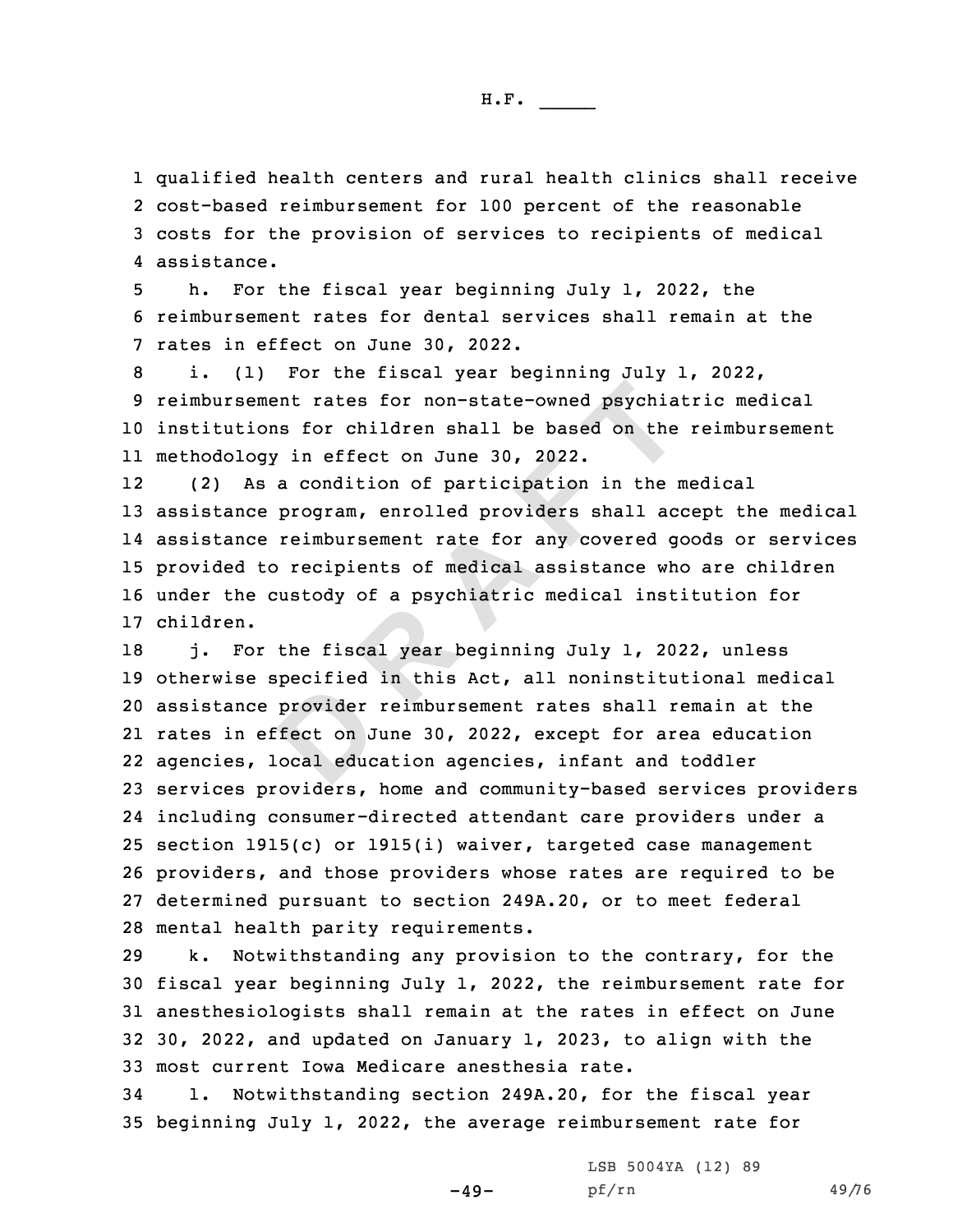health care providers eligible for use of the federal Medicare resource-based relative value scale reimbursement methodology under section 249A.20 shall remain at the rate in effect on June 30, 2022; however, this rate shall not exceed the maximum level authorized by the federal government.

 m. For the fiscal year beginning July 1, 2022, the reimbursement rate for residential care facilities shall not be less than the minimum payment level as established by the federal government to meet the federally mandated maintenance of effort requirement. The flat reimbursement rate for facilities electing not to file annual cost reports shall not be less than the minimum payment level as established by the federal government to meet the federally mandated maintenance of effort requirement.

appropria<br>year; and<br>sistance p government to meet the federally mandatt<br>
t requirement. The flat reimbursement<br>
es electing not to file annual cost rep<br>
than the minimum payment level as estab<br>
government to meet the federally mandatt<br>
t requirement.<br>
o n. For the fiscal year beginning July 1, 2022, the reimbursement rates for inpatient mental health services provided at hospitals shall remain at the rates in effect on June 30, 2022, subject to Medicaid program upper payment limit rules and adjusted as necessary to maintain expenditures within the amount appropriated to the department for this purpose for the fiscal year; and psychiatrists shall be reimbursed at the medical assistance program fee-for-service rate in effect on June 30, 2022.

24 o. For the fiscal year beginning July 1, 2022, community 25 mental health centers may choose to be reimbursed for the 26 services provided to recipients of medical assistance through 27 either of the following options:

 (1) For 100 percent of the reasonable costs of the services. (2) In accordance with the alternative reimbursement rate methodology approved by the department of human services in effect on June 30, 2022.

 p. For the fiscal year beginning July 1, 2022, the reimbursement rate for providers of family planning services that are eligible to receive <sup>a</sup> 90 percent federal match shall remain at the rates in effect on June 30, 2022.

 $-50-$ 

LSB 5004YA (12) 89 pf/rn 50/76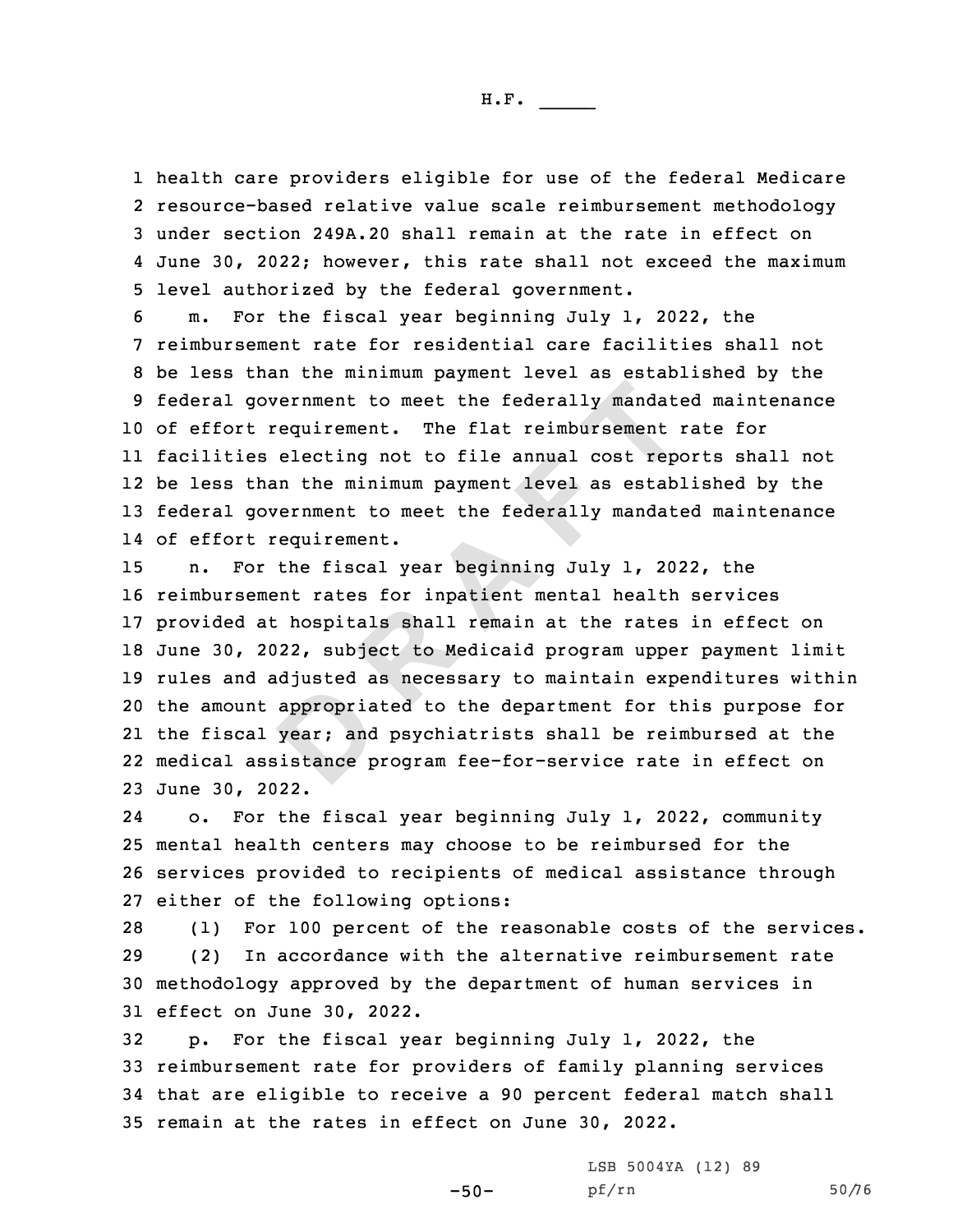1 q. (1) For the fiscal year beginning July 1, 2022, reimbursement rates for providers of home and community-based service waiver services, with the exception of intermediate care facilities for persons with an intellectual disability, shall be increased to the extent possible within the \$14,600,000 appropriated for this purpose. The entire rate increase shall be used to increase the wages of direct care professionals.

 (2) For the fiscal year beginning July 1, 2022, reimbursement rates for intermediate care facility for persons with an intellectual disability providers shall be increased over the rates in effect on June 30, 2022, within the \$3,125,778 appropriated for this purpose. The entire rate increase shall be used to increase the wages of direct care professionals.

ent rates<br>based serv<br>n at the For the fiscal year beginning July 1, 20<br>
ement rates for intermediate care facil<br>
with an intellectual disability provide<br>
d over the rates in effect on June 30,<br>
25,778 appropriated for this purpose.<br>
shall be used to in (3) For the fiscal year beginning July 1, 2022, reimbursement rates for providers of habilitation services shall remain at the rates in effect on June 30, 2022. (4) For the fiscal year beginning July 1, 2022, reimbursement rates for providers of state plan home and community-based services home-based habilitation services shall remain at the rates in effect on June 30, 2022. The reimbursement rates for home-based habilitation services shall be based on <sup>a</sup> fee schedule that incorporates the acuity-based 25 tiers.

 r. For the fiscal year beginning July 1, 2022, the reimbursement rates for emergency medical service providers shall remain at the rates in effect on June 30, 2022, or as approved by the centers for Medicare and Medicaid services of the United States department of health and human services.

 s. (1) For the fiscal year beginning July 1, 2022, reimbursement rates for substance-related disorder treatment programs licensed under section 125.13 shall remain at the rates in effect on June 30, 2022.

-51-

35 (2) For the fiscal year beginning July 1, 2022, the

LSB 5004YA (12) 89 pf/rn 51/76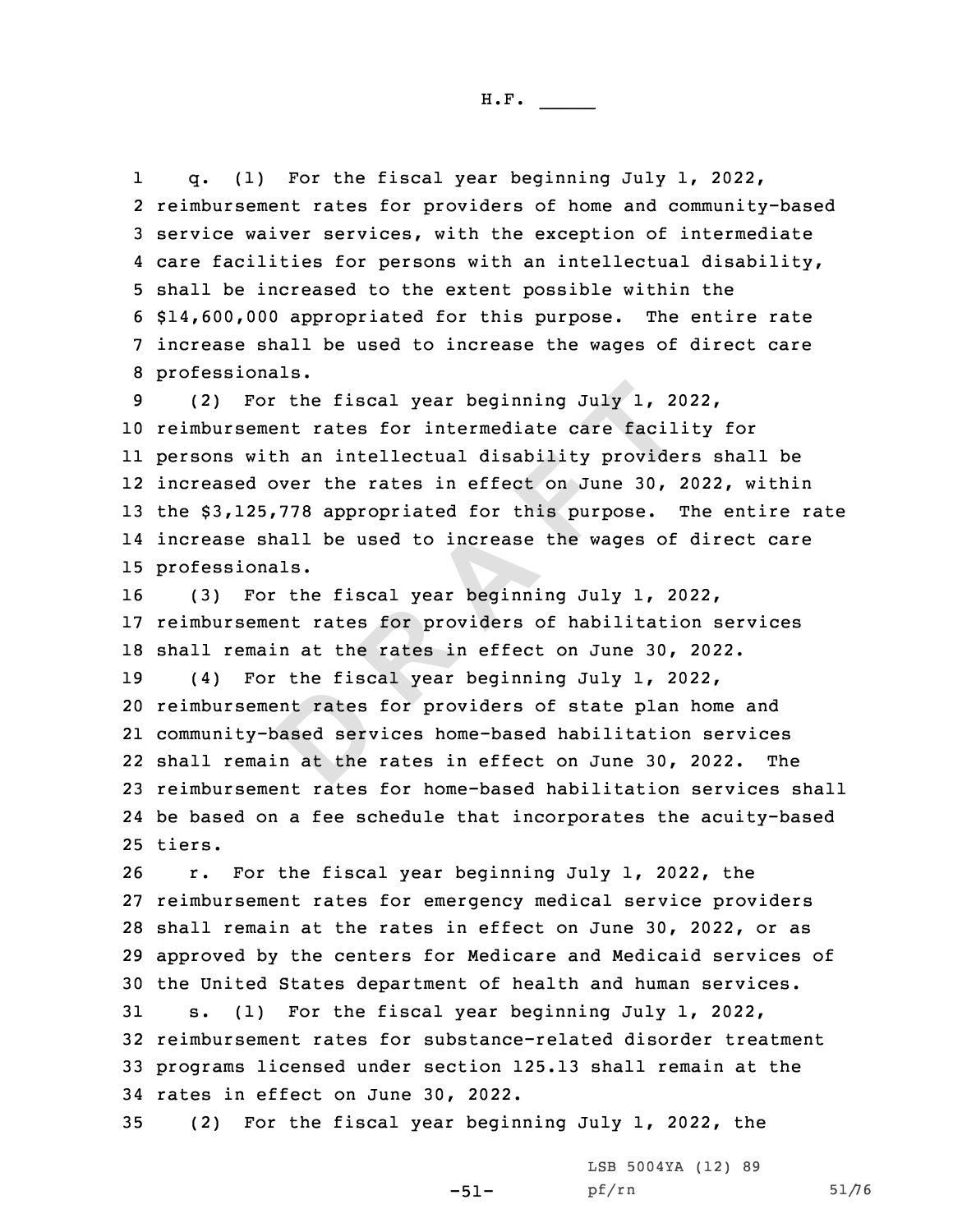department shall establish <sup>a</sup> fee schedule or provider-specific rate structure to increase reimbursement rates for residential substance use treatment providers within the \$1,100,000 appropriated for this purpose.

5 t. For the fiscal year beginning July 1, 2022, assertive 6 community treatment per diem rates shall remain at the rates in 7 effect on June 30, 2022.

8 u. For the fiscal year beginning July 1, 2022, the 9 reimbursement rate for family-centered services providers shall 10 be established by contract.

11 v. For the fiscal year beginning July 1, 2022, the 12 reimbursement rate for air ambulance services shall remain at 13 the rate in effect on June 30, 2022.

ement rate for family-centered services<br>lished by contract.<br>or the fiscal year beginning July 1, 20:<br>ement rate for air ambulance services si<br>in effect on June 30, 2022.<br>or the fiscal year beginning July 1, 20:<br>al health i 14 w. For the fiscal year beginning July 1, 2022, all behavioral health intervention services reimbursement rates shall be increased over the rates in effect on June 30, 2022, within the \$3,000,000 appropriated for this purpose. The entire rate increase shall be used to increase the wages of direct care professionals.

the fisca<br>
ent rate f<br>
lated care 2. For the fiscal year beginning July 1, 2022, the reimbursement rate for providers reimbursed under the in-home-related care program shall not be less than the minimum payment level as established by the federal government to meet the federally mandated maintenance of effort requirement. 3. Unless otherwise directed in this section, when the department's reimbursement methodology for any provider reimbursed in accordance with this section includes an inflation factor, this factor shall not exceed the amount by which the consumer price index for all urban consumers increased during the calendar year ending December 31, 2002. 4. Notwithstanding section 234.38, for the fiscal year beginning July 1, 2022, the foster family basic daily maintenance rate and the maximum adoption subsidy rate for children ages 0 through 5 years shall be \$16.78, the rate for children ages 6 through 11 years shall be \$17.45, the rate for

-52-

LSB 5004YA (12) 89 pf/rn 52/76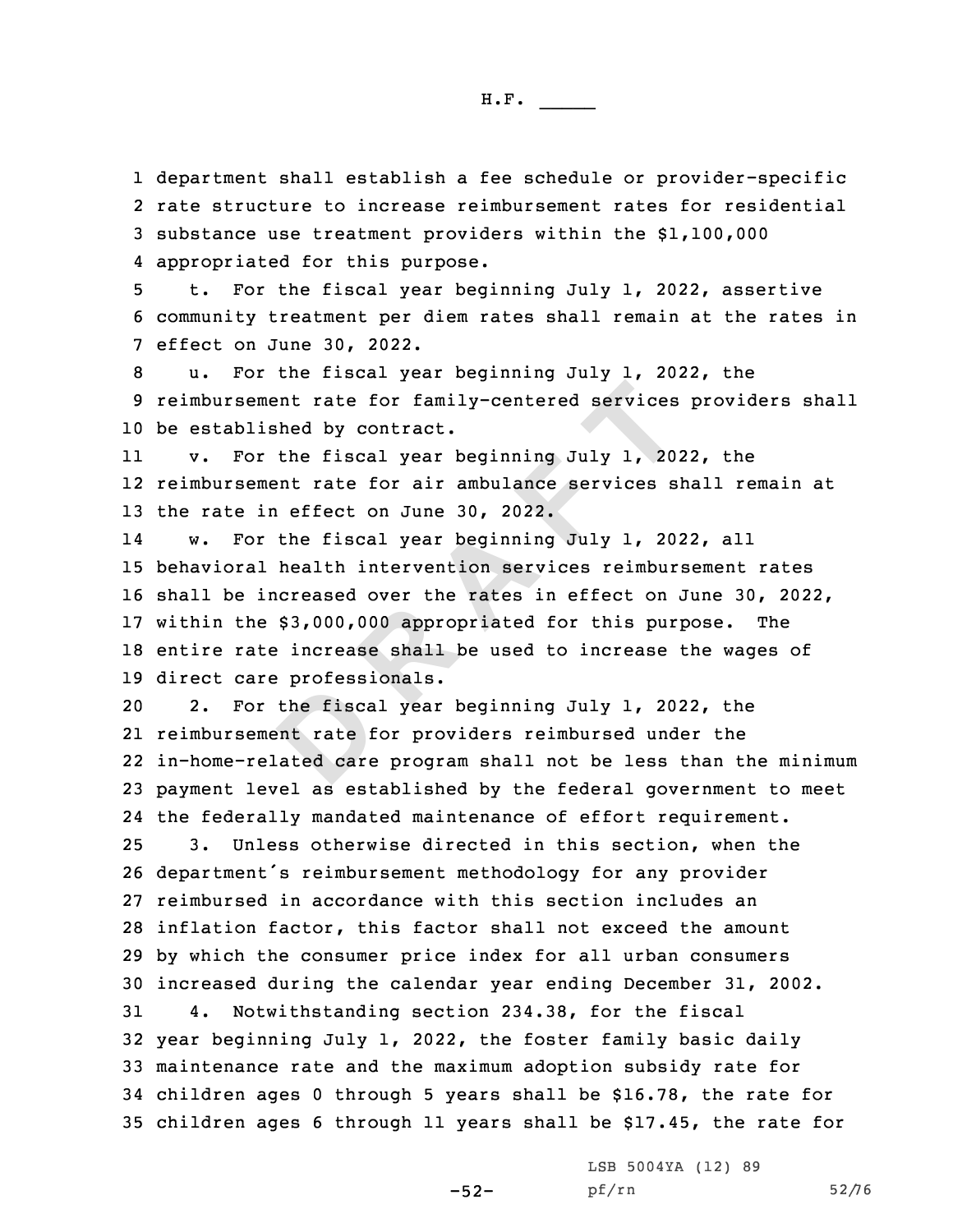children ages 12 through 15 years shall be \$19.10, and the rate for children and young adults ages 16 and older shall be \$19.35. For youth ages 18 to 23 who have exited foster care, the preparation for adult living program maintenance rate shall be up to \$602.70 per month as calculated based on the age of the participant. The maximum payment for adoption subsidy nonrecurring expenses shall be limited to \$500 and the disallowance of additional amounts for court costs and other related legal expenses implemented pursuant to 2010 Iowa Acts, chapter 1031, section 408, shall be continued.

ent rates<br>
contractor<br>
the fisca legal expenses implemented pursuant to 1031, section 408, shall be continued.<br>
or the fiscal year beginning July 1, 20:<br>
ement rates for social services provide<br>
shall remain at the rates in effect on<br>
rovider's actual and 11 5. For the fiscal year beginning July 1, 2022, the maximum reimbursement rates for social services providers under contract shall remain at the rates in effect on June 30, 2022, or the provider's actual and allowable cost plus inflation for each service, whichever is less. However, if <sup>a</sup> new service or service provider is added after June 30, 2022, the initial reimbursement rate for the service or provider shall be based upon <sup>a</sup> weighted average of provider rates for similar services. 6. a. For the fiscal year beginning July 1, 2022, the reimbursement rates for resource family recruitment and

21 retention contractors shall be established by contract.

22 b. For the fiscal year beginning July 1, 2022, the 23 reimbursement rates for supervised apartment living foster care 24 providers shall be established by contract.

 7. For the fiscal year beginning July 1, 2022, the reimbursement rate for group foster care providers shall be the combined service and maintenance reimbursement rate established by contract.

 8. The group foster care reimbursement rates paid for placement of children out of state shall be calculated according to the same rate-setting principles as those used for in-state providers, unless the director of human services or the director's designee determines that appropriate care cannot be provided within the state. The payment of the daily rate shall be based on the number of days in the calendar month in

-53-

LSB 5004YA (12) 89 pf/rn 53/76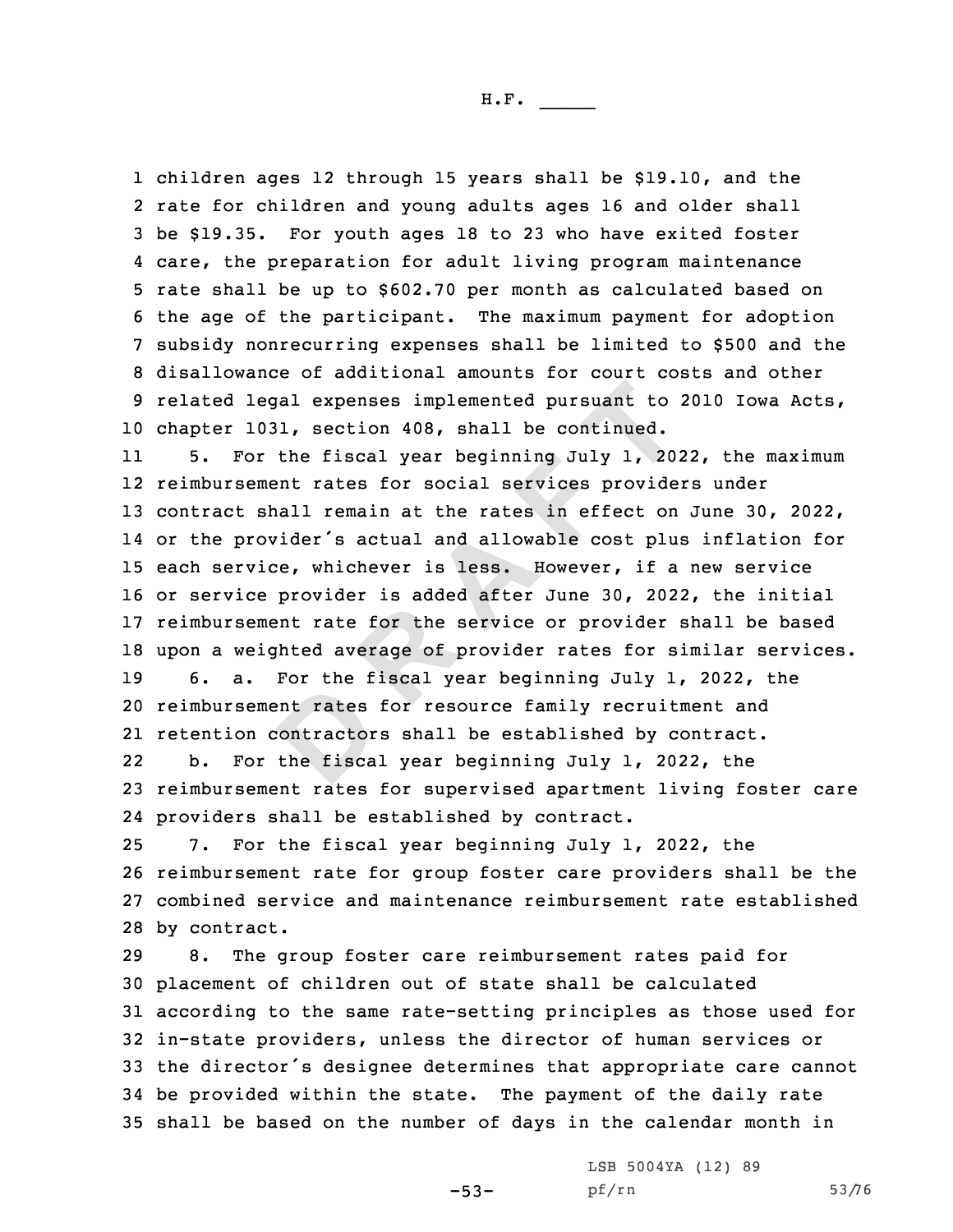1 which service is provided.

2 9. a. For the fiscal year beginning July 1, 2022, the 3 reimbursement rate paid for shelter care and the child welfare 4 emergency services implemented to provide or prevent the need 5 for shelter care shall be established by contract.

1 and statistical report submitted to the<br>mum per day reimbursement rate shall be<br>reimbursement rate in effect on June 30<br>d within the \$649,029 appropriated for<br>rtment shall reimburse a shelter care p<br>'s actual and allowab b. For the fiscal year beginning July 1, 2022, the combined service and maintenance components of the per day reimbursement rate paid for shelter care services shall be based on the financial and statistical report submitted to the department. The maximum per day reimbursement rate shall be the maximum per day reimbursement rate in effect on June 30, 2022, as increased within the \$649,029 appropriated for this purpose. The department shall reimburse <sup>a</sup> shelter care provider at the provider's actual and allowable unit cost, plus inflation, not to exceed the maximum reimbursement rate.

of unpair this purp c. Notwithstanding section 232.141, subsection 8, for the fiscal year beginning July 1, 2022, the amount of the statewide average of the actual and allowable rates for reimbursement of juvenile shelter care homes that is utilized for the limitation on recovery of unpaid costs shall remain at the amount in effect for this purpose in the fiscal year beginning July 1, 22 2021.

 10. For the fiscal year beginning July 1, 2022, the department shall calculate reimbursement rates for intermediate care facilities for persons with an intellectual disability at the 80th percentile. Beginning July 1, 2022, the rate calculation methodology shall utilize the consumer price index inflation factor applicable to the fiscal year beginning July 29 1, 2022.

 11. Effective July 1, 2022, child care provider reimbursement rates shall remain at the rates in effect on June 30, 2022. The department shall set rates in <sup>a</sup> manner so as to provide incentives for <sup>a</sup> nonregistered provider to become registered by applying any increase only to registered and licensed providers.

> LSB 5004YA (12) 89 pf/rn 54/76

 $-54-$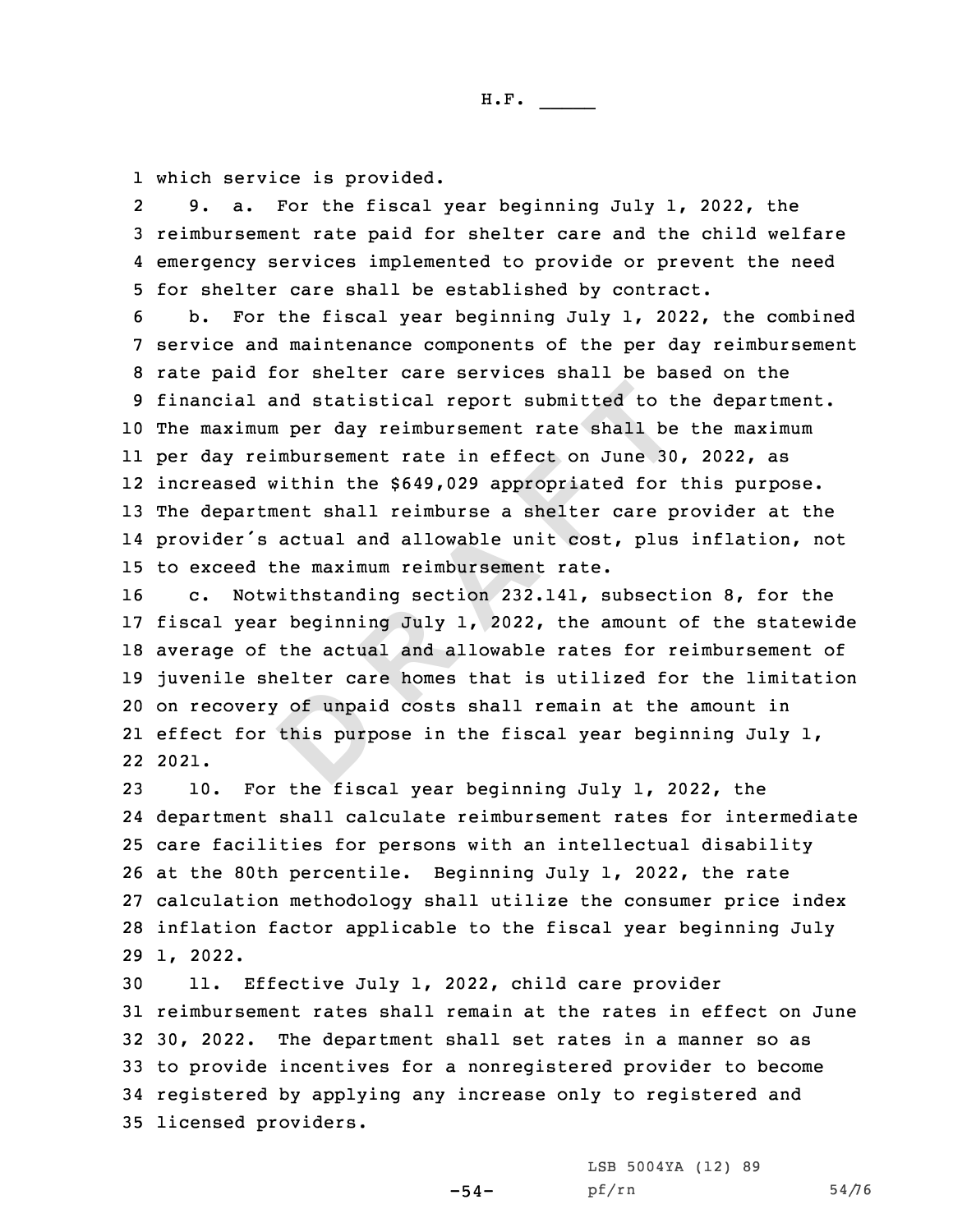1 12. The department may adopt emergency rules to implement 2 this section.

3 Sec. 32. EMERGENCY RULES.

shall be a<br>btwithstan<br>a inapplic on 3, and section 17A.5, subsection 2, 1<br>ment the provisions of this division of<br>s shall become effective immediately up<br>er effective date specified in the rule<br>e date of the rules is delayed or the aq<br>ules is suspended by 4 1. If necessary to comply with federal requirements including time frames, or if specifically authorized by <sup>a</sup> provision of this division of this Act, the department of human services or the mental health and disability services commission may adopt administrative rules under section 17A.4, subsection 3, and section 17A.5, subsection 2, paragraph "b", to implement the provisions of this division of this Act and the rules shall become effective immediately upon filing or on <sup>a</sup> later effective date specified in the rules, unless the effective date of the rules is delayed or the applicability of the rules is suspended by the administrative rules review committee. Any rules adopted in accordance with this section shall not take effect before the rules are reviewed by the administrative rules review committee. The delay authority provided to the administrative rules review committee under section 17A.4, subsection 7, and section 17A.8, subsections 9 and 10, shall be applicable to <sup>a</sup> delay imposed under this section, notwithstanding <sup>a</sup> provision in those subsections making them inapplicable to section 17A.5, subsection 2, paragraph "b". Any rules adopted in accordance with the provisions of this section shall also be published as <sup>a</sup> notice of intended action as provided in section 17A.4.

 2. If during <sup>a</sup> fiscal year, the department of human services is adopting rules in accordance with this section or as otherwise directed or authorized by state law, and the rules will result in an expenditure increase beyond the amount anticipated in the budget process or if the expenditure was not addressed in the budget process for the fiscal year, the department shall notify the general assembly and the department of management concerning the rules and the expenditure increase. The notification shall be provided at least 30 calendar days prior to the date notice of the rules

-55-

LSB 5004YA (12) 89 pf/rn 55/76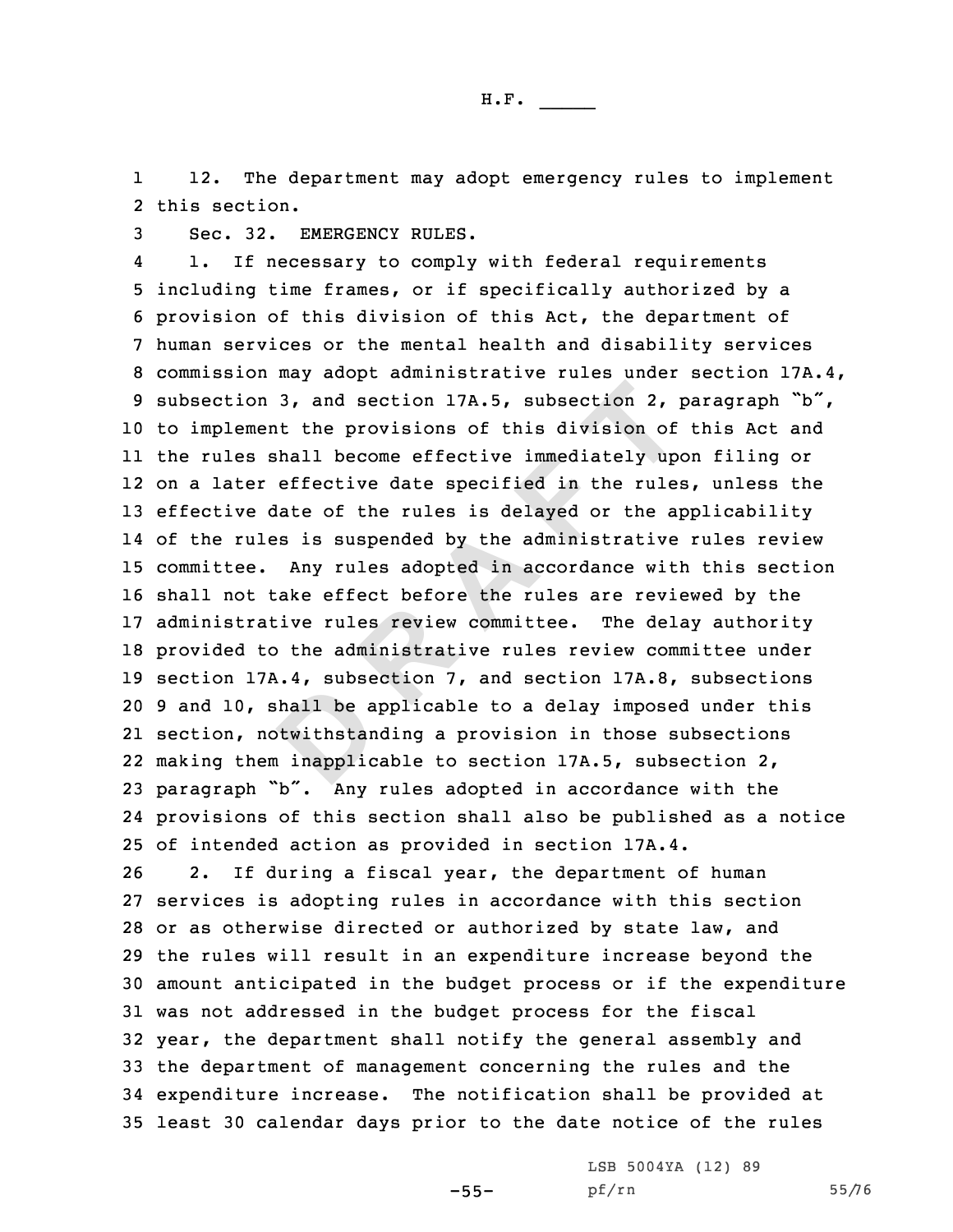1 is submitted to the administrative rules coordinator and the 2 administrative code editor.

 Sec. 33. REPORTS. Unless otherwise provided, any reports or other information required to be compiled and submitted under this Act during the fiscal year beginning July 1, 2022, shall be submitted on or before the dates specified for submission of the reports or information.

8 Sec. 34. EFFECTIVE UPON ENACTMENT. The following provision 9 of this division of this Act, being deemed of immediate 10 importance, takes effect upon enactment:

division of this Act, being deemed of in<br>ce, takes effect upon enactment:<br>rovision relating to section 232.141 and<br>urt administrator and the division adminitment of human services division of ch<br>to make the determination, 11 The provision relating to section 232.141 and directing the state court administrator and the division administrator of the department of human services division of child and family services to make the determination, by June 15, 2022, of the distribution of funds allocated for the payment of the expenses of court-ordered services provided to juveniles which are <sup>a</sup> charge upon the state.

18 DIVISION VI

19 HEALTH CARE ACCOUNTS AND FUNDS —— FY 2022-2023

PHARMAC<br>
ed from th<br>
249A.33 t Sec. 35. PHARMACEUTICAL SETTLEMENT ACCOUNT. There is appropriated from the pharmaceutical settlement account created in section 249A.33 to the department of human services for the fiscal year beginning July 1, 2022, and ending June 30, 2023, the following amount, or so much thereof as is necessary, to be used for the purpose designated:

 Notwithstanding any provision of law to the contrary, to supplement the appropriations made in this Act for health program operations under the medical assistance program for the fiscal year beginning July 1, 2022, and ending June 30, 2023: .................................................. \$ 234,193 Sec. 36. QUALITY ASSURANCE TRUST FUND —— DEPARTMENT OF HUMAN SERVICES. Notwithstanding any provision to the contrary and subject to the availability of funds, there is appropriated

34 from the quality assurance trust fund created in section 35 249L.4 to the department of human services for the fiscal year

LSB 5004YA (12) 89

-56-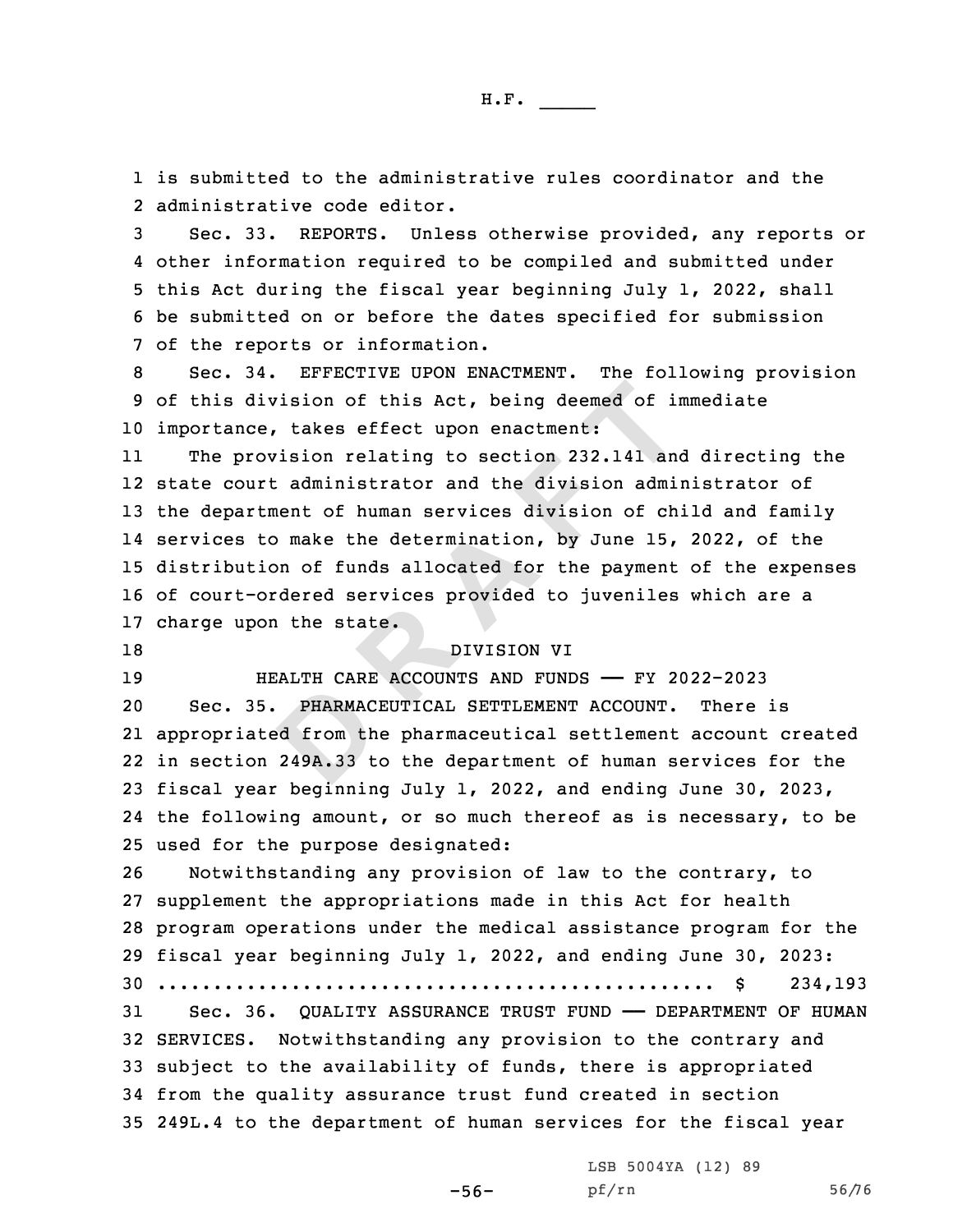1 beginning July 1, 2022, and ending June 30, 2023, the following 2 amounts, or so much thereof as is necessary, for the purposes 3 designated:

**MEDICAL**<br>--2023. N<br>ed for pur NT OF HUMAN SERVICES. Notwithstanding<br>rary and subject to the availability of<br>ated from the hospital health care acce-<br>in section 249M.4 to the department of  $\beta$ <br>fiscal year beginning July 1, 2022, and<br>, the following amo 4 To supplement the appropriation made in this Act from the general fund of the state to the department of human services for medical assistance for the same fiscal year: .................................................. \$ 56,305,139 Sec. 37. HOSPITAL HEALTH CARE ACCESS TRUST FUND —— DEPARTMENT OF HUMAN SERVICES. Notwithstanding any provision to the contrary and subject to the availability of funds, there is appropriated from the hospital health care access trust fund created in section 249M.4 to the department of human services 13 for the fiscal year beginning July 1, 2022, and ending June 30, 2023, the following amounts, or so much thereof as is necessary, for the purposes designated: To supplement the appropriation made in this Act from the general fund of the state to the department of human services for medical assistance for the same fiscal year: .................................................. \$ 33,920,554 Sec. 38. MEDICAL ASSISTANCE PROGRAM —— NONREVERSION FOR FY 2022-2023. Notwithstanding section 8.33, if moneys

 appropriated for purposes of the medical assistance program for the fiscal year beginning July 1, 2022, and ending June 30, 2023, from the general fund of the state, the quality assurance trust fund, and the hospital health care access trust fund, are in excess of actual expenditures for the medical assistance program and remain unencumbered or unobligated at the close of the fiscal year, the excess moneys shall not revert but shall remain available for expenditure for the purposes of the medical assistance program until the close of the succeeding fiscal year.

 DIVISION VII DECATEGORIZATION CARRYOVER FUNDING Sec. 39. TRANSFER OF PROPERTY TAX RELIEF FUND BALANCE —— FY2021-2022. Notwithstanding any provision to the contrary,

LSB 5004YA (12) 89

-57-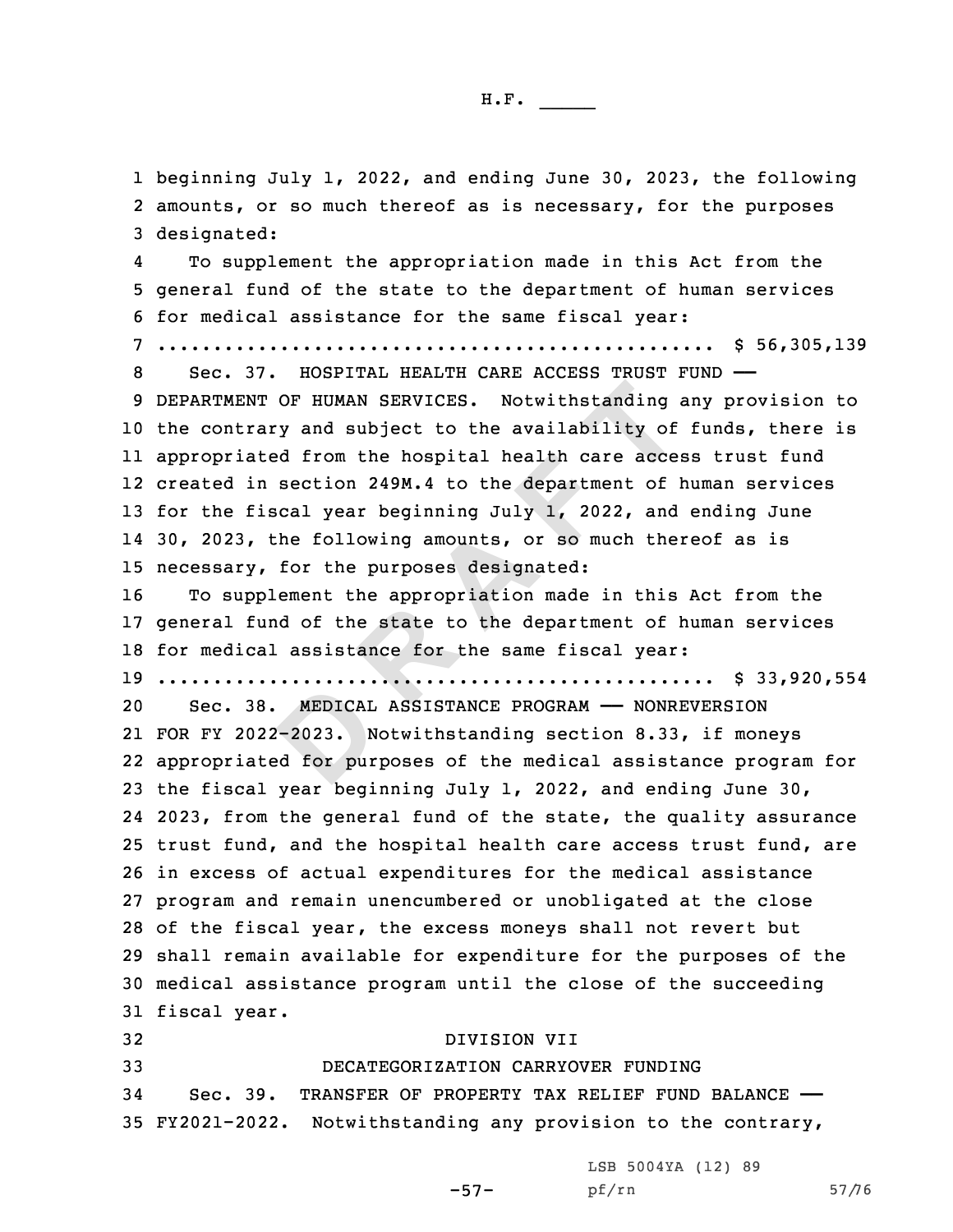mmediate<br>PRIOR APP **EXECUTE 10 THE SET OF PROPERTY TAX RELIEF FUND INTISION VIIT<br>
<b>RANSFER OF PROPERTY TAX RELIEF FUND 1**<br> **RANSFER OF PROPERTY TAX RELIEF FUND 1**<br> **RANSFER OF PROPERTY TAX RELIEF FUND**<br> **PAOPERTY TAX RELIEF FUND**<br> **REMALDER**  any funds remaining in the property tax relief fund created in section 426B.1 at the close of the fiscal year beginning July 1, 2021, shall be transferred to the region incentive fund created in the mental health and disability services regional service fund pursuant to section 225C.7A. Sec. 40. EFFECTIVE DATE. This division of this Act, being deemed of immediate importance, takes effect upon enactment. Sec. 41. RETROACTIVE APPLICABILITY. This division of this Act applies retroactively to July 1, 2021. DIVISION VIII 11 TRANSFER OF PROPERTY TAX RELIEF FUND BALANCE 12Sec. 42. TRANSFER OF PROPERTY TAX RELIEF FUND BALANCE - FY 2021-2022. Notwithstanding any provision to the contrary, any funds remaining in the property tax relief fund created in section 426B.1 at the close of the fiscal year beginning July 1, 2021, shall be transferred to the region incentive fund created in the mental health and disability services regional service fund pursuant to section 225C.7A. Sec. 43. EFFECTIVE DATE. This division of this Act, being deemed of immediate importance, takes effect upon enactment. 21 DIVISION IX 22 PRIOR APPROPRIATIONS AND OTHER PROVISIONS FAMILY INVESTMENT PROGRAM GENERAL FUND 24 Sec. 44. 2021 Iowa Acts, chapter 182, section 9, is amended by adding the following new subsection: NEW SUBSECTION. 7. Notwithstanding section 8.33, moneys appropriated in this section that remain unencumbered or unobligated at the close of the fiscal year shall not revert but shall remain available for one-time purposes, and may be transferred to the appropriation in this division of this Act for general administration for technology purposes, until the close of the succeeding fiscal year. CHILD AND FAMILY SERVICES Sec. 45. 2021 Iowa Acts, chapter 182, section 19, is amended by adding the following new subsection:

LSB 5004YA (12) 89

-58-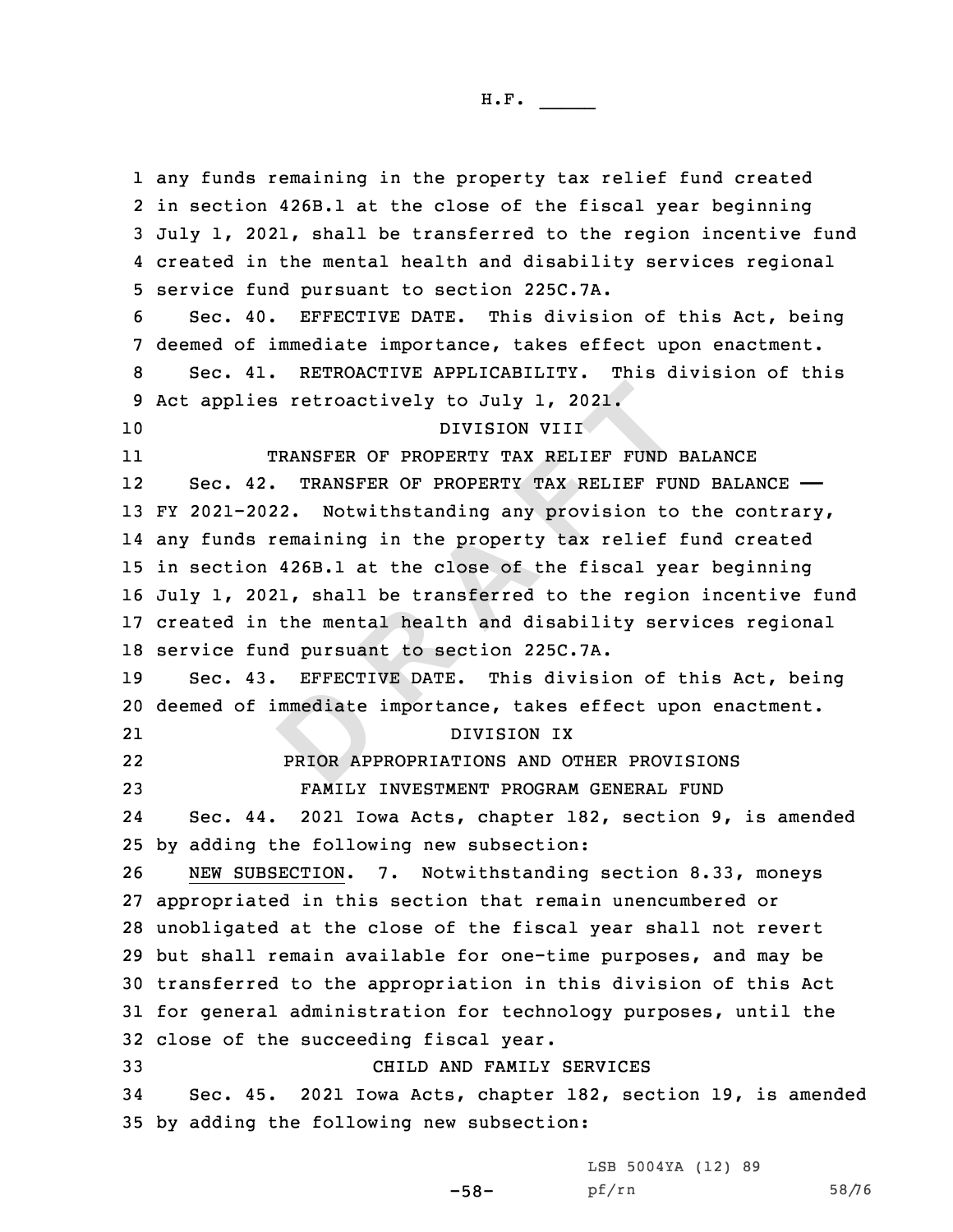and ending<br>Dive rules:<br>Brelating UBSECTION. 8. Notwithstanding section<br>ated in this section that remain unencured<br>at the close of the fiscal year shall<br>remain available for one-time expendi<br>e close of the succeeding fiscal year.<br>47. EFFECTIVE DATE. This d 1 NEW SUBSECTION. 24. Notwithstanding section 8.33, moneys appropriated in this section that remain unencumbered or unobligated at the close of the fiscal year shall not revert but shall remain available for the purposes designated until the close of the succeeding fiscal year. GENERAL ADMINISTRATION Sec. 46. 2021 Iowa Acts, chapter 182, section 28, is amended by adding the following new subsection: NEW SUBSECTION. 8. Notwithstanding section 8.33, moneys appropriated in this section that remain unencumbered or unobligated at the close of the fiscal year shall not revert but shall remain available for one-time expenditure purposes until the close of the succeeding fiscal year. 14 Sec. 47. EFFECTIVE DATE. This division of this Act, being deemed of immediate importance, takes effect upon enactment. DIVISION X PUBLIC HEALTH EMERGENCY PROVISIONS COVID-19 REGULATIONS Sec. 48. COVID-19 FEDERAL REGULATIONS. For the time period beginning on the effective date of this division of this Act, and ending June 30, 2023, notwithstanding state administrative rules to the contrary, to the extent federal regulations relating to the COVID-19 pandemic differ from state administrative rules, including applicable federal waivers, the federal regulations are controlling during the pendency of the federally declared state of emergency and for such period of time following the end of the federally declared state of emergency applicable to the respective federal regulations. DIVISION XI HEALTH AND HUMAN SERVICES REALIGNMENT Sec. 49. TRANSITION OF DEPARTMENT OF HUMAN SERVICES AND DEPARTMENT OF PUBLIC HEALTH INTO DEPARTMENT OF HEALTH AND HUMAN SERVICES. 1. Definitions. For the purposes of this section: a. "Department of health and human services" or "department" means the department of health and human services

LSB 5004YA (12) 89

-59-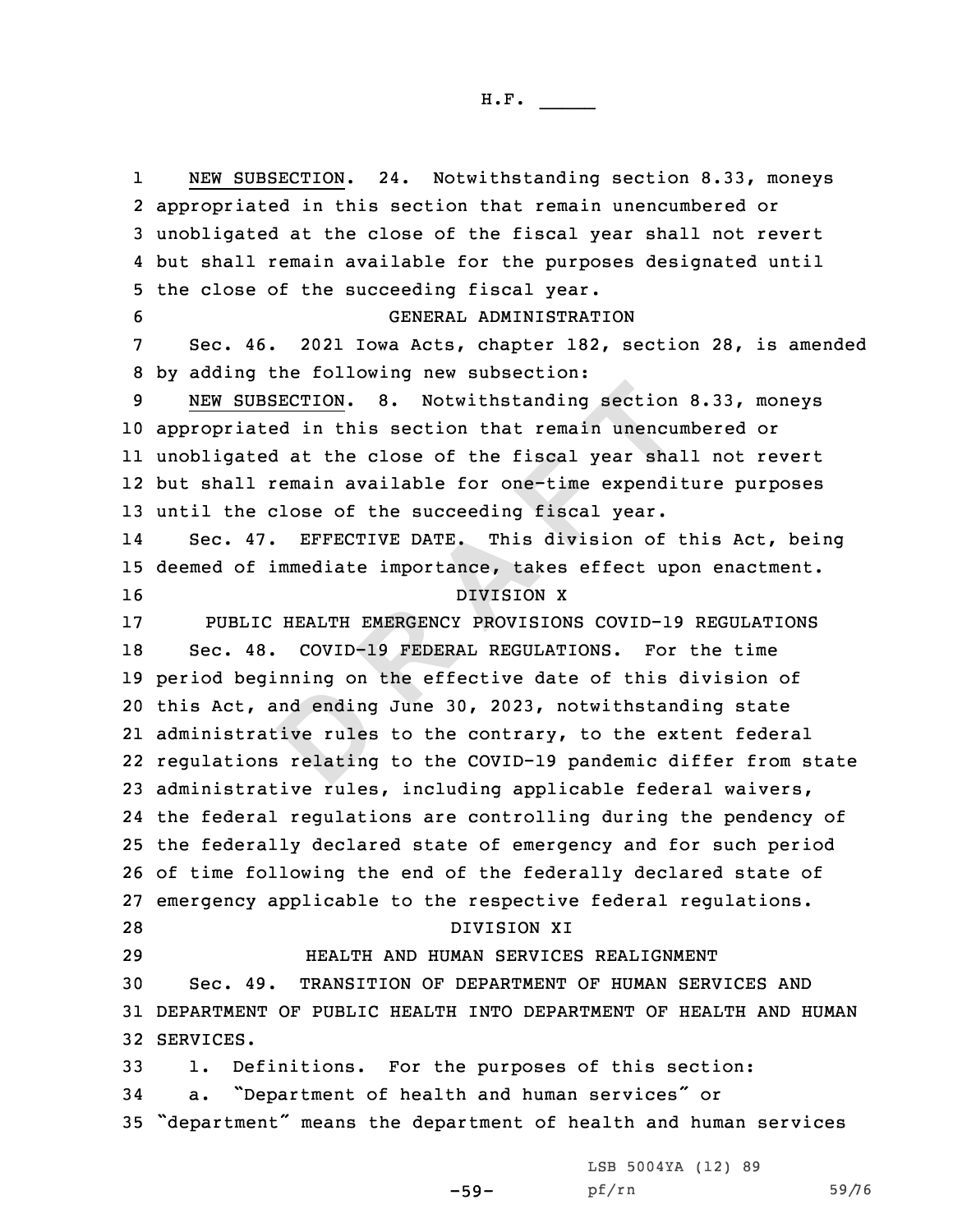1 created under this section.

2 b. "Transition department" means the department of human 3 services or the department of public health.

4 c. "Transition departments" means the department of human 5 services and the department of public health.

<sup>6</sup> d. "Transition period" means the period beginning July 1, 7 2022, and ending June 30, 2023.

ition period - powers and duties. Not<br>licting provision of law to the contrary<br>a department of health and human service<br>sition period, the department of health<br>shall have and may exercise all of the<br>s, regulatory and enfor 2. Creation of department of health and human services —— transition period —— powers and duties. Notwithstanding any conflicting provision of law to the contrary, there is created <sup>a</sup> department of health and human services. During the transition period, the department of health and human services shall have and may exercise all of the policymaking functions, regulatory and enforcement powers, rights, duties, and responsibilities of the department of human services and the department of public health as prescribed by law or rule in effect on July 1, 2022, including but not limited to those relating to:

includin<br>
am.<br>
property a. All obligations and contracts of <sup>a</sup> transition department, including obligations and contracts related to <sup>a</sup> grant program.

22 b. All property and records in the custody of <sup>a</sup> transition 23 department.

24 c. All funds appropriated to <sup>a</sup> transition department by the 25 general assembly and all state, federal, and other funds for 26 which expenditure by <sup>a</sup> transition department is authorized. 27 d. Complaints, investigations, contested cases, causes of

28 action, and statutes of limitations involving <sup>a</sup> transition 29 department.

 (1) All complaints, investigations, contested cases, or <sup>a</sup> remand of an action by <sup>a</sup> reviewing court pending before <sup>a</sup> transition department or an authorized person of <sup>a</sup> transition department shall continue without change in status before the department and shall be governed by the laws and rules applicable to the complaint, investigation, contested case, or

-60-

LSB 5004YA (12) 89 pf/rn 60/76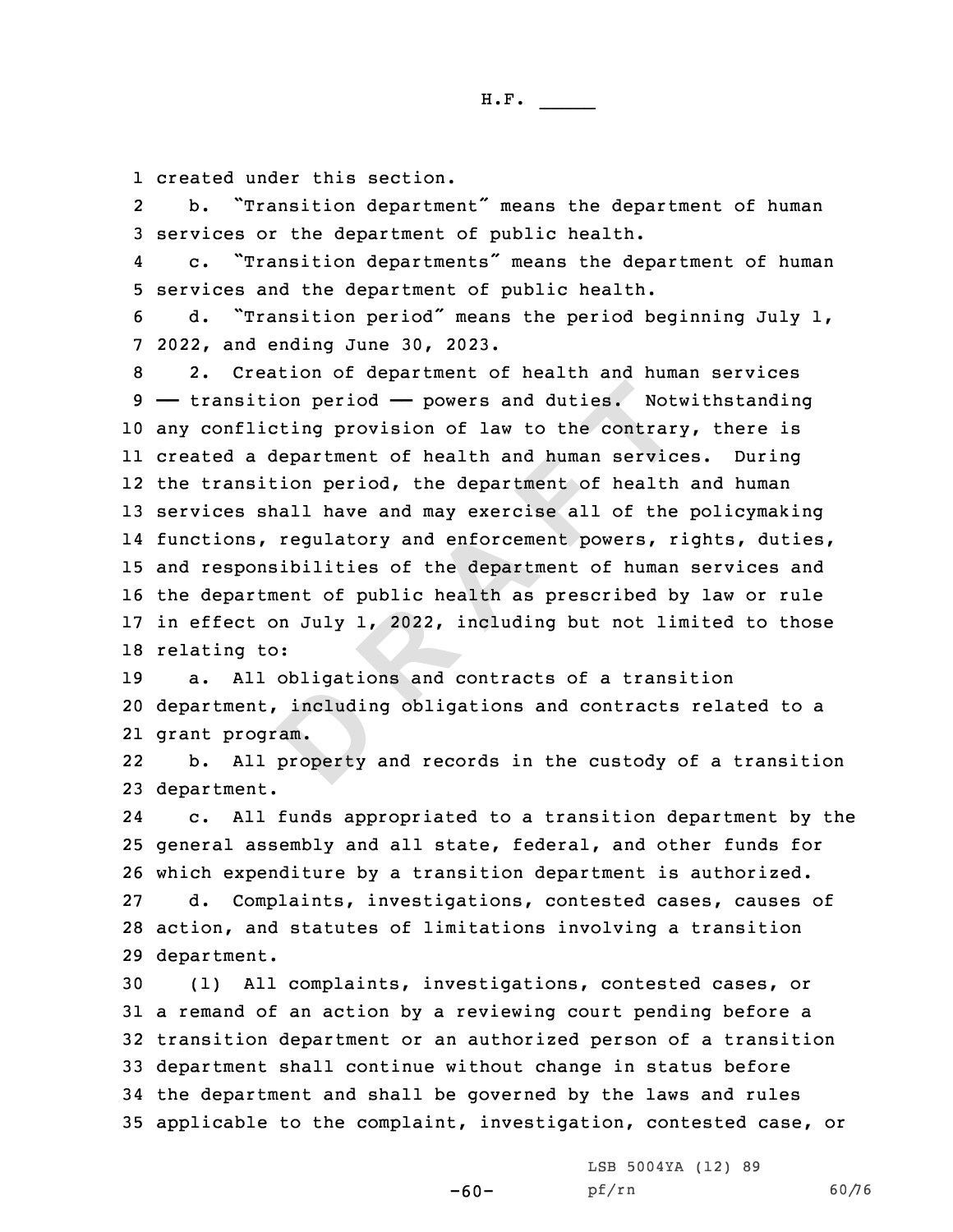1 remand action or proceeding in effect on July 1, 2022.

2 (2) Any cause of action or statute of limitation relating 3 to <sup>a</sup> transition department shall not be affected as <sup>a</sup> result 4 of the transition and such cause of action or statute of 5 limitation shall apply to the department.

 e. Rules, policies, and forms. All rules, policies, and forms adopted by or on behalf of <sup>a</sup> transition department shall become rules, policies, and forms of the department and shall remain in effect unless altered by the department.

n effect unless altered by the department<br>icenses, permits, and certifications. *i*<br>and certifications issued by a transit<br>ntinue in effect as a license, permit, e<br>partment in accordance with the law or<br>nse, permit, or cer f. Licenses, permits, and certifications. All licenses, permits, and certifications issued by <sup>a</sup> transition department shall continue in effect as <sup>a</sup> license, permit, or certification of the department in accordance with the law or rule governing the license, permit, or certification in effect on July 1, 2022, until the license, permit, or certification expires, is suspended or revoked, or otherwise becomes invalid by the terms of such law or rule.

a law or i<br>
of health<br>
br of publ g. References to <sup>a</sup> department or director. All references to the department of public health or the department of human services in law or in rule shall be interpreted to mean the department of health and human services, and all references to the director of public health or the director of human services shall be interpreted to mean the director of the department of health and human services.

25 h. Departmental structure.

 (1) Any transition department, transition department subunit, or transition department body created or established by law and in existence on July 1, 2022, shall continue in full force and effect and shall not be permanently abolished, merged, or otherwise altered until amended, repealed, or supplemented by action of the general assembly.

 (2) This paragraph shall not prohibit <sup>a</sup> transition department, transition department subunit, or transition department body created or established by law in existence on July 1, 2022, from sharing or coordinating responsibilities

-61-

LSB 5004YA (12) 89 pf/rn 61/76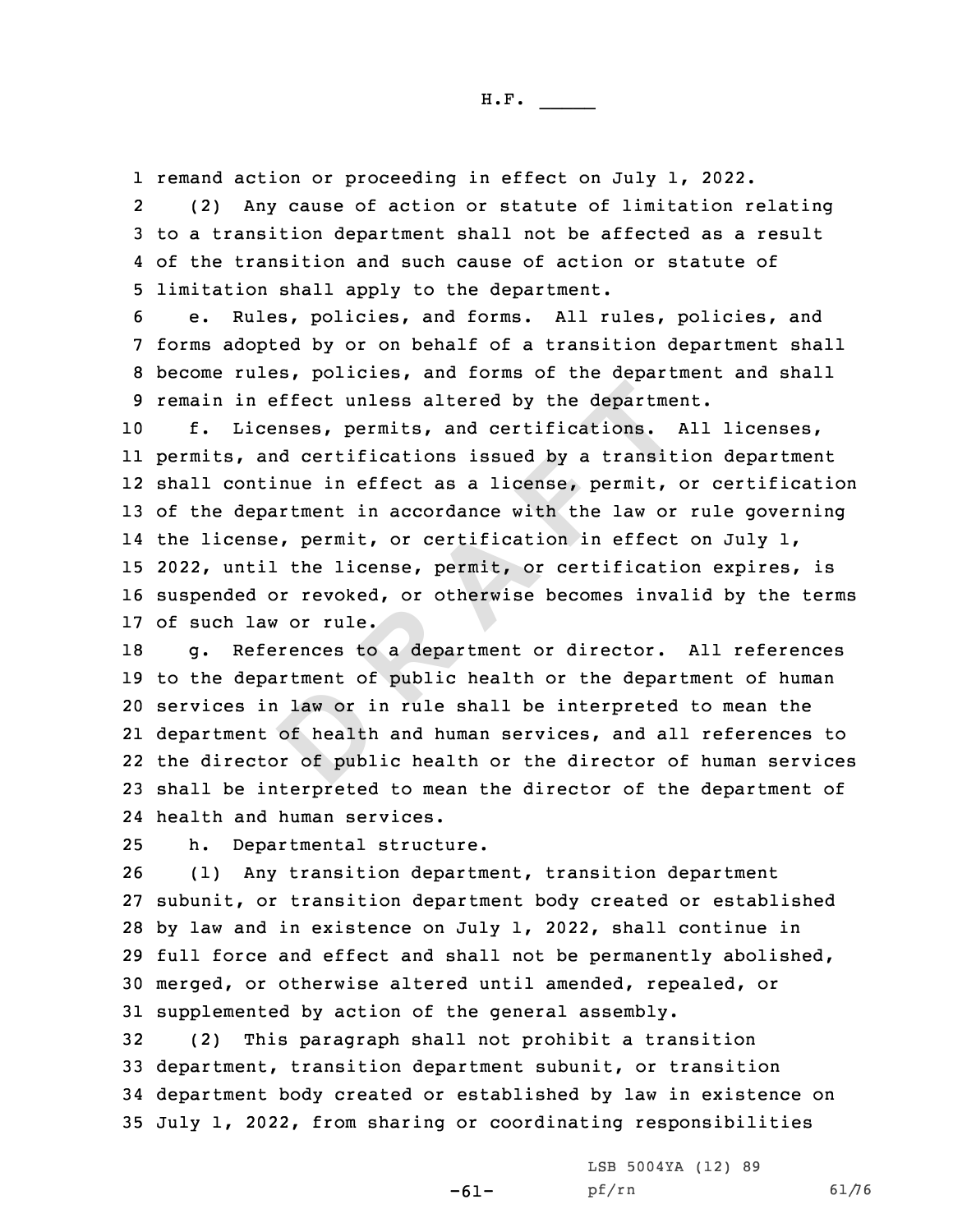or functions under their respective purviews nor prohibit 2 the director from temporarily integrating such departments, subunits, or bodies or the responsibilities or functions under their respective purviews in furtherance of the transition plan during the transition period.

ctor of public health, shall act as the<br>rtment of health and human services, and<br>any policymaking functions, regulatory<br>rights, duties, and responsibilities of<br>services and the director of public healt<br>ties prescribed by l 3. Transition period leadership. During the transition period, the director of human services shall continue to act as the director of human services, shall assume the duties of the director of public health, shall act as the director of the department of health and human services, and may thereby exercise any policymaking functions, regulatory and enforcement powers, rights, duties, and responsibilities of the director of human services and the director of public health including those duties prescribed by law for the department of human services or the department of public health in effect on July 16 1, 2022.

is necess<br>
bn, the de<br>
on, and n 4. Federal authorization and effective date of authorizations. If <sup>a</sup> transition department or the department determines that <sup>a</sup> waiver or authorization from the federal government is necessary to administer any provision of this section, the department shall request the waiver or authorization, and notwithstanding any other effective date to the contrary, the provision shall take effect only upon receipt of federal approval.

25 5. Initial written transition plan.

 a. On or before September 30, 2022, the transition departments or department shall publish on their respective internet sites an initial written transition plan for merging the functions of the transition departments into the department of health and human services effective July 1, 2023, in order to do all of the following:

32 (1) More efficiently and effectively manage health and 33 human services programs that are the responsibility of the 34 state.

35 (2) Establish <sup>a</sup> health and human services policy for the

-62-

LSB 5004YA (12) 89 pf/rn 62/76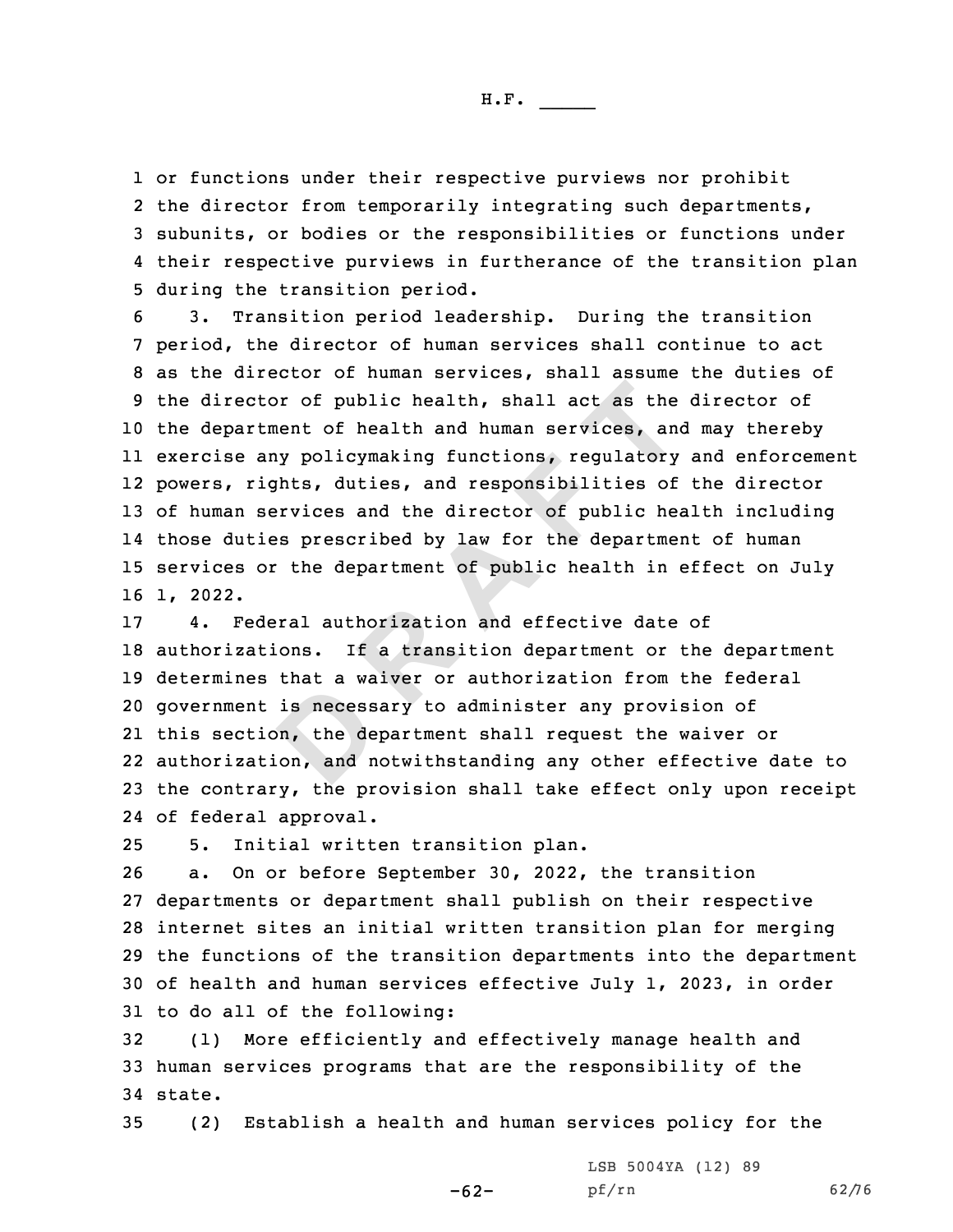1 state.

2 (3) Promote health and the quality of life in the health and 3 human services field.

4 b. The transition plan shall describe, at <sup>a</sup> minimum, all of 5 the following:

 (1) The tasks that require completion before July 1, 2023, including <sup>a</sup> description of how the transition departments shall solicit comment from stakeholders, including employees of the transition departments, clients and partners of the transition departments, members of the public, and members of the general assembly.

on departments, clients and partners of<br>
nts, members of the public, and members<br>
.<br>
The proposed organizational structure of<br>
nt, at a minimum, including the division<br>
e of organization. Any personnel in the<br>
f employment 12 (2) The proposed organizational structure of the department, at <sup>a</sup> minimum, including the division level of the table of organization. Any personnel in the state merit system of employment who are mandatorily transferred due to the transition shall be so transferred without any loss in salary, benefits, or accrued years of service.

18 (3) Proposed changes to any transition department boards, 19 commissions, committees, councils, or other bodies and their 20 functions.

ice space<br>
sition. 21 (4) Office space and infrastructure requirements related 22 to the transition.

23 (5) Any work site location changes for transitioning 24 employees.

25 (6) The transition of service delivery sites.

26 (7) Procedures for the transfer and reconciliation of 27 budgeting and funding between the transition departments and 28 the department.

29 (8) The transition of technology services of the transition 30 departments to the department.

31 (9) Any additional known tasks that may require completion 32 after the transition on July 1, 2023.

33 c. The written transition plan published under paragraph 34 "b" shall:

35 (1) Include <sup>a</sup> detailed timeline for the completion of the

LSB 5004YA (12) 89

-63-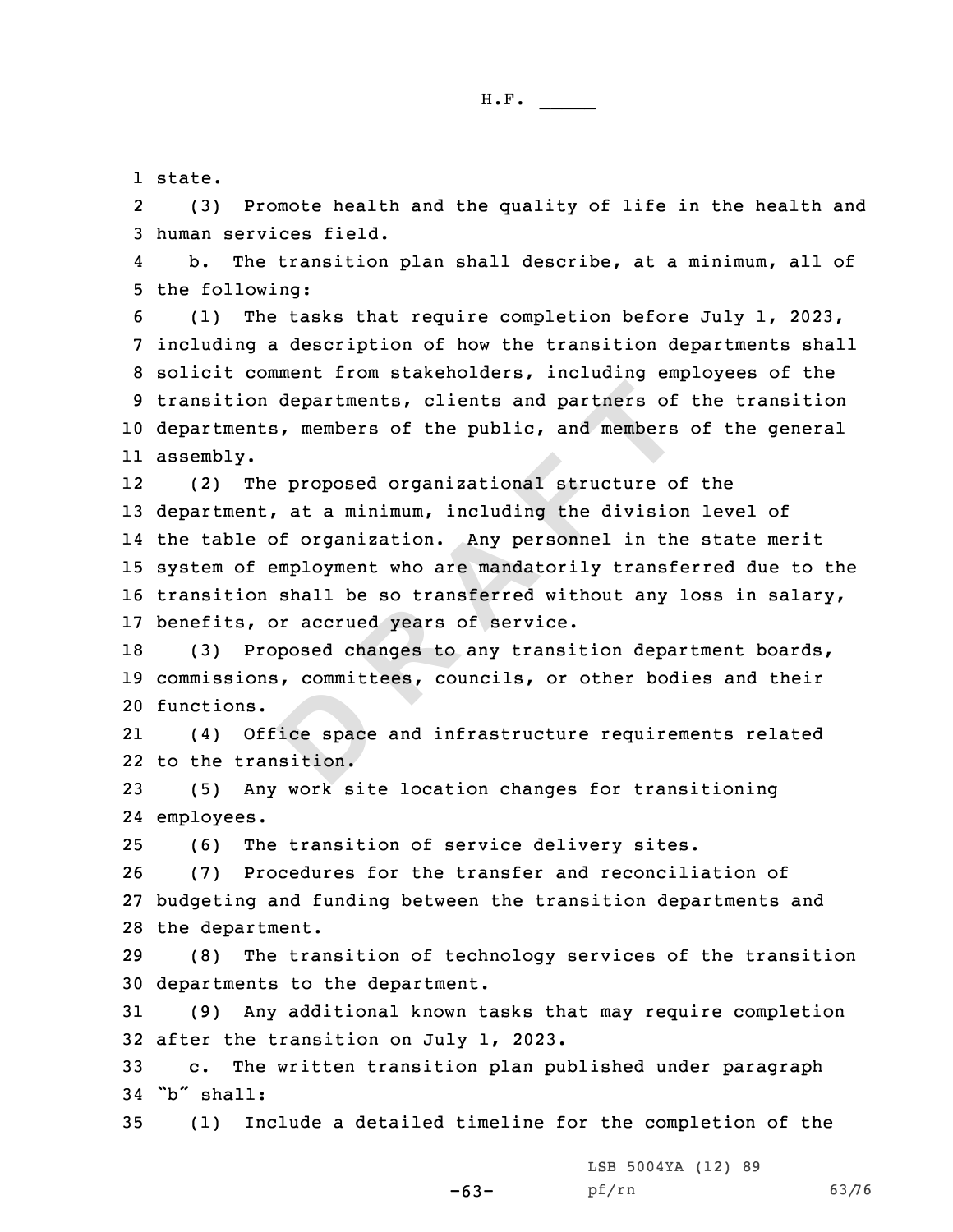1 tasks described.

2 (2) Be updated quarterly during the remainder of the 3 transition period.

4 (3) Describe how information will be provided to clients 5 of the transition departments and the department regarding any 6 changes in service delivery.

managed; how funding for services provion<br>on departments will be managed to ensur-<br>ces by the transition departments and ti<br>interruption; and how federal funds wil<br>ferred between the transition departmen<br>nt to ensure provi (4) Describe how the transition to the department will be funded, including how expenses associated with the transition will be managed; how funding for services provided by the transition departments will be managed to ensure provision of services by the transition departments and the department without interruption; and how federal funds will be used by or transferred between the transition departments and the department to ensure provision of services by the transition departments and the department without interruption.

16 6. Statutory and administrative rule updates.

nd human<br> **6, prepar**<br> **B** services a. Legislative changes required to implement the transition. Additional legislation is necessary to fully implement the transition. The director of the department of health and human services shall, in compliance with section 2.16, prepare draft legislation for submission to the legislative services agency, as necessary, for consideration by the general assembly during the 2023 legislative session, to implement the transition effective July 1, 2023. Notwithstanding any provision to the contrary in section 2.16, the draft legislation shall be submitted to the legislative services agency by October 1, 2022.

 b. Update of administrative code required by the transition. In updating references and the format in the Iowa administrative code, in order to correspond to the transferring of duties of the transition departments, the administrative rules coordinator and the administrative rules review committee, in consultation with the administrative code editor, shall collectively develop <sup>a</sup> schedule for the necessary updating of the Iowa administrative code.

-64-

LSB 5004YA (12) 89 pf/rn 64/76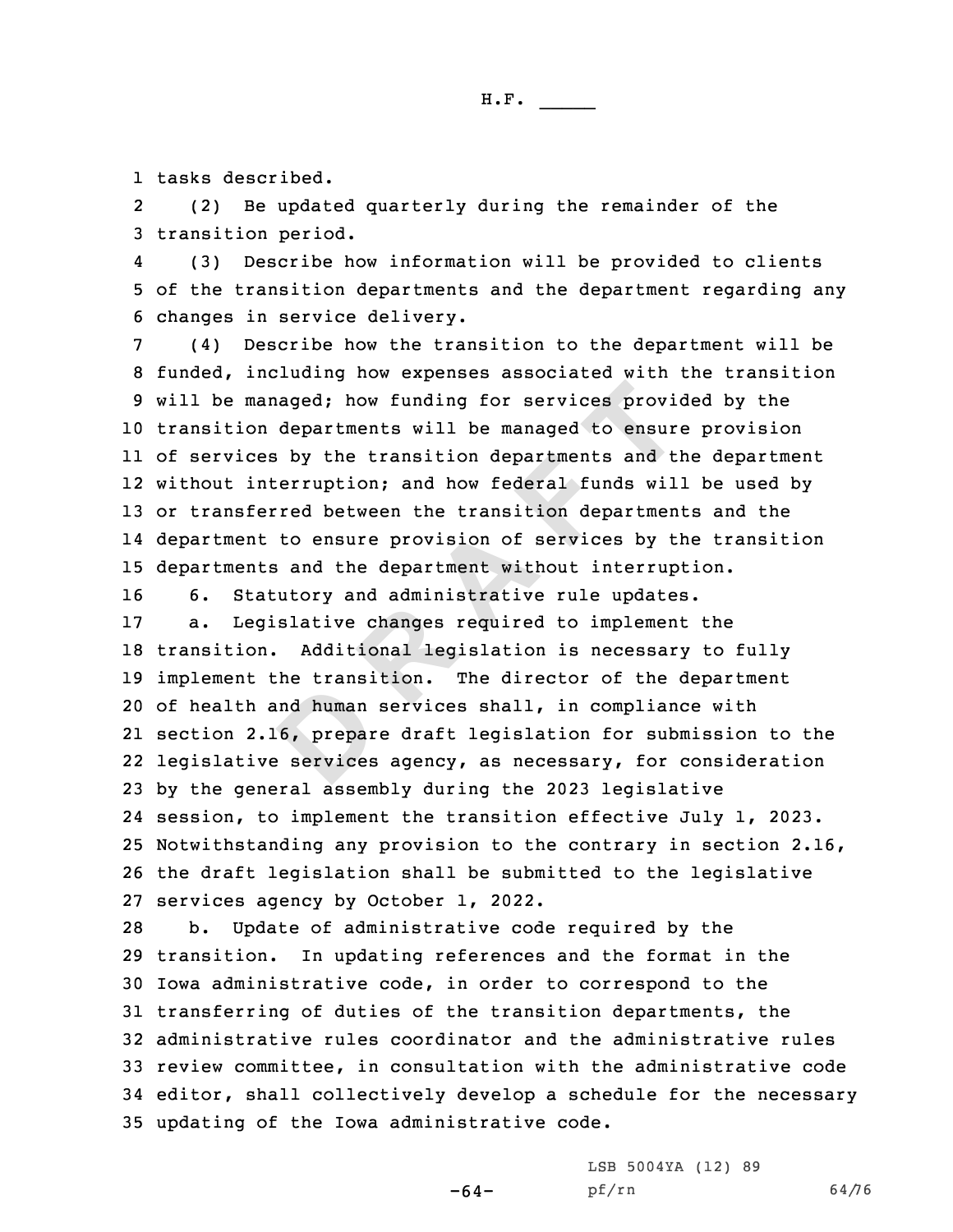REPEAL. in section 135C.1 that is a freestanding<br>g facility operated by a hospital licens<br>er 135B, but does not include a distinc<br>unit or a swing-bed unit operated by a 1<br>g facility owned by the state or federa<br>governmental unit. 1 DIVISION XII 2 NON-STATE GOVERNMENT-OWNED NURSING FACILITY QUALITY OF CARE RATE ADD-ON PROGRAM 4 Sec. 50. Section 249L.2, subsections 6 and 7, Code 2022, are amended by striking the subsections. Sec. 51. Section 249L.2, subsection 8, Code 2022, is amended to read as follows: 8. *"Nursing facility"* means <sup>a</sup> licensed nursing facility as defined in section 135C.1 that is <sup>a</sup> freestanding facility or <sup>a</sup> nursing facility operated by <sup>a</sup> hospital licensed pursuant to chapter 135B, but does not include <sup>a</sup> distinct-part skilled nursing unit or <sup>a</sup> swing-bed unit operated by <sup>a</sup> hospital, or <sup>a</sup> nursing facility owned by the state or federal government or other governmental unit. *"Nursing facility"* includes <sup>a</sup> non-state government-owned nursing facility if the nursing 16 facility participates in the non-state government-owned nursing facility quality of care rate add-on program. Sec. 52. REPEAL. 2019 Iowa Acts, chapter 85, sections 103, 104, and 108, are repealed. Sec. 53. REPEAL. 2020 Iowa Acts, chapter 1063, section 390, is repealed. 22 DIVISION XIII HEARING AIDS AND AUDIOLOGIC SERVICES FUNDING PROGRAM —— 24 ADMINISTRATION Sec. 54. HEARING AID AND AUDIOLOGIC SERVICES FUNDING PROGRAM ADMINISTRATION. The Iowa department of public health shall not enter into <sup>a</sup> contract with <sup>a</sup> third party to administer the hearing aids and audiologic services funding program and shall adopt rules pursuant to chapter 17A to administer the program within the department, including but not limited to the administration of the application process, the determination of applicants' eligibility, the enrollment of eligible applicants into the program, the maintenance of the hearing aids and audiologic services funding waitlist, and the reimbursement of providers.

LSB 5004YA (12) 89

-65-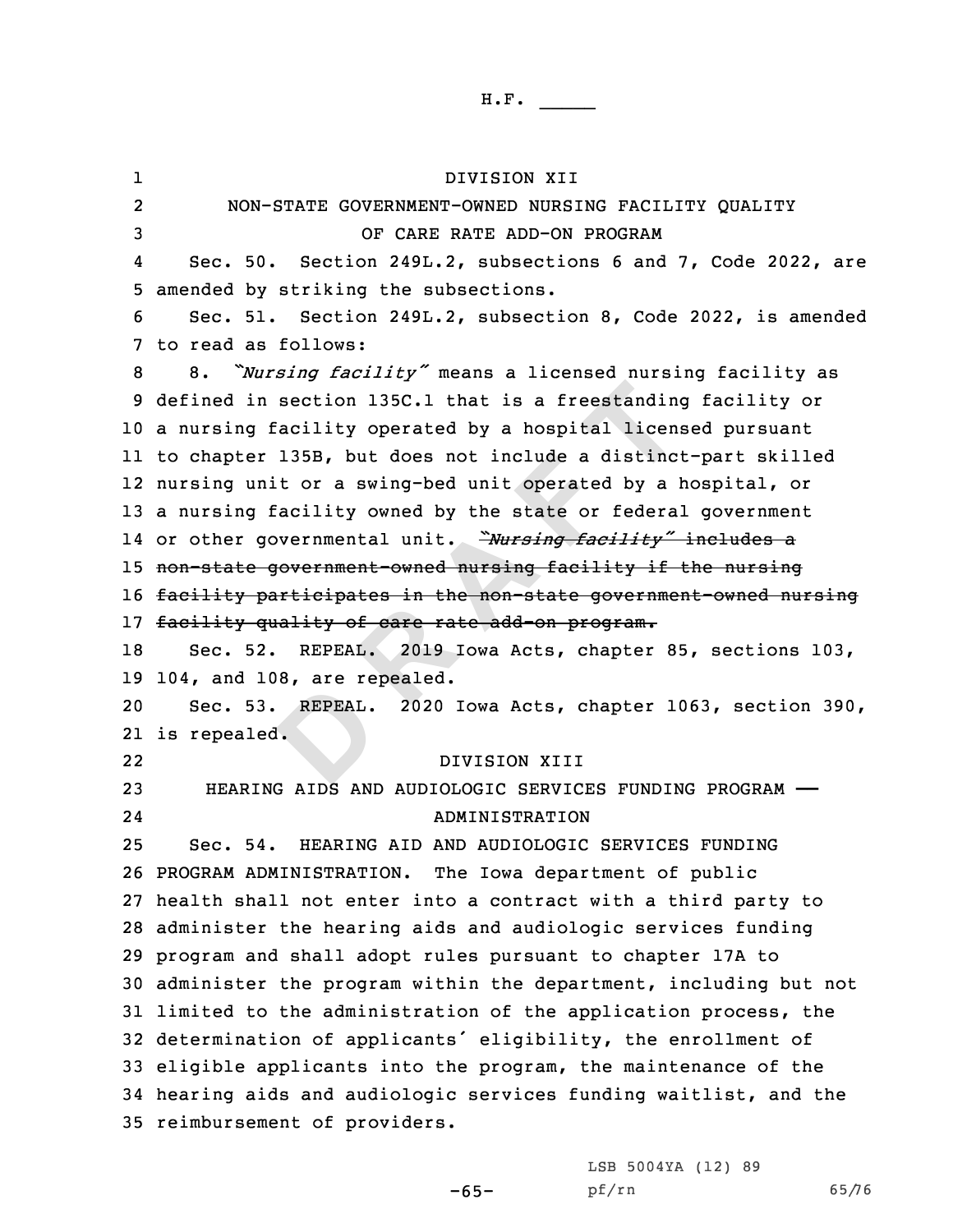Section<br>
y the subs ated in this paragraph that remain unent<br>
ted at the close of the fiscal year shal<br>
1 remain available for expenditure for<br>
ed until the close of the succeeding file<br>
hat does not revert shall be reported by<br>
eneral assemb 1 DIVISION XIV 2 HEARING AIDS AND AUDIOLOGIC SERVICES FUNDING PROGRAM —— FY 2021-2022 NONREVERSION 4 Sec. 55. 2021 Iowa Acts, chapter 182, section 3, subsection 2, paragraph e, is amended to read as follows: e. Of the funds appropriated in this subsection, \$156,000 shall be used to provide audiological services and hearing aids for children. Notwithstanding section 8.33, moneys appropriated in this paragraph that remain unencumbered or unobligated at the close of the fiscal year shall not revert but shall remain available for expenditure for the purposes designated until the close of the succeeding fiscal year. The amount that does not revert shall be reported by the department to the general assembly. 15 Sec. 56. EFFECTIVE DATE. This division of this Act, being deemed of immediate importance, takes effect upon enactment. DIVISION XV ADMISSION OR TRANSFER OF PERSONS WITH A DIAGNOSIS OF AN INTELLECTUAL DISABILITY TO A STATE MENTAL HEALTH INSTITUTE Sec. 57. Section 4.1, subsection 9A, Code 2022, is amended by striking the subsection and inserting in lieu thereof the following: 9A. *"Intellectual disability"* means <sup>a</sup> diagnosis of intellectual disability or intellectual developmental disorder, global developmental delay, or unspecified intellectual disability or intellectual developmental disorder which diagnosis shall be made only when the onset of the person's condition was during the developmental period and based on an assessment of the person's intellectual functioning and level of adaptive skills. <sup>A</sup> diagnosis of intellectual disability shall be made by <sup>a</sup> licensed psychologist or psychiatrist who is professionally trained to administer the tests required to assess intellectual functioning and to evaluate <sup>a</sup> person's adaptive skills and shall be made in accordance with the criteria provided in the current version of the diagnostic

> LSB 5004YA (12) 89 pf/rn 66/76

-66-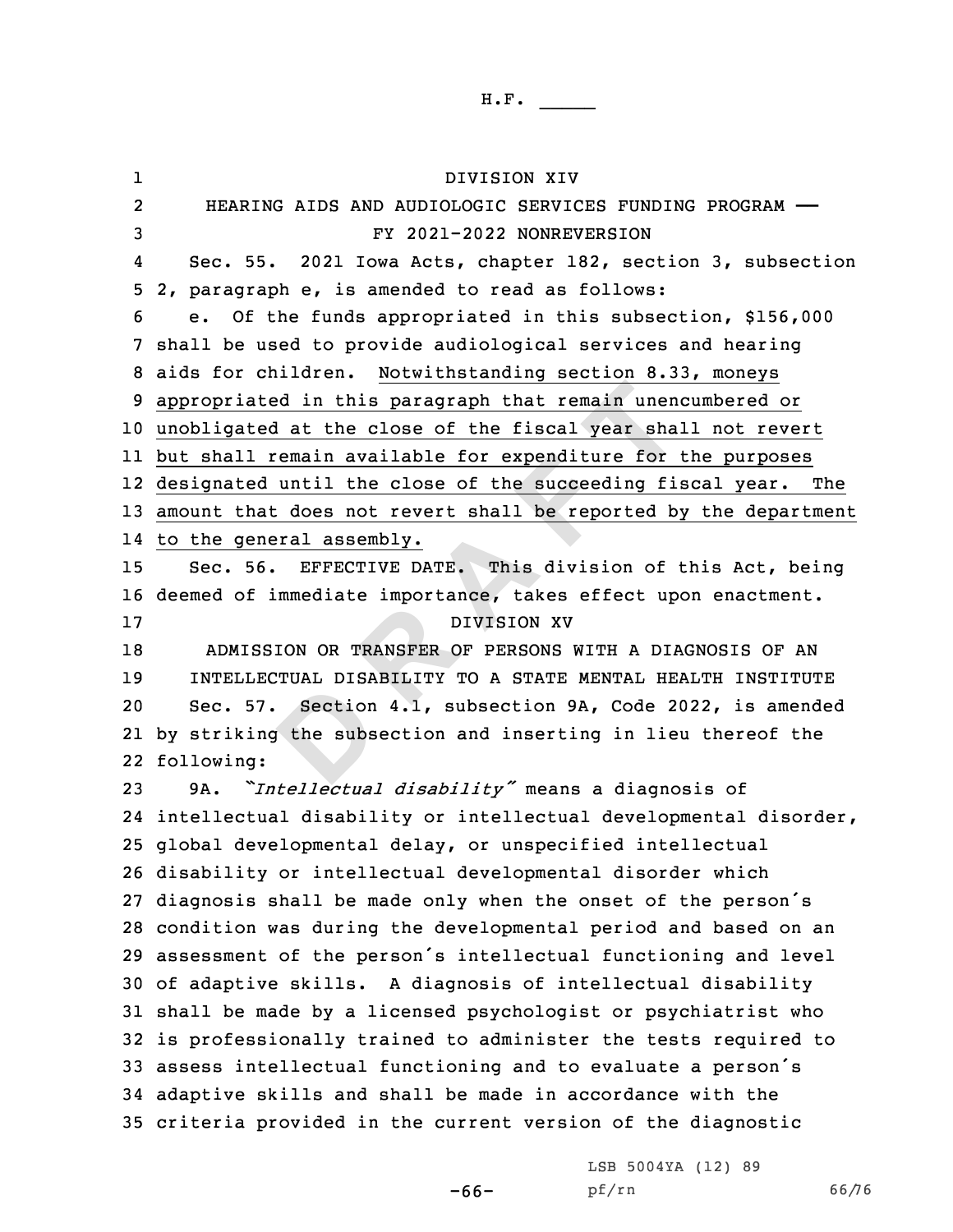**D <sup>R</sup> <sup>A</sup> <sup>F</sup> <sup>T</sup>** and statistical manual of mental disorders published by the American psychiatric association. Sec. 58. Section 226.8, Code 2022, is amended to read as 4 follows: **226.8 Persons with <sup>a</sup> diagnosis of an intellectual disability not receivable —— exception —— admission or transfer to state mental health institute.** 1. <sup>A</sup> Admission or transfer pursuant to section 222.7 to 9 a state mental health institute of a person who has with a diagnosis of an intellectual disability, as defined in section ll 4.1, shall <del>not be admitted, or transferred pursuant to section</del> 222.7, to <sup>a</sup> state mental health institute unless <sup>a</sup> professional 13 diagnostic evaluation indicates that such only occur under the following conditions: *a.* If all of the following requirements are met: (1) The person has been determined by the state mental health institute to meet admission criteria for inpatient psychiatric care. (2) The state mental health institute has determined the person will benefit from psychiatric treatment or from some other specific program available at the state mental health 22 institute <del>to which it is proposed to admit or transfer the</del> 23 person. 24 (3) There is sufficient capacity available at the state mental health institute to support the needs of the person. *b.* If determined appropriate for the person at the sole discretion of the director of human services, the administrator, or the director's or administrator's designee. 2. Charges for the care of any person with <sup>a</sup> diagnosis of an intellectual disability admitted to <sup>a</sup> state mental health institute shall be made by the institute in the manner provided by chapter 230, but the liability of any other person to any county for the cost of care of such person with <sup>a</sup> diagnosis of an intellectual disability shall be as prescribed by section 35 222.78.

LSB 5004YA (12) 89

pf/rn 67/76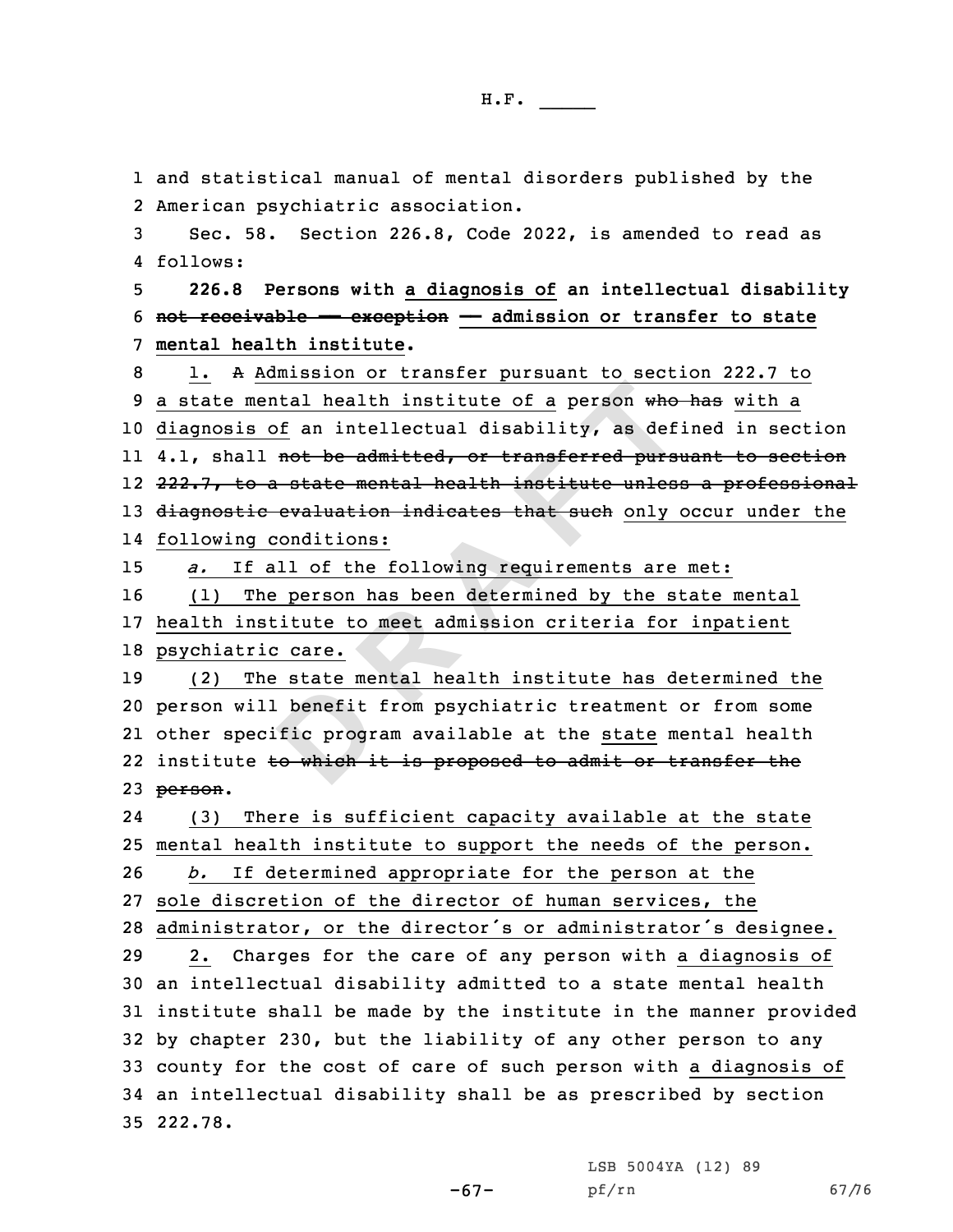## DIVISION XVI

2 COLLEGES OF MEDICINE AND DENTISTRY —— RESIDENCY —— REPORTS 3 Sec. 59. Section 262.9, Code 2022, is amended by adding the 4 following new subsection:

 NEW SUBSECTION. 39. Adopt <sup>a</sup> policy requiring that not less than seventy-five percent of the students who are accepted at the college of medicine in the doctor of medicine program and who are accepted at the college of dentistry at the state university of Iowa be residents of Iowa or persons who were, prior to applying to such college, enrolled in an eligible postsecondary institution as defined in section 261E.2.

12 Sec. 60. Section 263.2, Code 2022, is amended to read as 13 follows:

14

1

## **263.2 Degrees —— reports.**

br other e<br>
and grante<br> **d** of regen ty of Iowa be residents of Iowa or person applying to such college, enrolled in a<br>
mdary institution as defined in section<br>
60. Section 263.2, Code 2022, is amend<br>
Degrees <u>— reports</u>.<br>
person shall not be admitted to cour 1. <sup>A</sup> person shall not be admitted to courses of instruction in the university if the person has not completed the elementary instruction in such branches as are taught in the public or accredited nonpublic schools throughout the state. 2. Graduates of the university shall receive degrees or diplomas, or other evidences of distinction such as are usually conferred and granted by universities and are authorized by the state board of regents.

 3. The state university of Iowa, in collaboration with the university hospitals and clinics, shall submit an annual report to the general assembly providing the following information: *a.* The states in which members of each graduating class from the college of dentistry and the college of medicine's doctor of medicine program reside during the year immediately following graduation. The information shall be categorized by either residents of Iowa at the time of application to the college or nonresidents at the time of application to the 32 college. *b.* The states in which the university of Iowa hospitals and

34 clinics primary care and specialty residents reside in the year 35 following completion of medical residency and whether following

LSB 5004YA (12) 89

-68-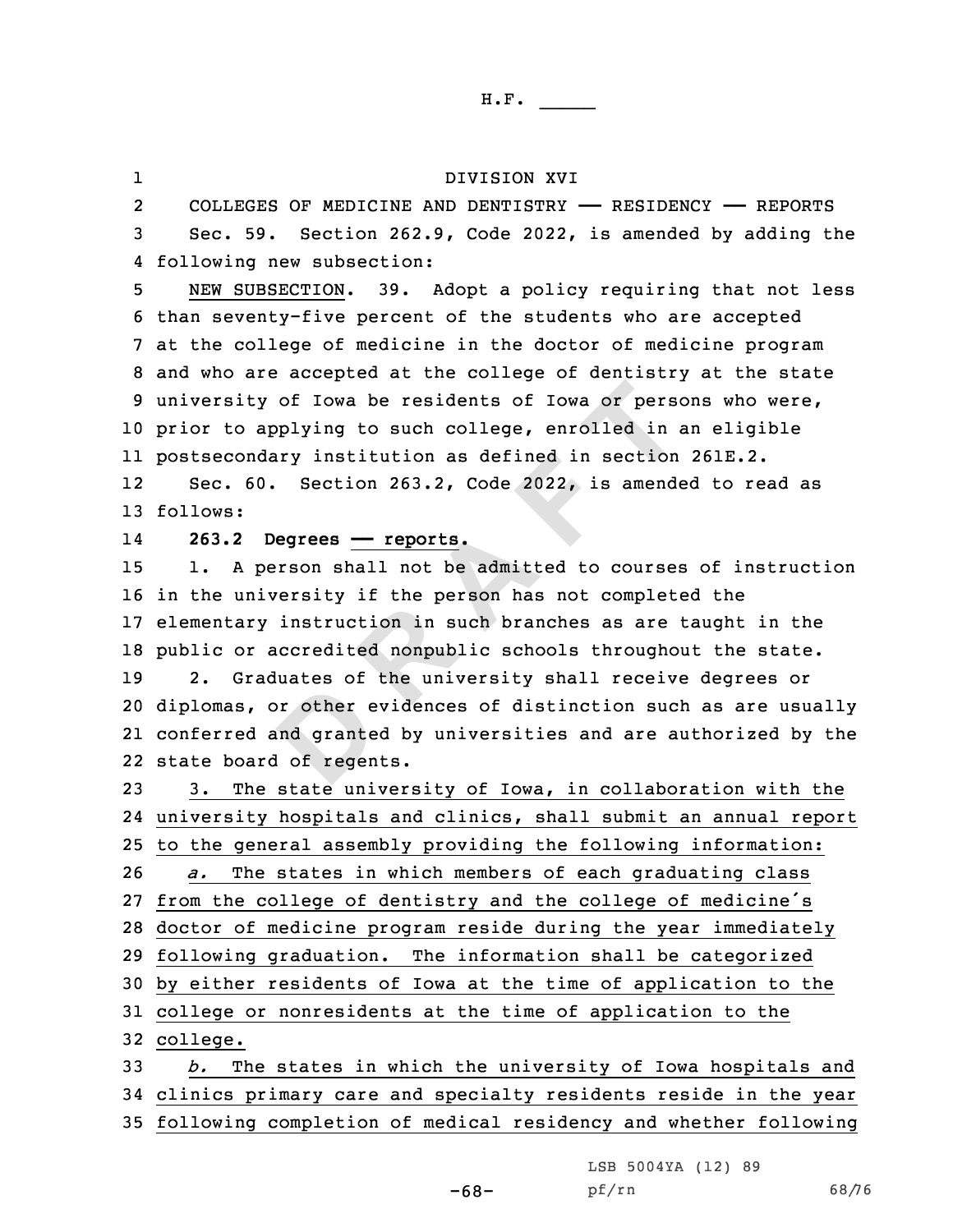w for an<br>
psychiat<br>
psychiat<br>
psychiat<br>
psychiat <u>university of Iowa hospitals and clinicand, if any residents accepted fellows<br>y, the states in which the fellowships<br>s of specialty under the fellowships.<br>DIVISION XVII<br>EDICAL RESIDENCY POSITIONS AND AUDITION<br>61. MEDICAL </u> residency such residents accepted fellowships. The information shall be categorized by primary care and the various areas of specialty, and shall specify whether the medical residents were residents of Iowa prior to applying for admission at an undergraduate college or university, received <sup>a</sup> baccalaureate degree from <sup>a</sup> postsecondary institution in Iowa, or graduated from <sup>a</sup> medical school in Iowa, whether or not the medical residents were residents of the state at the time of acceptance into the university of Iowa hospitals and clinics' residency programs and, if any residents accepted fellowships following residency, the states in which the fellowships are offered and the areas of specialty under the fellowships. DIVISION XVII 14 MEDICAL RESIDENCY POSITIONS AND AUDITION CLINICALS Sec. 61. MEDICAL RESIDENCY POSITIONS AND AUDITION CLINICALS —— MEDICAL STUDENTS AND APPLICANTS MEETING CERTAIN CRITERIA —— ANNUAL REPORT. 18 1. The university of Iowa hospitals and clinics shall offer an interview for an available medical residency position to any applicant who has <sup>a</sup> residency specialty in obstetrics and gynecology, psychiatry, general surgery, emergency medicine, cardiology, neurology, or primary care and who also is <sup>a</sup> resident of Iowa, attended and earned an undergraduate degree from an Iowa college or university, or attended and earned <sup>a</sup> medical degree from <sup>a</sup> medical school in Iowa. 2. The university of Iowa hospitals and clinics shall provide the opportunity to <sup>a</sup> medical student attending <sup>a</sup>

 medical school in Iowa to participate in an audition clinical in the medical residency specialty for which the medical student applies to allow the university to constructively review the student in <sup>a</sup> clinical setting.

 3. The university of Iowa hospitals and clinics shall submit <sup>a</sup> report to the governor and the general assembly by January 15, annually, regarding the interviews and audition clinicals as specified in this section during the prior fiscal year.

-69-

LSB 5004YA (12) 89 pf/rn 69/76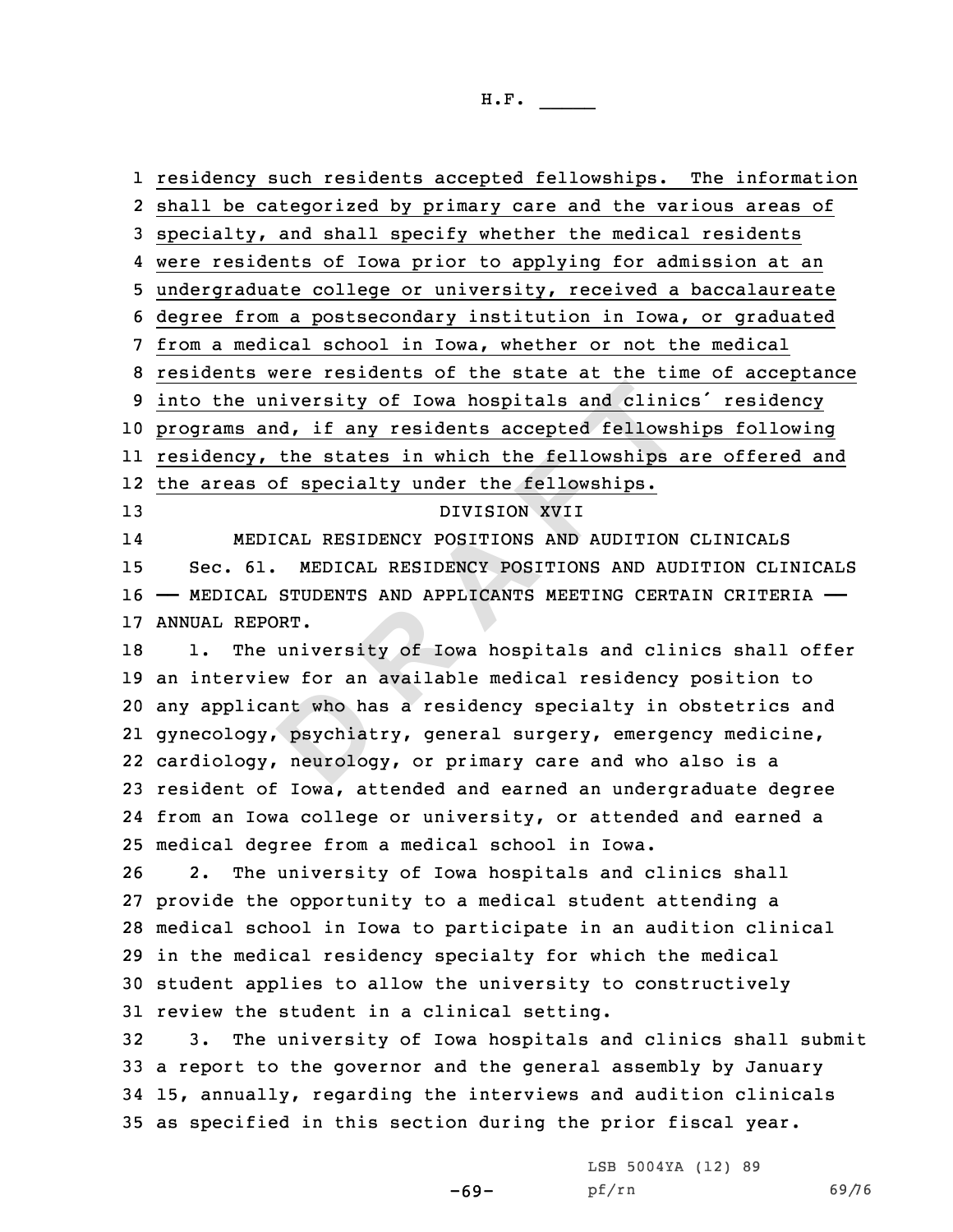alth carr<br>alth carr<br>al who pro DIVISION XVIII<br>
HEALTH CARRIERS — TELEHEALTH<br>
62. Section 514C.34, subsection 3, Code<br>
to read as follows:<br>
<u>Pealth care services</u> that are deliver<br>
appropriate and delivered in accordance<br>
generally accepted health care p Specifically, the report shall include for each interview or audition clinical the name of the student's or applicant's medical school, whether an applicant was offered and participated in an interview, whether the student was offered and participated in an audition clinical, whether the applicant was accepted for one of the residency program positions, and the total number of available residency positions filled by an applicant meeting the criteria under this section. DIVISION XVIII **HEALTH CARRIERS** — TELEHEALTH 11 Sec. 62. Section 514C.34, subsection 3, Code 2022, is amended to read as follows: 3. *a.* Health care services that are delivered by telehealth must be appropriate and delivered in accordance with applicable law and generally accepted health care practices and standards prevailing at the time the health care services are provided, including all rules adopted by the appropriate professional licensing board, pursuant to chapter 147, having oversight of the health care professional providing the health care services. 21 *b.* A health carrier shall not exclude <sup>a</sup> health care professional who provides services for mental health conditions, illnesses, injuries, or diseases and who is physically located out-of-state from participating as <sup>a</sup> provider, via telehealth, under <sup>a</sup> policy, plan, or contract offered by the health carrier in the state if all of the following requirements are met: (1) The health care professional is licensed in this state by the appropriate professional licensing board and is able to deliver health care services for mental health conditions, illnesses, injuries, or diseases via telehealth in compliance with paragraph *"a"*. (2) The health care professional is able to satisfy the same criteria that the health carrier uses to qualify <sup>a</sup> health care professional who is located in the state, and who holds the

LSB 5004YA (12) 89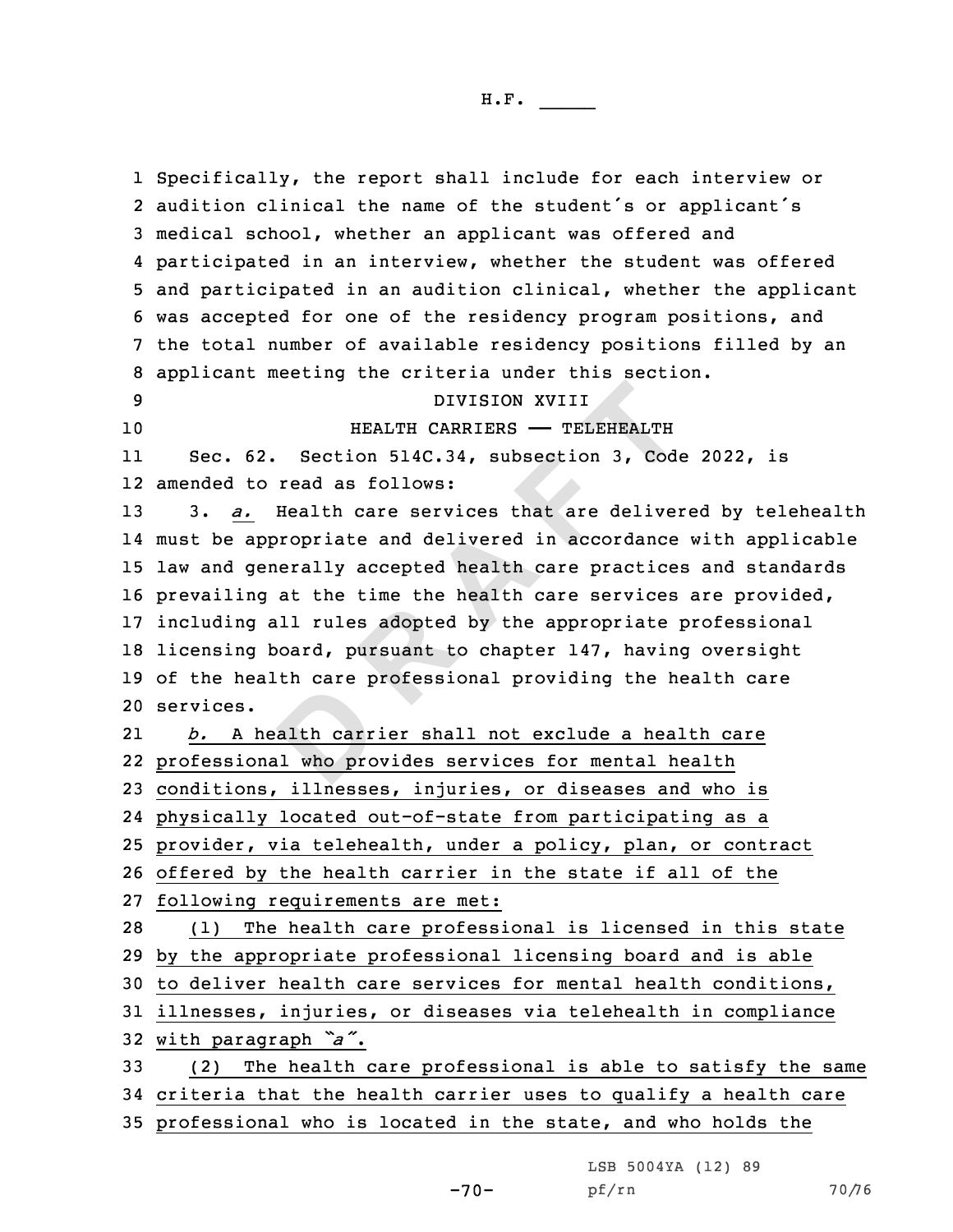**GRAPH.** c<br>btion is r<br>: of an HV ctive date of this Act.<br>
DIVISION XIX<br>
UURSING FACILITY CONSTRUCTION OR EXPANSI<br>
65. Section 249K.2, subsection 4, Code<br>
as follows:<br>
Major renovations" means construction or<br>
ents to a nursing facility in which the<br>
excee same license as the out-of-state professional, to participate as <sup>a</sup> provider, via telehealth, under <sup>a</sup> policy, plan, or contract offered by the health carrier in the state. 4 Sec. 63. EFFECTIVE DATE. This division of this Act, being deemed of immediate importance, takes effect upon enactment. Sec. 64. APPLICABILITY. This division of this Act applies to health carriers that deliver, issue for delivery, continue, or renew <sup>a</sup> policy, contract, or plan in this state on or after the effective date of this Act. DIVISION XIX 11 NURSING FACILITY CONSTRUCTION OR EXPANSION RELIEF 12 Sec. 65. Section 249K.2, subsection 4, Code 2022, is amended to read as follows: 14 4. *"Major renovations"* means construction or facility improvements to <sup>a</sup> nursing facility in which the total amount 16 expended exceeds one million five seven hundred fifty thousand 17 dollars. Sec. 66. Section 249K.5, subsection 2, Code 2022, is amended by adding the following new paragraph: NEW PARAGRAPH. *c.* The nursing facility for which relief or an exception is requested is proposing replacement or enhancement of an HVAC, as defined in section 105.2, system for improved infection control. 24Sec. 67. ADMINISTRATIVE RULES - ADOPTION AND AMENDMENT. The department of human services shall adopt or amend rules pursuant to chapter 17A to administer this division of this Act. Specifically, the department shall amend rules relating to nursing facility additional requirements for all requests for the capital cost per diem instant relief add-on and enhanced nondirect care rate component limit to provide that with regard to the additional requirements <sup>a</sup> nursing facility must meet, the facility has Medicaid utilization at or above forty percent for the two-month period before the request for additional reimbursement is submitted. Medicaid utilization for this purpose is calculated as total nursing

-71-

LSB 5004YA (12) 89 pf/rn 71/76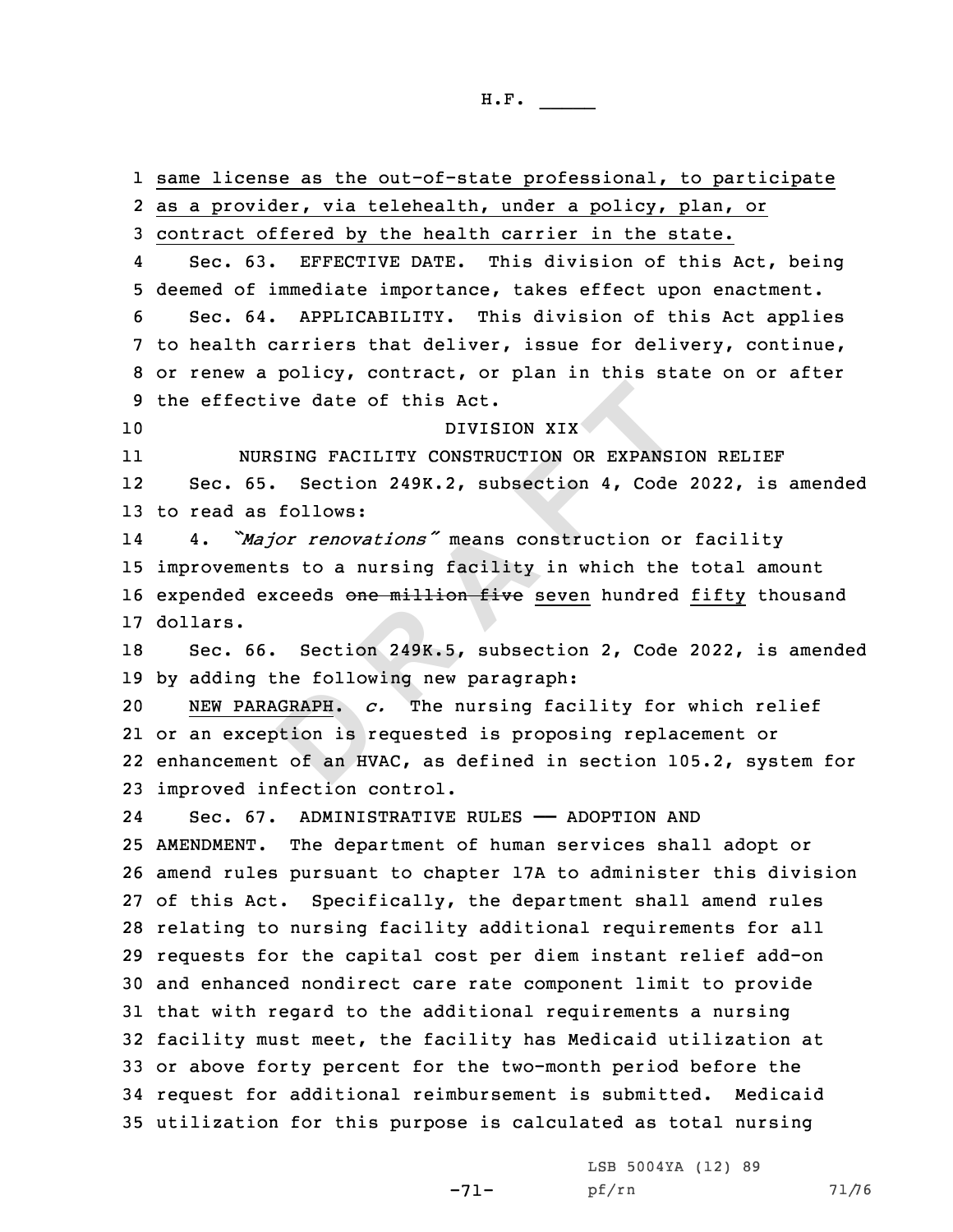H.F. \_\_\_\_\_

1 facility Medicaid patient days divided by total in-house 2 patient days as reported on the facility's most current 3 financial and statistical report.

## EXPLANATION

4

5 **The inclusion of this explanation does not constitute agreement with** <sup>6</sup> **the explanation's substance by the members of the general assembly.**

For fiscal year (FY) 2022-2023 to the confidents, Iowa veterans home, department<br>fice of long-term care ombudsman, department<br>DPH), Iowa finance authority, department<br>and department of human services (DHS).<br>d into division This bill relates to appropriations for health and human services for fiscal year (FY) 2022-2023 to the department of veterans affairs, Iowa veterans home, department on aging (IDA), office of long-term care ombudsman, department of public health (DPH), Iowa finance authority, department of human rights, and department of human services (DHS). The bill is organized into divisions for each fiscal year.

14 DEPARTMENT ON AGING. This division makes appropriations from the general fund of the state to the department on aging. OFFICE OF LONG-TERM CARE OMBUDSMAN. This division makes appropriations from the general fund of the state to the office of long-term care ombudsman.

INT OF PUB<br>.ons from<br>wagering 19 DEPARTMENT OF PUBLIC HEALTH. This division makes 20 appropriations from the general fund of the state and from 21 the sports wagering receipts fund to the department of public 22 health.

 DEPARTMENT OF VETERANS AFFAIRS AND IOWA VETERANS HOME. This division makes appropriations from the general fund of the state to the department of veterans affairs for administration, the Iowa veterans home, for transfer to the Iowa finance authority for the home ownership assistance program and for the county commissions of veteran affairs.

 DEPARTMENT OF HUMAN SERVICES. This division makes appropriations from the general fund of the state and the federal temporary assistance for needy families block grant to DHS. The allocation for the family development and self-sufficiency grant program is made directly to the department of human rights. The reimbursement section addresses reimbursement for providers reimbursed by the

-72-

LSB 5004YA (12) 89 pf/rn 72/76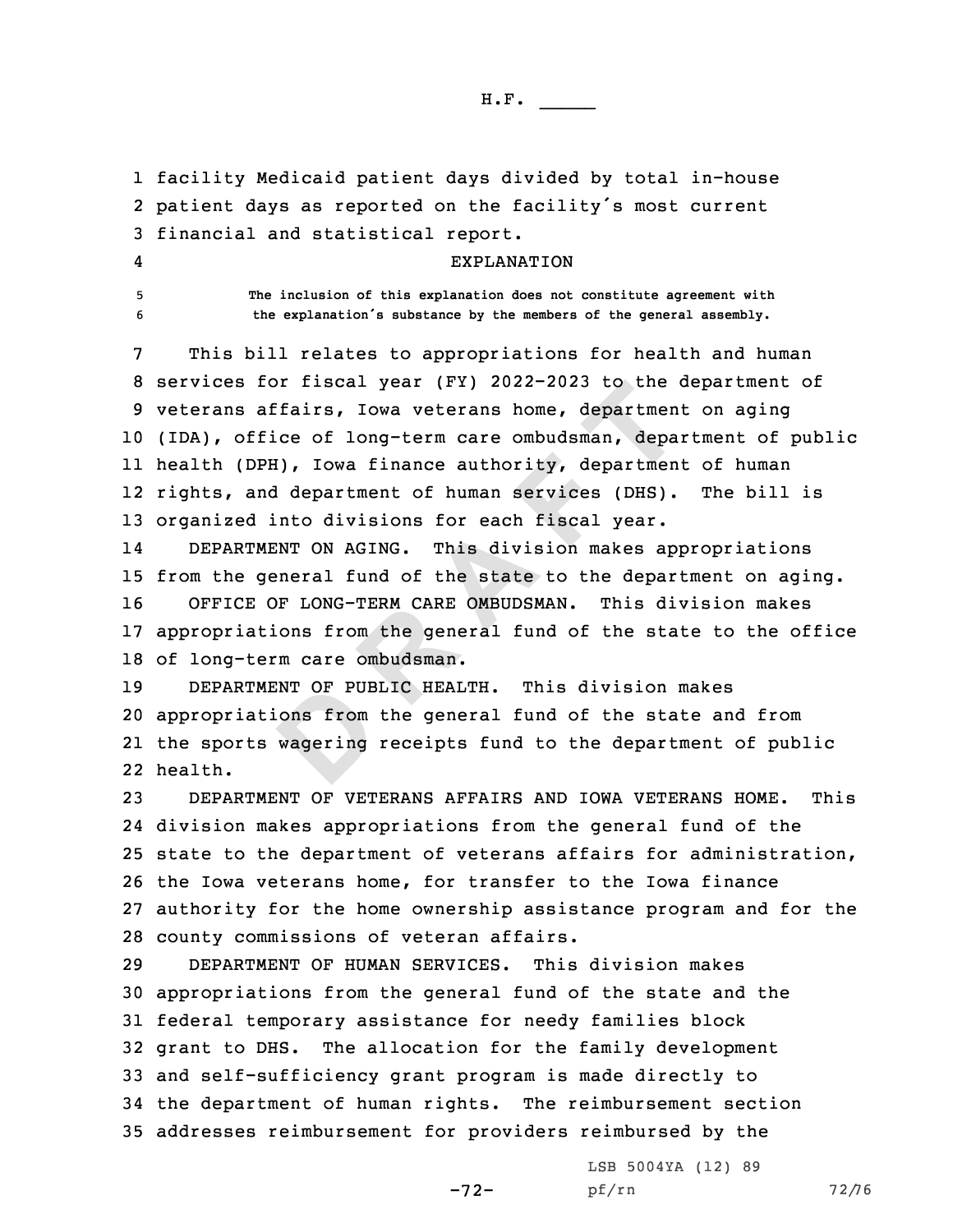1 department of human services.

2 HEALTH CARE ACCOUNTS AND FUNDS. This division makes certain health-related appropriations. <sup>A</sup> number of the appropriations are made for purposes of the Medicaid program in addition to the general fund appropriations made for this purpose for the same fiscal year.

H.F. \_\_\_\_\_

 DECATEGORIZATION CARRYOVER FUNDING. This division provides for the transfer of carryover decategorization funds that remained unencumbered or unobligated at the close of the fiscal year beginning July 1, 2021, to the Medicaid program for FY 2022-2023. The division takes effect upon enactment and is retroactively applicable to July 1, 2021.

unencumbered or unobligated at the closinning July 1, 2021, to the Medicaid proposition in the Medicaid proposition of the Medicaid proposition is any funds remaining in the property t.<br>FER OF PROPERTY TAX RELIEF FUND BALA TRANSFER OF PROPERTY TAX RELIEF FUND BALANCE. This division transfers any funds remaining in the property tax relief fund created in Code section 426B.1 at the close of FY 2021-2022 to the region incentive fund created in the mental health and disability services regional service fund pursuant to Code section 225C.7A. The division takes effect upon enactment.

**D** PRIOR APPROPRIATIONS AND OTHER PROVISIONS. This division provides that moneys appropriated for the family investment program general fund, child and family services and general administration for FY 2021-2022 shall not revert but shall remain available for one-time expenditure or for the purposes designated, or may be transferred and used, as specified, until the close of the succeeding fiscal year.

 PUBLIC HEALTH EMERGENCY PROVISIONS COVID-19 REGULATIONS. This division provides that for FY 2022-2023, notwithstanding state administrative rules to the contrary, to the extent federal regulations relating to the COVID-19 pandemic differ from state administrative rules, including applicable federal waivers, the federal regulations are controlling during the pendency of the federally declared state of emergency and for such period of time following the end of the federally declared state of emergency applicable to the respective federal regulations.

LSB 5004YA (12) 89

-73-

pf/rn 73/76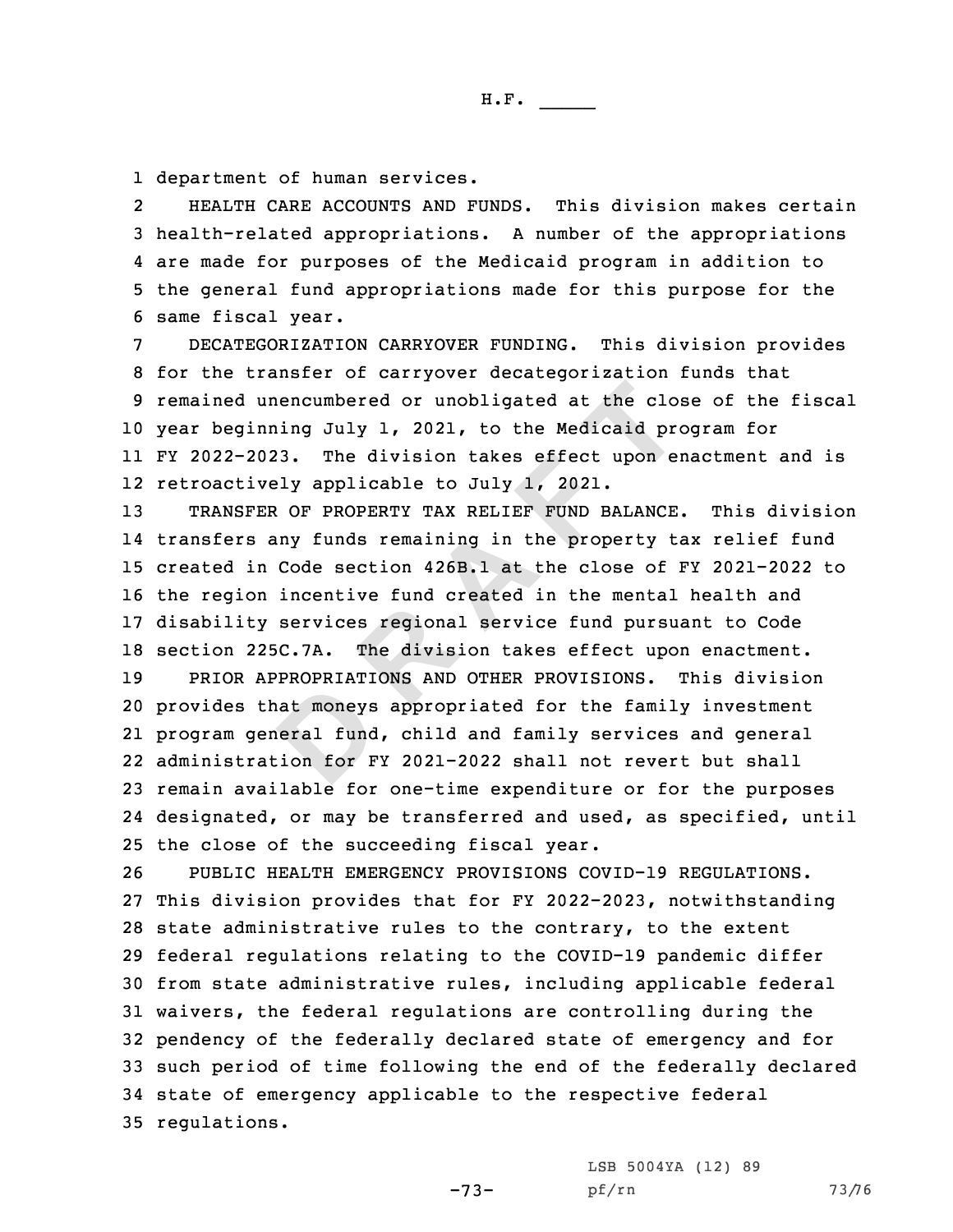1 HEALTH AND HUMAN SERVICES REALIGNMENT. This division provides <sup>a</sup> process during <sup>a</sup> transition period beginning July 1, 2022, and ending June 30, 2023, for the realignment of the department of public health and the department of human services into the department of health and human services effective July 1, 2023.

 NON-STATE GOVERNMENT-OWNED NURSING FACILITY QUALITY OF CARE RATE ADD-ON PROGRAM. This division eliminates the non-state government-owned nursing facility quality of care rate add-on program, and makes conforming changes in the Iowa Acts and the 11 Code.

nt-owned nursing facility quality of ca<br>and makes conforming changes in the Iov<br>NG AIDS AND AUDIOLOGIC SERVICES FUNDING<br>RATION. This division prohibits DPH from<br>the activity at third party to administer the<br>ologic services 12 HEARING AIDS AND AUDIOLOGIC SERVICES FUNDING PROGRAM —— ADMINISTRATION. This division prohibits DPH from entering into <sup>a</sup> contract with <sup>a</sup> third party to administer the hearing aids and audiologic services funding program, and requires DPH to adopt administrative rules to administer the program within the department.

-2022 for<br>Department<br>Department<br>Department<br>Department HEARING AIDS AND AUDIOLOGIC SERVICES FUNDING PROGRAM. This division provides that funds that were appropriated to DPH for FY 2021-2022 for the hearing aids and audiologic services funding program that remain unencumbered or unobligated at the close of the fiscal year are not to revert, but are to remain available for the purposes designated until the close of the succeeding fiscal year. The amount that does not revert is to be reported by DPH to the general assembly. The division takes effect upon enactment.

 ADMISSION OR TRANSFER —— PERSONS WITH DIAGNOSIS OF INTELLECTUAL DISABILITY —— STATE MENTAL HEALTH INSTITUTE. This division provides for the admission or transfer of <sup>a</sup> person with <sup>a</sup> diagnosis of an intellectual disability to <sup>a</sup> state mental health institute, if certain prescribed conditions are met and redefines "intellectual disability" under Code section 4.1 (rules) for construction of statutes.

34 COLLEGES OF MEDICINE AND DENTISTRY —— RESIDENCY AND 35 REPORTING. This division requires the state board of regents

-74-

LSB 5004YA (12) 89 pf/rn 74/76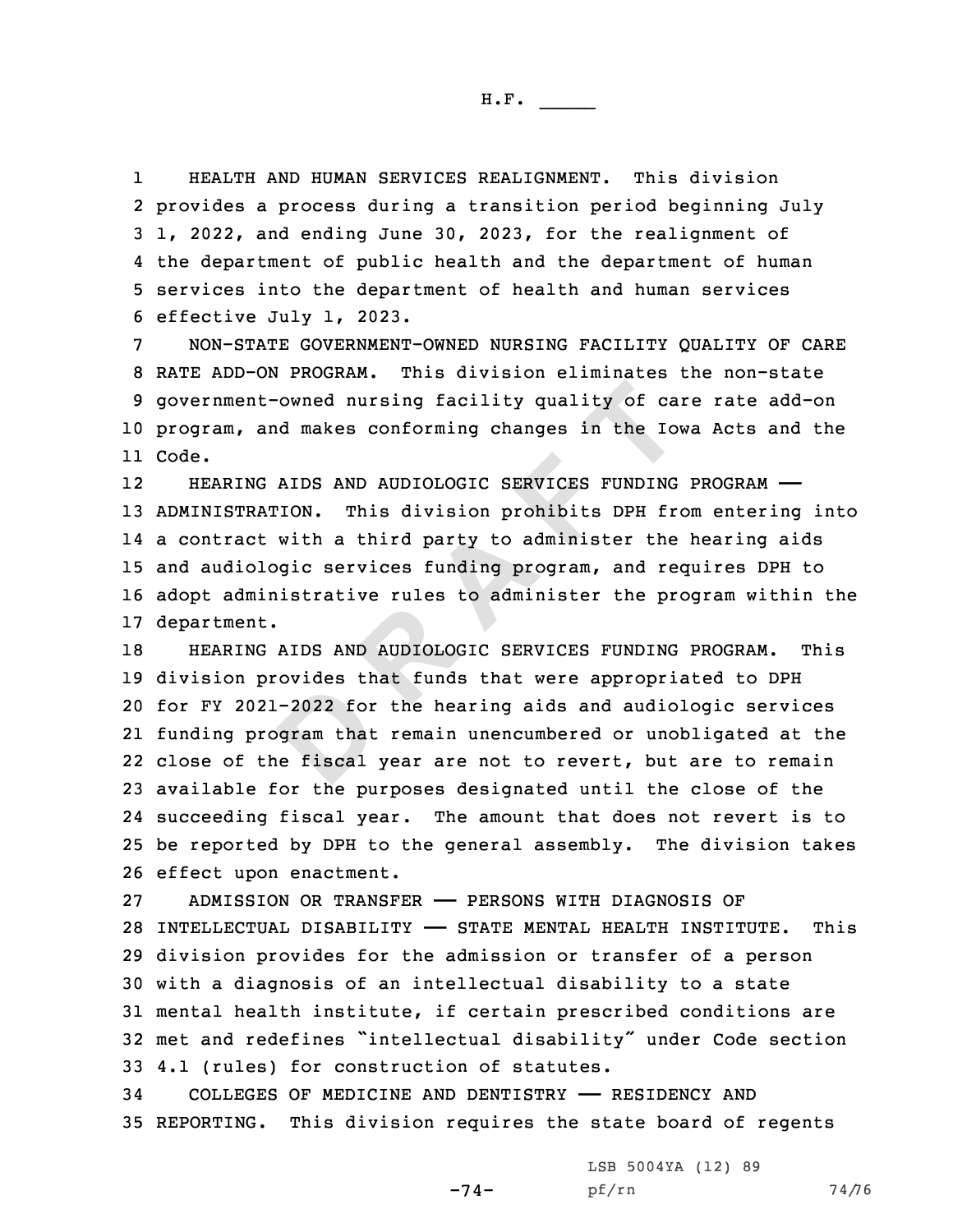H.F. \_\_\_\_\_

 to adopt <sup>a</sup> policy requiring that not less than 75 percent of the students accepted at the colleges of medicine in the doctor of medicine program and the college of dentistry at the state university of Iowa be residents of Iowa or persons who prior to applying to the college of medicine or dentistry were enrolled in <sup>a</sup> community college in Iowa, an accredited private institution in Iowa, or <sup>a</sup> regents university.

ation with the university of Iowa hospito<br>to submit an annual report to the generation<br>correction relating to the residency of giege of medicine is doctor of medicine prof<br>dentistry during the year immediatel:<br>On, the stat The division also requires the state university of Iowa, in collaboration with the university of Iowa hospitals and clinics (UIHC), to submit an annual report to the general assembly with information relating to the residency of graduates of the college of medicine's doctor of medicine program and the college of dentistry during the year immediately following graduation, the states in which UIHC primary care and specialty residents reside following completion of medical residency, and whether such residents accepted fellowships along with other specifics regarding residency.

Co specification of the median series of the median series of the series of the series of the series of the series of the series of the series of the series of the series of the series of the series of the series of the se MEDICAL RESIDENCY POSITIONS AND AUDITION CLINICALS. This division requires UIHC to offer interviews and audition clinicals to specified applicants for medical residency positions or for medical students attending <sup>a</sup> medical school in Iowa. UIHC is required to submit an annual report to the governor and the general assembly regarding the interview and audition clinicals in the prior fiscal year.

 INSURANCE CARRIERS —— TELEHEALTH. This division prohibits certain health carriers (carriers) from excluding certain out-of-state health care professionals (professionals) who provide services for mental health conditions, illnesses, injuries, or diseases (mental health) from participating as providers, via telehealth, under <sup>a</sup> policy, plan, or contract offered by the health carrier if the professional is licensed in Iowa, is able to deliver health care services for mental health via telehealth in compliance with Code chapter 514C.34, and is able to satisfy the same criteria that the carrier uses to qualify in-state professionals, who hold the same license as

-75-

LSB 5004YA (12) 89 pf/rn 75/76